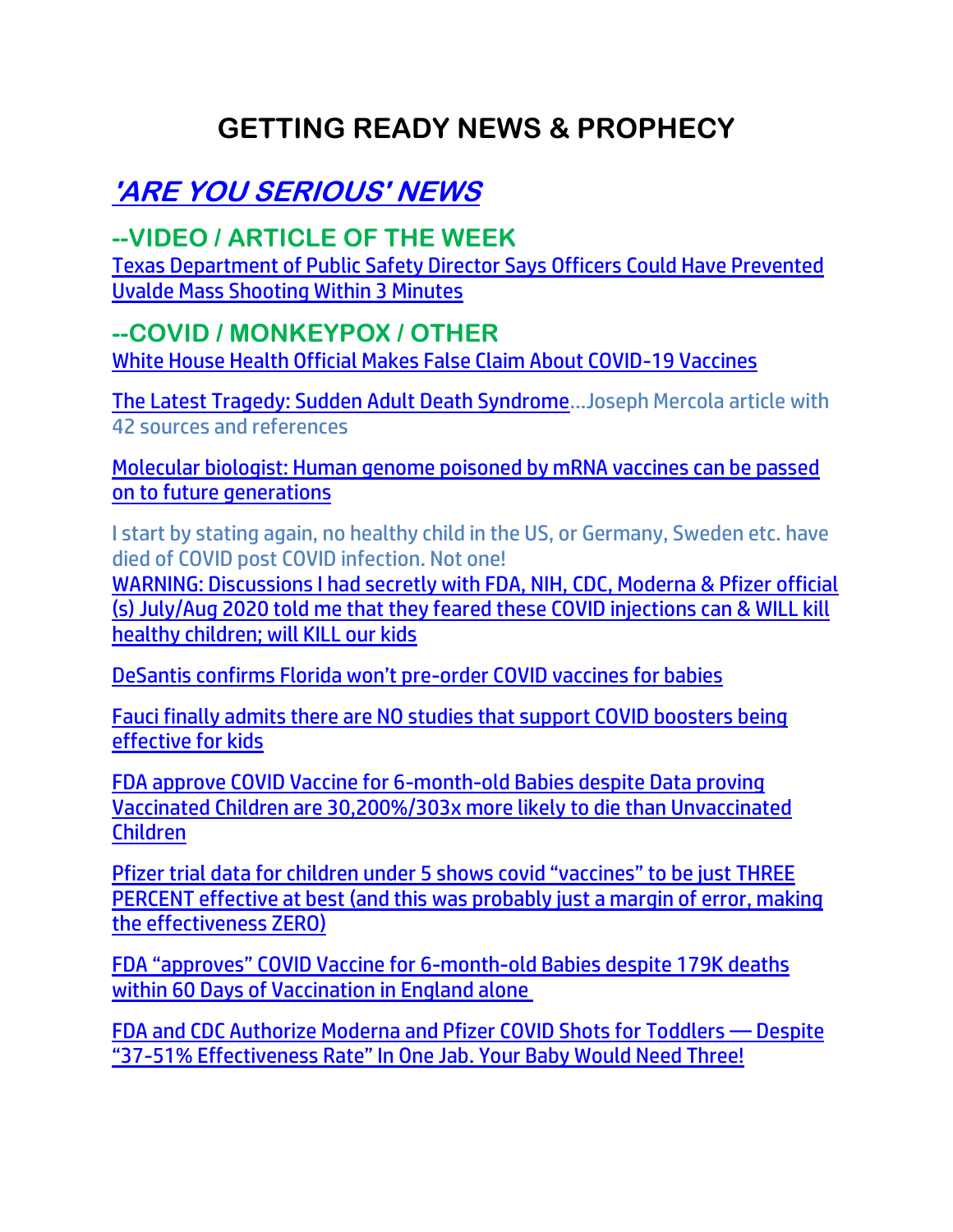[Giving COVID-19 vaccines to INFANTS is unprecedented, despite mainstream](https://www.naturalnews.com/2022-06-21-giving-covid-vaccines-to-infants-is-unprecedented.html)  [media claims to the contrary](https://www.naturalnews.com/2022-06-21-giving-covid-vaccines-to-infants-is-unprecedented.html)

[The 'DAM IS BROKEN,' Country's First Court Ruling That an Insured Business Can](https://welovetrump.com/2022/06/19/the-dam-is-broken-countrys-first-court-ruling-that-an-insured-business-can-seek-damages-for-covid-19-shutdown-losses/)  [Seek Damages for COVID-19 Shutdown Losses](https://welovetrump.com/2022/06/19/the-dam-is-broken-countrys-first-court-ruling-that-an-insured-business-can-seek-damages-for-covid-19-shutdown-losses/)

[Mike Adams full broadcast on the Alex Jones Show, June 13th, 2022, featuring an](https://ce-publicdy.naturalnews.com/ct.asp?id=95E25C79FAB25734B8CD8E2692E8D50B63414C0950B3F2A5CA96EC309AB7D5D949BC029C51744ED80C2C8BAD7E83EE86&ct=4aeUs2wAAABCWmgzMUFZJlNZ0QSmjgAAHxmAAAP9ED7%2f3qAgAGhFNpA0NpqeoeozUeoRT1NPCTymmgBkaYFIxW862IcWd0Y9QpdABHcECE49UzqhRe0l482VhvjWBtUxj6SyMMoP8VFRjCYs%2bGqkCOL2lRNrTcT4RB86%2fF3JFOFCQ0QSmjg%3d)  [urgent care doctor, embalmer Richard Hirschman and Dr. Jane Ruby, plus live](https://ce-publicdy.naturalnews.com/ct.asp?id=95E25C79FAB25734B8CD8E2692E8D50B63414C0950B3F2A5CA96EC309AB7D5D949BC029C51744ED80C2C8BAD7E83EE86&ct=4aeUs2wAAABCWmgzMUFZJlNZ0QSmjgAAHxmAAAP9ED7%2f3qAgAGhFNpA0NpqeoeozUeoRT1NPCTymmgBkaYFIxW862IcWd0Y9QpdABHcECE49UzqhRe0l482VhvjWBtUxj6SyMMoP8VFRjCYs%2bGqkCOL2lRNrTcT4RB86%2fF3JFOFCQ0QSmjg%3d)  [microscopy of biostructure "clots" that are killing people](https://ce-publicdy.naturalnews.com/ct.asp?id=95E25C79FAB25734B8CD8E2692E8D50B63414C0950B3F2A5CA96EC309AB7D5D949BC029C51744ED80C2C8BAD7E83EE86&ct=4aeUs2wAAABCWmgzMUFZJlNZ0QSmjgAAHxmAAAP9ED7%2f3qAgAGhFNpA0NpqeoeozUeoRT1NPCTymmgBkaYFIxW862IcWd0Y9QpdABHcECE49UzqhRe0l482VhvjWBtUxj6SyMMoP8VFRjCYs%2bGqkCOL2lRNrTcT4RB86%2fF3JFOFCQ0QSmjg%3d)

…AND

[Watch: Dr. Jane Ruby offers fresh insights about self-assembling "clots" and](https://ce-publicdy.naturalnews.com/ct.asp?id=119DC5432090DC259E361DC562B30FA8643564173354936B7208500CF47CABBB97201F63C2078B960CCD3A83A06B5403&ct=4aeUs14AAABCWmgzMUFZJlNZpvyI9wAAGBmAAAPxED%2f336AgAEip6aRtT0aQNGmh%2bqGMnjUJmkADNTHKQuZUPww1prJxPZ1EG9rsWwnWL68QiijuCGnq8nxQjvNLrJwEwh1g4qMpbhgr4NJIpF%2fjV%2fF3JFOFCQpvyI9w)  ["nanowires" found in fully vaccinated cadavers](https://ce-publicdy.naturalnews.com/ct.asp?id=119DC5432090DC259E361DC562B30FA8643564173354936B7208500CF47CABBB97201F63C2078B960CCD3A83A06B5403&ct=4aeUs14AAABCWmgzMUFZJlNZpvyI9wAAGBmAAAPxED%2f336AgAEip6aRtT0aQNGmh%2bqGMnjUJmkADNTHKQuZUPww1prJxPZ1EG9rsWwnWL68QiijuCGnq8nxQjvNLrJwEwh1g4qMpbhgr4NJIpF%2fjV%2fF3JFOFCQpvyI9w)

[Eighty percent of those DYING from "covid" in Canada are fully jabbed](https://www.naturalnews.com/2022-06-18-deaths-covid-canada-fully-vaccinated.html)

[FLCCC Treatment Protocol for Vaccine Injured](https://ratherexposethem.org/2022/06/19/flccc-treatment-protocol-for-vaccine-injured/)

[The Vaccine Stockpile Is Headed to the Dump](https://ratherexposethem.org/2022/06/16/the-vaccine-stockpile-is-headed-to-the-dump/)

[Doctors take on Biden administration for right to try ivermectin as COVID-19](https://www.theblaze.com/doctors-take-on-biden-administration-for-right-to-try-ivermectin-as-covid-19-treatment)  [treatment](https://www.theblaze.com/doctors-take-on-biden-administration-for-right-to-try-ivermectin-as-covid-19-treatment) 

[China using bogus covid tests as excuse to freeze billions in deposits, lock](https://www.naturalnews.com/2022-06-19-china-covid-tests-freeze-billions-deposits.html)  [residents out of bank accounts](https://www.naturalnews.com/2022-06-19-china-covid-tests-freeze-billions-deposits.html)

[Fifth Largest Life Insurance Company in US Paid Out 163% More for Deaths of](https://healthimpactnews.com/2022/fifth-largest-life-insurance-company-in-us-paid-out-163-more-for-deaths-of-working-people-ages-18-64-in-2021-after-covid-19-vaccine-mandates/)  [Working People ages 18-64 in 2021 After COVID-19 Vaccine Mandates](https://healthimpactnews.com/2022/fifth-largest-life-insurance-company-in-us-paid-out-163-more-for-deaths-of-working-people-ages-18-64-in-2021-after-covid-19-vaccine-mandates/)

[FDA is Protecting Big Pharma's Wallet By Jabbing Your Kids](https://ce-publicdy.naturalnews.com/ct.asp?id=A40DE172995BD4DD3D3F1CC90D4D3347FD8A24A87DCAF467E04BE104DBF50E4A2D13BAB9B282466929FD4D6F59AA5687&ct=4aeUsz4AAABCWmgzMUFZJlNZvsTdkQAAF5mAAAP%2f8D%2fj3IAgAFRU0wACYAJ6GNojxIDxT1DQyChTtTekyUTBspAycrDaKNI4VKLu9wnbVSDD3zS1Rb4yoAQYCh0XckU4UJC%2bxN2R)

[» FDA Advisers Unanimously Recommend Moderna's Vaccine Despite Data](https://trk.cp20.com/click/gak4-3ngs21-8bpfzf-f4obzxf5/)  [Showi](https://trk.cp20.com/click/gak4-3ngs21-8bpfzf-f4obzxf5/)ng…

[Poisoned Human DNA To Cause Suffering For Generations](https://ce-publicdy.naturalnews.com/ct.asp?id=03EA95F779FDA04050DCA35DA2AF309A7BC0437F8CB799B06DE213F2D3FC6FEB93AA2D7B71B964B2734D713DB7A54E7F&ct=4aeUsz4AAABCWmgzMUFZJlNZNRbQpwAAF5mAAAP88Dvj3IAgAEiKD1MnlD2qPUPUNqEQAAAA0G6VmBCguXVG2Ixk3BGgV7GpPQmwpVJx0T3yJsDlt6InKIU%2bLuSKcKEgai2hTg%3d%3d)

[MSN quietly deleted a story revealing that severe COVID-19 is rarely found in the](https://www.naturalnews.com/2022-06-17-msn-deleted-story-covid19-rarely-found-unvaccinated.html)  [unvaccinated](https://www.naturalnews.com/2022-06-17-msn-deleted-story-covid19-rarely-found-unvaccinated.html)

[BREAKING: Real Pandemic Death Toll Revealed](https://trk.cp20.com/click/gak4-3ngwxq-8bph14-f4obzxf2/)

[Del Bigtree: Rise in COVID cases from new omicron subvariants is something to](https://www.naturalnews.com/2022-06-17-watch-out-for-rising-cases-omicron-subvariants.html)  [watch out for](https://www.naturalnews.com/2022-06-17-watch-out-for-rising-cases-omicron-subvariants.html)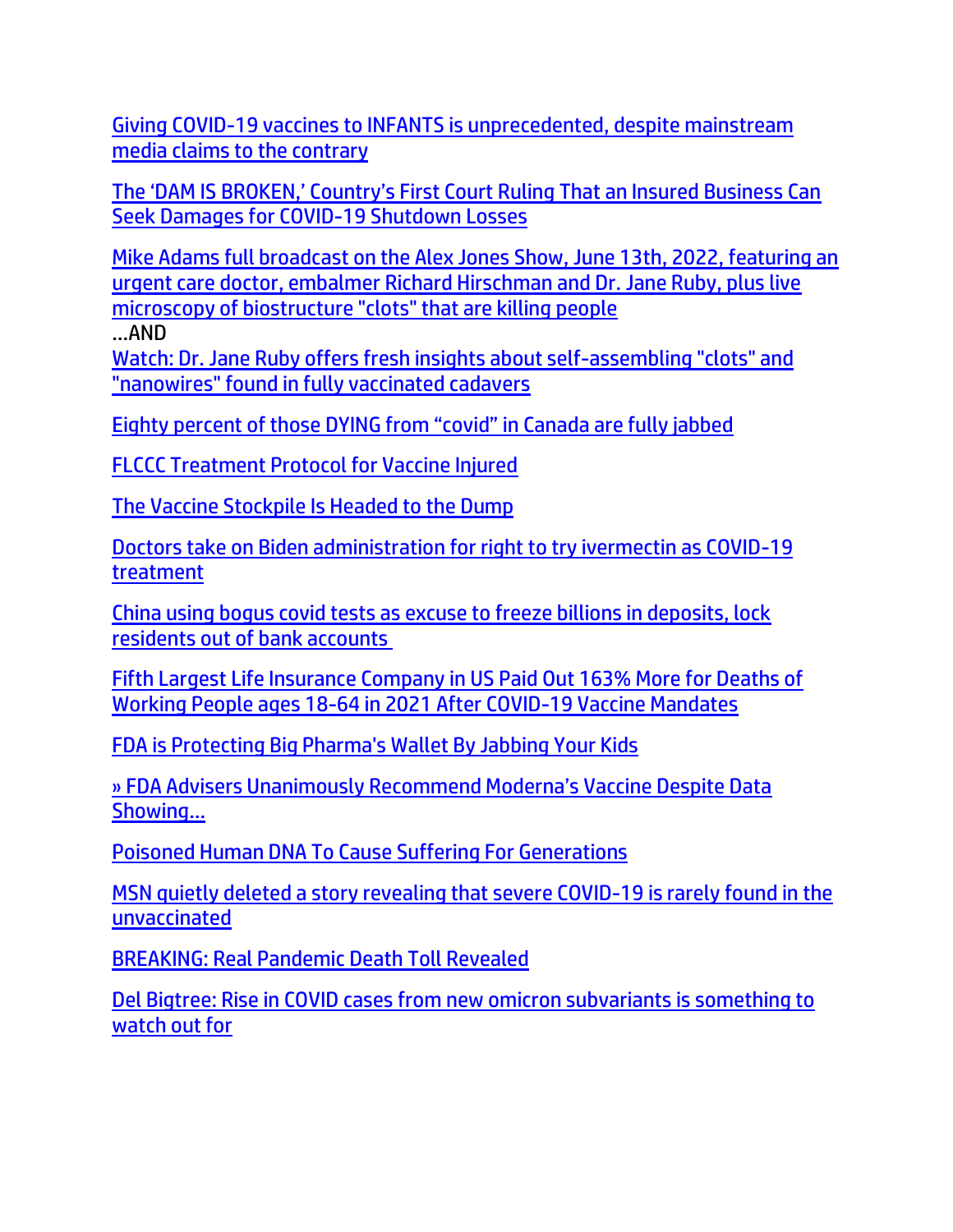**Meanwhile Pfizer's mRNA injections** have not only been found to cause abortions in pregnant women, but impairs semen production in men. There was a secret hearing about the Aluminum found in the vaccines <https://bestnewshere.com/bombshell-blocked-on-all-social-media-sites/>

[Data From a New Study Shows Falling Sperm Counts Post-Covid Injection](https://expose-news.com/2022/06/21/new-study-shows-falling-sperm-counts-post-injection/) – It's **[Devastating](https://expose-news.com/2022/06/21/new-study-shows-falling-sperm-counts-post-injection/)** 

[» What We Learned From Hating the Unvaccinated…A MUST Read!](https://trk.cp20.com/click/gak4-3ni1nt-8bpthn-f4obzxf2/)

[Is Covid 19 responsible for an outbreak of hepatitis in UK children](https://www.dailymail.co.uk/health/article-10930105/Is-Covid-19-responsible-outbreak-hepatitis-UK-children.html)

[Your Government is trying to kill you & Depopulate the planet; Official](https://expose-news.com/2022/06/19/gov-pfizer-cost-living-prove-depopulation-plan/)  [Government Reports, Confidential Pfizer Documents & the Cost of Living Crisis](https://expose-news.com/2022/06/19/gov-pfizer-cost-living-prove-depopulation-plan/)  [prove it](https://expose-news.com/2022/06/19/gov-pfizer-cost-living-prove-depopulation-plan/)

[New Study provides more evidence the Covid-19 Vaccines cause Acquired](https://expose-news.com/2022/06/18/new-study-proves-covid-vaccines-cause-a-id-s/)  [Immune Deficiency Syndrome](https://expose-news.com/2022/06/18/new-study-proves-covid-vaccines-cause-a-id-s/)

[The Babies and The Vaccine](https://blog.nomorefakenews.com/2022/06/16/the-babies-and-the-vaccine/)

[\(WATCH\) FDA Official Dr. Peter Marks Says Vaccinated Kids Have 5 FOLD Increase](https://welovetrump.com/2022/06/17/watch-fda-official-dr-peter-marks-says-vaccinated-kids-have-5-fold-increase-of-myocarditis/)  [of Myocarditis](https://welovetrump.com/2022/06/17/watch-fda-official-dr-peter-marks-says-vaccinated-kids-have-5-fold-increase-of-myocarditis/)

[Internal Documents Reveal 25% of Health and Human Services Employees Failed](https://welovetrump.com/2022/06/17/internal-documents-reveal-25-of-health-and-human-services-employees-failed-to-check-email-in-the-first-months-of-covid-19-pandemic/)  [to Check Email in the First Months of COVID-](https://welovetrump.com/2022/06/17/internal-documents-reveal-25-of-health-and-human-services-employees-failed-to-check-email-in-the-first-months-of-covid-19-pandemic/)19 'Pandemic'

[ReFounding America: WHO cancelled doctors who were saving lives at the onset](https://www.naturalnews.com/2022-06-20-who-cancelled-doctors-saving-lives-covid-pandemic.html)  [of the COVID-19 pandemic](https://www.naturalnews.com/2022-06-20-who-cancelled-doctors-saving-lives-covid-pandemic.html) – Brighteon.TV

[The CDC says "severe reactions" to the COVID vaccines are rare. That's not what](https://www.naturalnews.com/2022-06-21-cdc-says-covid-vaccines-severe-reactions-are-rare.html)  [this survey says](https://www.naturalnews.com/2022-06-21-cdc-says-covid-vaccines-severe-reactions-are-rare.html)

[FOIA Request Reveals CDC Did NOT Monitor VAERS for COVID-19 Jab Safety](https://welovetrump.com/2022/06/21/foia-request-reveals-cdc-did-not-monitor-vaers-for-covid-19-jab-safety-signals/)  **[Signals](https://welovetrump.com/2022/06/21/foia-request-reveals-cdc-did-not-monitor-vaers-for-covid-19-jab-safety-signals/)** 

++++++++++++++++++++++++++++++++++++++++++++++

#### **MONKEYPOX**

Sun. 19 June Military General Names Traitors and Plot to Destroy America: [U.S. Air Force General Names The Traitors & Plot To Destroy America!](https://beforeitsnews.com/opinion-conservative/2022/06/u-s-air-force-general-names-the-traitors-plot-to-destroy-america-sgt-report-must-video-3633025.html) – SGT Report Must Video | Opinion – [Conservative | Before It's News](https://beforeitsnews.com/opinion-conservative/2022/06/u-s-air-force-general-names-the-traitors-plot-to-destroy-america-sgt-report-must-video-3633025.html)  [\(beforeitsnews.com\)](https://beforeitsnews.com/opinion-conservative/2022/06/u-s-air-force-general-names-the-traitors-plot-to-destroy-america-sgt-report-must-video-3633025.html)

[» SHOCKING: 99% of Monkeypox Cases Are….](https://trk.cp20.com/click/gak4-3nglco-8bpd9f-f4obzxf2/)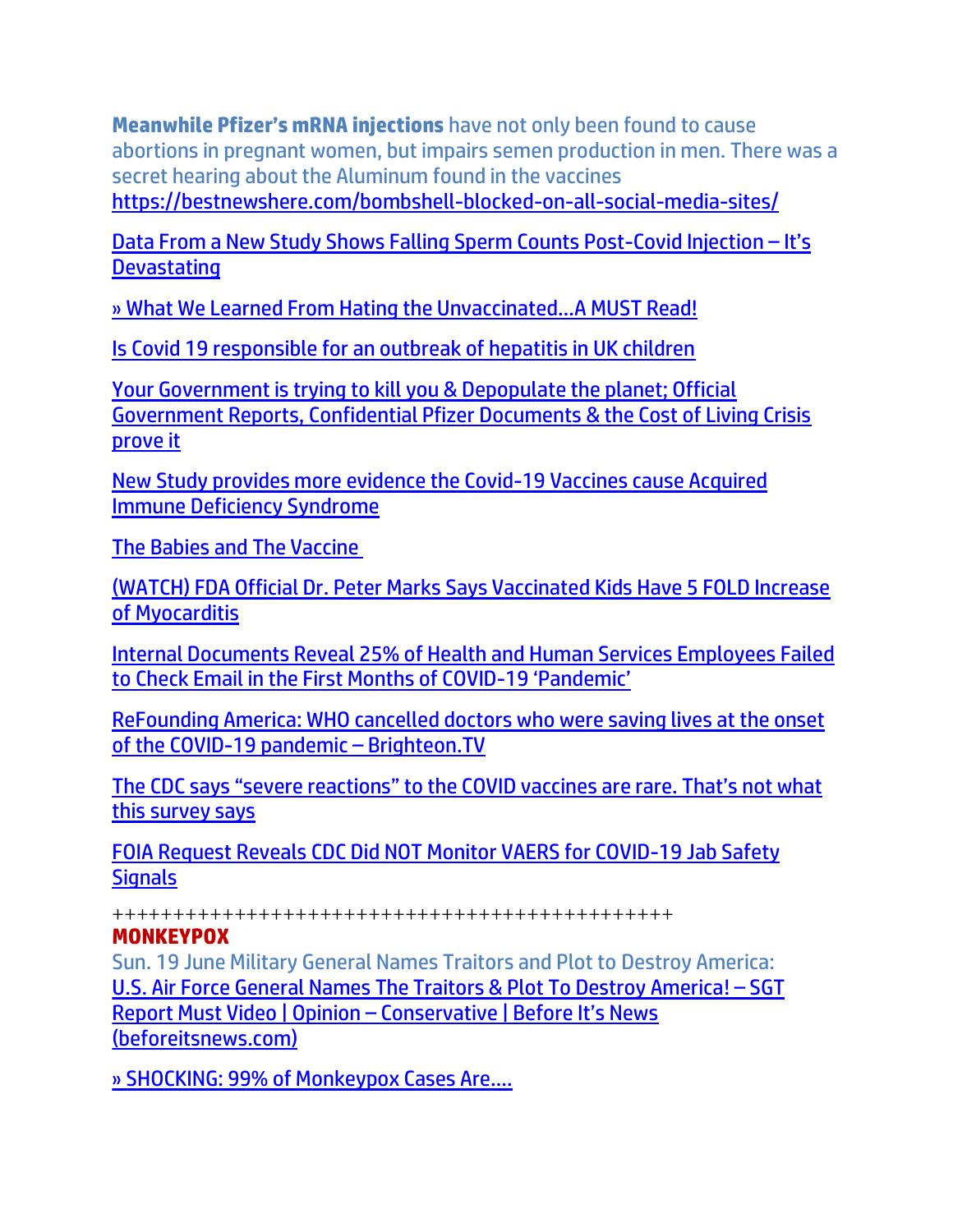[World Health Organization will rename monkeypox to avoid stigma and racism](https://link.theblaze.com/click/28060472.1055670/aHR0cHM6Ly93d3cudGhlYmxhemUuY29tL25ld3Mvd29ybGQtaGVhbHRoLW9yZ2FuaXphdGlvbi13aWxsLXJlbmFtZS1tb25rZXlwb3gtdG8tYXZvaWQtc3RpZ21hLWFuZC1yYWNpc20_dXRtX3NvdXJjZT10aGVibGF6ZS1kYWlseUFNJnV0bV9tZWRpdW09ZW1haWwmdXRtX2NhbXBhaWduPURhaWx5LU5ld3NsZXR0ZXJfX0FNIDIwMjItMDYtMTUmdXRtX3Rlcm09QUNUSVZFIExJU1QgLSBUaGVCbGF6ZSBEYWlseSBBTQ/61f82015384ca325d2cdab60C1353b82e)

[CDC, WHO willingly overlooks monkeypox's spread through men having sex with](https://www.lifesitenews.com/blogs/cdc-who-willingly-overlooks-monkeypoxs-spread-through-men-having-sex-with-men/?utm_source=top_news&utm_campaign=usa)  [men](https://www.lifesitenews.com/blogs/cdc-who-willingly-overlooks-monkeypoxs-spread-through-men-having-sex-with-men/?utm_source=top_news&utm_campaign=usa)

[https://welovetrump.com/2022/06/19/who-chief-privately-believes-covid-19](https://welovetrump.com/2022/06/19/who-chief-privately-believes-covid-19-did-leak-from-wuhan-lab-following-catastrophic-accident-in-2019-senior-government-source-claims/) [did-leak-from-wuhan-lab-following-catastrophic-accident-in-2019-senior](https://welovetrump.com/2022/06/19/who-chief-privately-believes-covid-19-did-leak-from-wuhan-lab-following-catastrophic-accident-in-2019-senior-government-source-claims/)[government-source-claims/](https://welovetrump.com/2022/06/19/who-chief-privately-believes-covid-19-did-leak-from-wuhan-lab-following-catastrophic-accident-in-2019-senior-government-source-claims/)

**--OTHER (Hunter Biden section below)**

[https://www.charismanews.com/us/89316-california-house-passes-infanticide](https://www.charismanews.com/us/89316-california-house-passes-infanticide-bill-legalizing-the-death-of-newborns-7-days-or-more-after-birth)[bill-legalizing-the-death-of-newborns-7-days-or-more-after-birth](https://www.charismanews.com/us/89316-california-house-passes-infanticide-bill-legalizing-the-death-of-newborns-7-days-or-more-after-birth)

[Texas GOP Party Platform Pushes for Referendum to Vote on Secession in 2023](https://welovetrump.com/2022/06/21/texas-gop-party-platform-pushes-for-referendum-to-vote-on-secession-in-2023/)

[Democrat's Tweet Leads Supermarket Chains to Remove Pro](https://welovetrump.com/2022/06/21/democrats-tweet-leads-supermarket-chains-to-remove-pro-america-merchandise/)-America **[Merchandise](https://welovetrump.com/2022/06/21/democrats-tweet-leads-supermarket-chains-to-remove-pro-america-merchandise/)** 

[Daddy issues: Elon Musk's son launches name and gender change](https://www.wnd.com/2022/06/elon-musks-son-launches-name-gender-change/)

[Boston mayor appoints former head of jihad terror-linked mosque as her deputy](https://ratherexposethem.org/2022/06/21/boston-mayor-appoints-former-head-of-jihad-terror-linked-mosque-as-her-deputy-chief-of-staff/)  [chief of staff](https://ratherexposethem.org/2022/06/21/boston-mayor-appoints-former-head-of-jihad-terror-linked-mosque-as-her-deputy-chief-of-staff/)

Main[stream media decides to cover Ashley Biden's diary and shocking things she](https://www.naturalnews.com/2022-06-20-mainstream-media-decides-to-cover-ashley-bidens-diary-now-that-fbi-involved.html)  [wrote about dad now that FBI is involved](https://www.naturalnews.com/2022-06-20-mainstream-media-decides-to-cover-ashley-bidens-diary-now-that-fbi-involved.html)

Election winners in Brazil [who are accused of spreading "disinformation" online](https://www.naturalnews.com/2022-06-20-election-winners-brazil-disinformation-wins-nullified.html)  [will now have their wins nullified](https://www.naturalnews.com/2022-06-20-election-winners-brazil-disinformation-wins-nullified.html)

[» Why Are Americans Renouncing Citizenship In HUGE Numbers?](https://trk.cp20.com/click/gak4-3ni6ja-8bpubn-f4obzxf9/)

[Is driving an electric car immoral? Here's what they DON'T tell you](https://www.wnd.com/2022/06/driving-electric-car-immoral/)…['You dig up](https://www.wnd.com/2022/06/driving-electric-car-immoral/)  [500,000 pounds of the earth's crust for just one battery'](https://www.wnd.com/2022/06/driving-electric-car-immoral/)

[New Lisa Page memo confirms we were right: Comey lied to everyone](https://www.naturalnews.com/2022-06-18-page-memo-confirms-we-were-right.html) – House, [senate, even courts](https://www.naturalnews.com/2022-06-18-page-memo-confirms-we-were-right.html)

[Hawaii teacher bragged about sex with 13-year-old boy during school lunch](https://link.theblaze.com/click/28107166.1033628/aHR0cHM6Ly93d3cudGhlYmxhemUuY29tL25ld3MvaGF3YWlpLXRlYWNoZXItY2hpbGQtcG9ybi1zZXgtc3R1ZGVudD91dG1fc291cmNlPXRoZWJsYXplLWRhaWx5UE0mdXRtX21lZGl1bT1lbWFpbCZ1dG1fY2FtcGFpZ249RGFpbHktTmV3c2xldHRlcl9fUE0gMjAyMi0wNi0xOCZ1dG1fdGVybT1BQ1RJVkUgTElTVCAtIFRoZUJsYXplIERhaWx5IFBN/61f82015384ca325d2cdab60C84342795)  [breaks, shared child porn with fellow teacher: Feds](https://link.theblaze.com/click/28107166.1033628/aHR0cHM6Ly93d3cudGhlYmxhemUuY29tL25ld3MvaGF3YWlpLXRlYWNoZXItY2hpbGQtcG9ybi1zZXgtc3R1ZGVudD91dG1fc291cmNlPXRoZWJsYXplLWRhaWx5UE0mdXRtX21lZGl1bT1lbWFpbCZ1dG1fY2FtcGFpZ249RGFpbHktTmV3c2xldHRlcl9fUE0gMjAyMi0wNi0xOCZ1dG1fdGVybT1BQ1RJVkUgTElTVCAtIFRoZUJsYXplIERhaWx5IFBN/61f82015384ca325d2cdab60C84342795)

[Fired art teacher defends allowing girls as young as 15 to model topless, strike](https://link.theblaze.com/click/28110814.1128418/aHR0cHM6Ly93d3cudGhlYmxhemUuY29tL25ld3MvYXJ0LXRlYWNoZXItZmlyZWQtdG9wbGVzcy1naXJscz91dG1fc291cmNlPXRoZWJsYXplLWJyZWFraW5nJnV0bV9tZWRpdW09ZW1haWwmdXRtX2NhbXBhaWduPU5ldy1UcmVuZGluZy1TdG9yeV9XRUVLRU5EIDIwMjItMDYtMTkmdXRtX3Rlcm09QUNUSVZFIExJU1QgLSBUaGVCbGF6ZSBCcmVha2luZyBOZXdz/61f82015384ca325d2cdab60Ce57cee1c)  ['simulated masturbation' pose](https://link.theblaze.com/click/28110814.1128418/aHR0cHM6Ly93d3cudGhlYmxhemUuY29tL25ld3MvYXJ0LXRlYWNoZXItZmlyZWQtdG9wbGVzcy1naXJscz91dG1fc291cmNlPXRoZWJsYXplLWJyZWFraW5nJnV0bV9tZWRpdW09ZW1haWwmdXRtX2NhbXBhaWduPU5ldy1UcmVuZGluZy1TdG9yeV9XRUVLRU5EIDIwMjItMDYtMTkmdXRtX3Rlcm09QUNUSVZFIExJU1QgLSBUaGVCbGF6ZSBCcmVha2luZyBOZXdz/61f82015384ca325d2cdab60Ce57cee1c)

» Mi[chigan Attorney General Calls for 'A Drag Queen For Every School'](https://trk.cp20.com/click/gak4-3ni1nt-8bpthk-f4obzxf9/)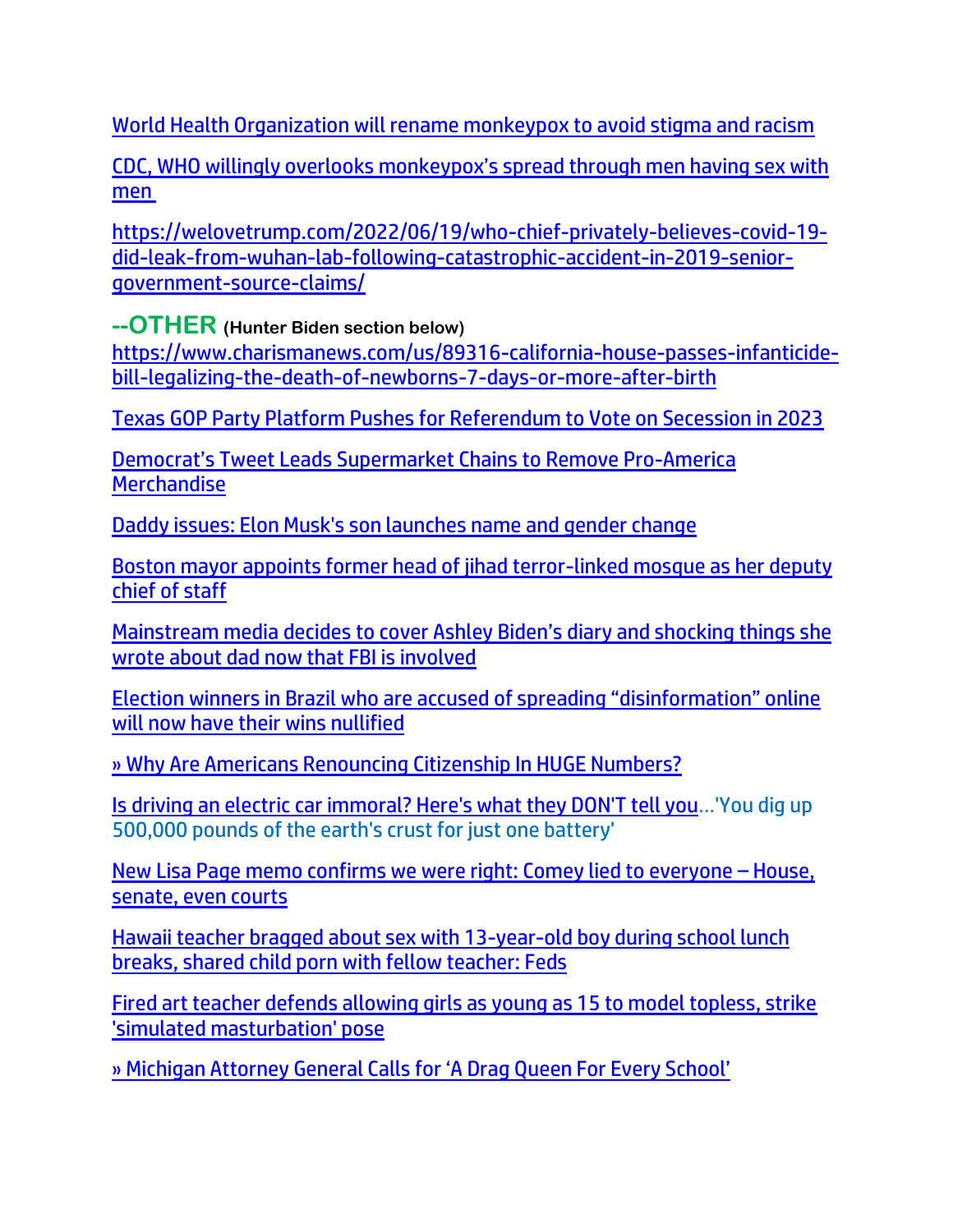[Michigan Judge Orders GOP Candidate for Governor to Surrender Guns](https://lists.youmaker.com/links/ONZpJvyrGA/Jlid8tcrj/7xAbPNiP2/GpphbQEvzv)

[Uvalde police never tried to open doors to classrooms where shooter was, officer](https://link.theblaze.com/click/28108772.1037502/aHR0cHM6Ly93d3cudGhlYmxhemUuY29tL25ld3MvdXZhbGRlLXBvbGljZS1zaG9vdGluZy1zaG9vdGVyLWRvb3JzP3V0bV9zb3VyY2U9dGhlYmxhemUtZGFpbHlBTSZ1dG1fbWVkaXVtPWVtYWlsJnV0bV9jYW1wYWlnbj1EYWlseS1OZXdzbGV0dGVyX19BTSAyMDIyLTA2LTE5JnV0bV90ZXJtPUFDVElWRSBMSVNUIC0gVGhlQmxhemUgRGFpbHkgQU0/61f82015384ca325d2cdab60C5969f4da)  [passed up shooting gunman before he entered school: Reports](https://link.theblaze.com/click/28108772.1037502/aHR0cHM6Ly93d3cudGhlYmxhemUuY29tL25ld3MvdXZhbGRlLXBvbGljZS1zaG9vdGluZy1zaG9vdGVyLWRvb3JzP3V0bV9zb3VyY2U9dGhlYmxhemUtZGFpbHlBTSZ1dG1fbWVkaXVtPWVtYWlsJnV0bV9jYW1wYWlnbj1EYWlseS1OZXdzbGV0dGVyX19BTSAyMDIyLTA2LTE5JnV0bV90ZXJtPUFDVElWRSBMSVNUIC0gVGhlQmxhemUgRGFpbHkgQU0/61f82015384ca325d2cdab60C5969f4da)

[Uvalde Police Went 77 Minutes Without Trying To Open The Door Where A](https://www.thegatewaypundit.com/2022/06/uvalde-police-went-77-minutes-without-trying-open-door-shooter-killed-19-children-2-adults/?utm_source=Gab&utm_campaign=websitesharingbuttons)  [Shooter Killed 19 Children and 2 Adults](https://www.thegatewaypundit.com/2022/06/uvalde-police-went-77-minutes-without-trying-open-door-shooter-killed-19-children-2-adults/?utm_source=Gab&utm_campaign=websitesharingbuttons)

[Mass cattle deaths send shockwaves through food supply as speculation rises](https://ce-publicdy.naturalnews.com/ct.asp?id=5262773D62EA2F6E1F7ABAFF54D028FA6E518988B6B85116F738271CB47003FD5DEFE5FC2DCC2943D71393024DE5B76C&ct=4aeUs2EAAABCWmgzMUFZJlNZP%2bV4TAAAGRmAAAPxEC%2fP36AgAEiKZqPSPIanqB6h6GN6mTIJ6gyaGTQvKqI2CTxF%2b7JUJTuCmdLshuzzF2SHoX8ZkoJLZ%2b%2bWmXC%2bmuGi0cKzpwpodQUASI4ChvTKjzn8XckU4UJA%2f5XhMA%3d%3d) …AN[D](https://ce-publicdy.naturalnews.com/ct.asp?id=1656944CA8F1FFFE96EFFCA3DB8402813C46E1F6EF9D04857391B3856C81282A101B9BD983472FBA784887571A285EDE&ct=4aeUsz4AAABCWmgzMUFZJlNZDF8b7QAAF5mAAAPv8Bvj3IAgAEEU9T0R4po009T0htQo0NAAAASJzF63XjUW2sCg1J1HJMH3YzpMpCyypDq%2fvixgM%2bkOIIcA%2f4u5IpwoSAYvjfaA)

[Cattle deaths explained? NASA warns of deadly magnetosphere "rifts" that allow](https://ce-publicdy.naturalnews.com/ct.asp?id=1656944CA8F1FFFE96EFFCA3DB8402813C46E1F6EF9D04857391B3856C81282A101B9BD983472FBA784887571A285EDE&ct=4aeUsz4AAABCWmgzMUFZJlNZDF8b7QAAF5mAAAPv8Bvj3IAgAEEU9T0R4po009T0htQo0NAAAASJzF63XjUW2sCg1J1HJMH3YzpMpCyypDq%2fvixgM%2bkOIIcA%2f4u5IpwoSAYvjfaA)  [intense solar radiation to wipe out large numbers of animals on Earth](https://www.naturalnews.com/2022-06-17-cattle-deaths-explained-nasa-warns-of-deadly-magnetic-rifts-solar-radiation-earth.html)

[Here's why oil companies REALLY aren't producing more gas](https://link.theblaze.com/click/28088041.1065661/aHR0cHM6Ly93d3cudGhlYmxhemUuY29tL3Nob3dzL3RoZS1nbGVubi1iZWNrLXByb2dyYW0vYmlkZW4tYmxhbWVzLWhpZ2gtcHJpY2VzLWdhcy1jb21wYW5pZXM_dXRtX3NvdXJjZT10aGVibGF6ZS1kYWlseUFNJnV0bV9tZWRpdW09ZW1haWwmdXRtX2NhbXBhaWduPURhaWx5LU5ld3NsZXR0ZXJfX0FNIDIwMjItMDYtMTcmdXRtX3Rlcm09QUNUSVZFIExJU1QgLSBUaGVCbGF6ZSBEYWlseSBBTQ/61f82015384ca325d2cdab60Cac5178a3) …Glenn Beck

[Luongo: Russia's New Rules](https://www.zerohedge.com/geopolitical/luongo-russias-new-rules)…Divorce near finality. "The West will play by our rules now."

[Domestic terrorist group Jane's Revenge threatens escalated violence against](https://link.theblaze.com/click/28085999.947880/aHR0cHM6Ly93d3cudGhlYmxhemUuY29tL25ld3MvZG9tZXN0aWMtdGVycm9yaXN0LWdyb3VwLWphbmUtcy1yZXZlbmdlLXRocmVhdGVucy1lc2NhbGF0ZWQtdmlvbGVuY2UtYWdhaW5zdC1wcm8tbGlmZS1taW5pc3RyaWVzP3V0bV9zb3VyY2U9dGhlYmxhemUtN0RheVRyZW5kaW5nVGVzdCZ1dG1fbWVkaXVtPWVtYWlsJnV0bV9jYW1wYWlnbj1UaGUgQmxhemUgUE0gVHJlbmRpbmcgMjAyMi0wNi0xNiZ1dG1fdGVybT1BQ1RJVkUgTElTVCAtIDcgRGF5IEVuZ2FnZW1lbnQ/61f82015384ca325d2cdab60Caae4ef3d)  [pro-life ministries](https://link.theblaze.com/click/28085999.947880/aHR0cHM6Ly93d3cudGhlYmxhemUuY29tL25ld3MvZG9tZXN0aWMtdGVycm9yaXN0LWdyb3VwLWphbmUtcy1yZXZlbmdlLXRocmVhdGVucy1lc2NhbGF0ZWQtdmlvbGVuY2UtYWdhaW5zdC1wcm8tbGlmZS1taW5pc3RyaWVzP3V0bV9zb3VyY2U9dGhlYmxhemUtN0RheVRyZW5kaW5nVGVzdCZ1dG1fbWVkaXVtPWVtYWlsJnV0bV9jYW1wYWlnbj1UaGUgQmxhemUgUE0gVHJlbmRpbmcgMjAyMi0wNi0xNiZ1dG1fdGVybT1BQ1RJVkUgTElTVCAtIDcgRGF5IEVuZ2FnZW1lbnQ/61f82015384ca325d2cdab60Caae4ef3d)

[» Antifa Members Who Beat Two Latino Marines Will Get No Jail Time](https://trk.cp20.com/click/gak4-3nhqf0-8bpqfq-f4obzxf7/)

['Stalin, Che Guevara, Ho Chi Minh': Antifa marches in London praising their heroes](https://www.naturalnews.com/2022-06-20-antifa-marches-in-london-praising-their-heroes.html)

ED Announces Death Of America - [Hyperinflation Is Coming](https://ce-publicdy.naturalnews.com/ct.asp?id=B15FCA5024BE919DFE317AB13325799D585E12B624C315E6F9F9FC4EB4C6ABACF5D7CD51074EE20E5810134F9ABF3A66&ct=4aeUsz4AAABCWmgzMUFZJlNZiS9v8gAAF5mAAAO%2f8D%2fj3IAgAFREJgAJgJk9DG1DR6amnlPTU00NqSUgex2FKIBYGeSs3HQFFpc6BcRjRqwzrB0X3wHuGbroI%2bFENdF3JFOFCQiS9v8g) - This Is The [Final](https://ce-publicdy.naturalnews.com/ct.asp?id=B15FCA5024BE919DFE317AB13325799D585E12B624C315E6F9F9FC4EB4C6ABACF5D7CD51074EE20E5810134F9ABF3A66&ct=4aeUsz4AAABCWmgzMUFZJlNZiS9v8gAAF5mAAAO%2f8D%2fj3IAgAFREJgAJgJk9DG1DR6amnlPTU00NqSUgex2FKIBYGeSs3HQFFpc6BcRjRqwzrB0X3wHuGbroI%2bFENdF3JFOFCQiS9v8g) Nail [In The Coffin](https://ce-publicdy.naturalnews.com/ct.asp?id=B15FCA5024BE919DFE317AB13325799D585E12B624C315E6F9F9FC4EB4C6ABACF5D7CD51074EE20E5810134F9ABF3A66&ct=4aeUsz4AAABCWmgzMUFZJlNZiS9v8gAAF5mAAAO%2f8D%2fj3IAgAFREJgAJgJk9DG1DR6amnlPTU00NqSUgex2FKIBYGeSs3HQFFpc6BcRjRqwzrB0X3wHuGbroI%2bFENdF3JFOFCQiS9v8g)

[As Bidenflation collapses economy, unfunded state pension bomb ready to](https://ce-publicdy.naturalnews.com/ct.asp?id=27B489FC63B31FD60F7F10DA3FAC5DC43A1242A068EE794DDCE95B5E308430D70C65F3D1A8DA4226B324FEF195FC6897&ct=4aeUs3YAAABCWmgzMUFZJlNZSoQiFgAAHRmAAAP1ED%2fn3uAgAGg1T0jTT1B6nkgPU0wap4hojJpkNDRpGUuR72qLUfYfs6puCg0yQ30BGd3EQrP0c6HAU2vBpB0dbLml9pxINLL6FDQ2P9GkqhJ4XdChIP8aygcMMedUVS7O3H4u5IpwoSCVCEQs)  [explode, costing trillions](https://ce-publicdy.naturalnews.com/ct.asp?id=27B489FC63B31FD60F7F10DA3FAC5DC43A1242A068EE794DDCE95B5E308430D70C65F3D1A8DA4226B324FEF195FC6897&ct=4aeUs3YAAABCWmgzMUFZJlNZSoQiFgAAHRmAAAP1ED%2fn3uAgAGg1T0jTT1B6nkgPU0wap4hojJpkNDRpGUuR72qLUfYfs6puCg0yQ30BGd3EQrP0c6HAU2vBpB0dbLml9pxINLL6FDQ2P9GkqhJ4XdChIP8aygcMMedUVS7O3H4u5IpwoSCVCEQs)

[Mass Exodus From America Happening Now Hordes Rush To Escape Pending](https://ce-publicdy.naturalnews.com/ct.asp?id=B377D41A1726476DB57168D8EBD6D3E73FE1C73BA6343FBD261AD0993B309DDABE7E0CCFE5BCB5BEB411F1EF7AE7DA64&ct=4aeUsz4AAABCWmgzMUFZJlNZpfWW6gAAF5mAAAP%2f8D%2fj3IAgAEip6gabKZP1RptRobUKmmAATABPTOSQaoqb%2bRAo8AhsszKaOR542U3ZUoWEgrde%2bBrCfxKgAgwE7ou5IpwoSFL6y3UA)  [Catastrophe](https://ce-publicdy.naturalnews.com/ct.asp?id=B377D41A1726476DB57168D8EBD6D3E73FE1C73BA6343FBD261AD0993B309DDABE7E0CCFE5BCB5BEB411F1EF7AE7DA64&ct=4aeUsz4AAABCWmgzMUFZJlNZpfWW6gAAF5mAAAP%2f8D%2fj3IAgAEip6gabKZP1RptRobUKmmAATABPTOSQaoqb%2bRAo8AhsszKaOR542U3ZUoWEgrde%2bBrCfxKgAgwE7ou5IpwoSFL6y3UA)

[Bioweapons cover story: U.S. government admits to "consolidating" weapons of](https://ce-publiclw.naturalnews.com/ct.asp?id=443D5E3DEA48D178C5B7DE87E2FEBECF1EE163FA8B3307B0708C7CAA5F8D6E6E4D06FD31D9011D2040E5648736FBA642&ct=4aeUs2MAAABCWmgzMUFZJlNZ6vZCNQAAFxmAAAP5EC7n34AgAFCmjQBoAAIp5CehpoTJphHHnICMKM94uJRQBJZjJ0bWq3eLqewLl7g2Ek0BA8Nhh9HNOcWLXThm%2fdPHtsvKVEzWDJIiknc0KJffi7kinChIdXshGoA%3d)  [mass destruction for "threat reduction" purposes](https://ce-publiclw.naturalnews.com/ct.asp?id=443D5E3DEA48D178C5B7DE87E2FEBECF1EE163FA8B3307B0708C7CAA5F8D6E6E4D06FD31D9011D2040E5648736FBA642&ct=4aeUs2MAAABCWmgzMUFZJlNZ6vZCNQAAFxmAAAP5EC7n34AgAFCmjQBoAAIp5CehpoTJphHHnICMKM94uJRQBJZjJ0bWq3eLqewLl7g2Ek0BA8Nhh9HNOcWLXThm%2fdPHtsvKVEzWDJIiknc0KJffi7kinChIdXshGoA%3d)

[Man accused of throwing 62-year-old woman down stairs in random attack will](https://link.theblaze.com/click/28067975.1149573/aHR0cHM6Ly93d3cudGhlYmxhemUuY29tL25ld3MvYXR0YWNrZXItZ2V0cy0yNTAtZG9sbGFycy1kYWlseT91dG1fc291cmNlPXRoZWJsYXplLWJyZWFraW5nJnV0bV9tZWRpdW09ZW1haWwmdXRtX2NhbXBhaWduPTIwMjIwNjE1VHJlbmRpbmctTWFuV29tYW5Nb25leSZ1dG1fdGVybT1BQ1RJVkUgTElTVCAtIFRoZUJsYXplIEJyZWFraW5nIE5ld3M/61f82015384ca325d2cdab60C97de263a)  [get \\$250 per day from taxpayers each day he's not in treatment](https://link.theblaze.com/click/28067975.1149573/aHR0cHM6Ly93d3cudGhlYmxhemUuY29tL25ld3MvYXR0YWNrZXItZ2V0cy0yNTAtZG9sbGFycy1kYWlseT91dG1fc291cmNlPXRoZWJsYXplLWJyZWFraW5nJnV0bV9tZWRpdW09ZW1haWwmdXRtX2NhbXBhaWduPTIwMjIwNjE1VHJlbmRpbmctTWFuV29tYW5Nb25leSZ1dG1fdGVybT1BQ1RJVkUgTElTVCAtIFRoZUJsYXplIEJyZWFraW5nIE5ld3M/61f82015384ca325d2cdab60C97de263a)

[Uvalde Police Department Not Cooperating With Texas State House: Lawmaker](https://lists.youmaker.com/links/Ydrfg7nXqM/Jlid8tcrj/7xAbPNiP2/gwVQtJbJtC)

[Kamala Harris Defends Killing Babies in Abortions: It's About "Freedom, Liberty,](https://ratherexposethem.org/2022/06/15/kamala-harris-defends-killing-babies-in-abortions-its-about-freedom-liberty-and-self-determination/)  and Self-[Determination"](https://ratherexposethem.org/2022/06/15/kamala-harris-defends-killing-babies-in-abortions-its-about-freedom-liberty-and-self-determination/)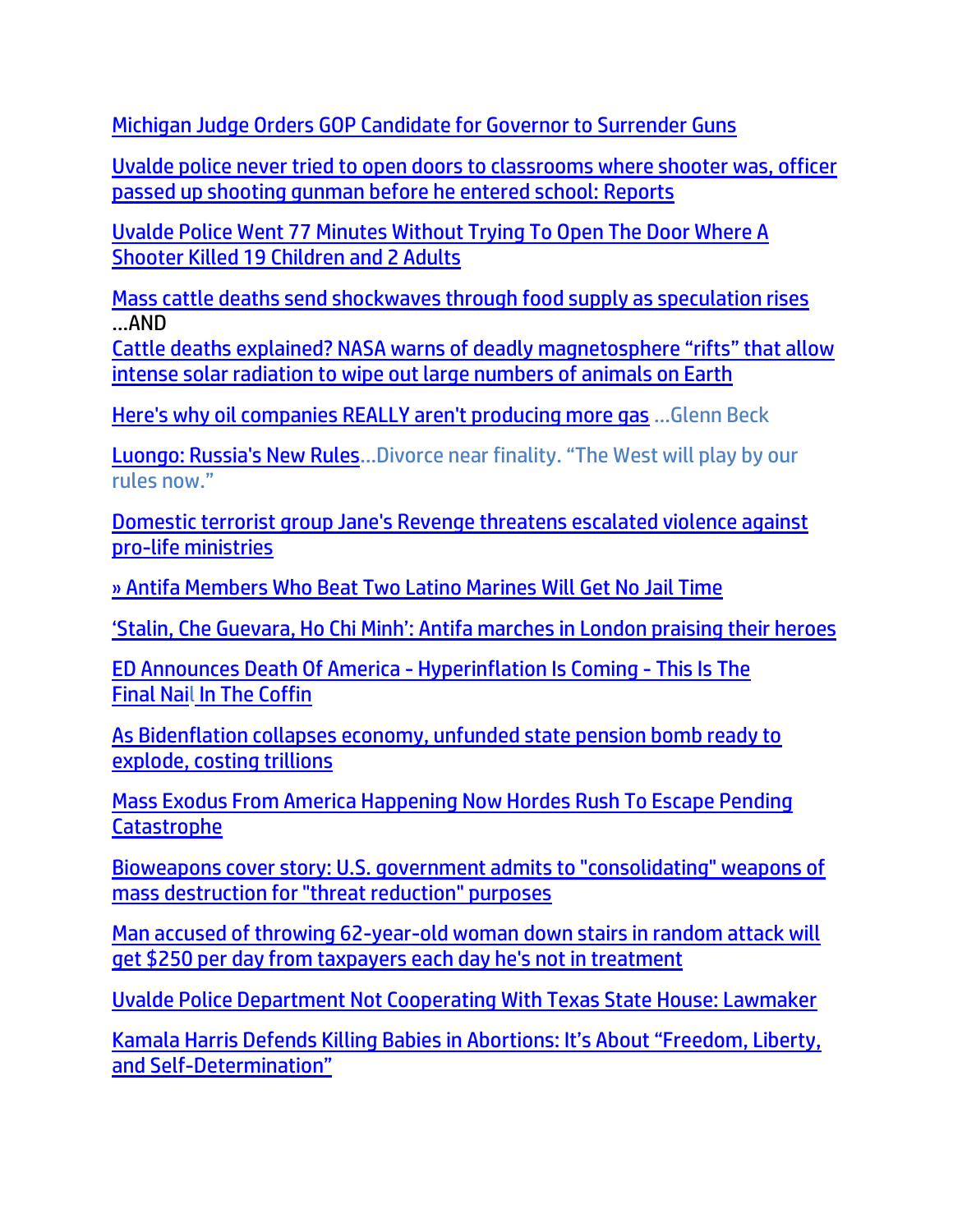#### **--BRAVO**

[Quiet apocalypse at the school board: when in the course of human events…](https://canadafreepress.com/article/quiet-apocalypse-at-the-school-board-when-in-the-course-of-human-events-2)

[Texas GOP Passes Resolution Declaring Biden 'Not Legitimately Elected'](https://lists.youmaker.com/links/ONZpJvyrGA/Jlid8tcrj/7xAbPNiP2/ihftzftGvO)

[Texas GOP platform calls homosexuality an 'abnormal lifestyle choice'](https://www.lifesitenews.com/news/texas-gop-platform-calls-homosexuality-an-abnormal-lifestyle-choice/?utm_source=featured&utm_campaign=usa)

[Mark Levin to moderate GOP debates in Florida](https://link.theblaze.com/click/28128473.919930/aHR0cHM6Ly93d3cudGhlYmxhemUuY29tL25ld3MvLTI2NTc1MzkzMzY_dXRtX3NvdXJjZT10aGVibGF6ZS03RGF5VHJlbmRpbmdUZXN0JnV0bV9tZWRpdW09ZW1haWwmdXRtX2NhbXBhaWduPUFmdGVybm9vbiBBdXRvIFRyZW5kaW5nIDcgRGF5IEVuZ2FnZWQgMjAyMi0wNi0yMSZ1dG1fdGVybT1BQ1RJVkUgTElTVCAtIDcgRGF5IEVuZ2FnZW1lbnQ/61f82015384ca325d2cdab60Ca5f7eb72)

[Florida To Go After Parents Who Pay Cartels To Smuggle Their Children Into the](https://www.zerohedge.com/political/florida-go-after-parents-who-pay-cartels-smuggle-their-children-us)  [US](https://www.zerohedge.com/political/florida-go-after-parents-who-pay-cartels-smuggle-their-children-us)

[Senator John Cornyn Viciously Booed at Texas GOP Convention When Speaking](https://welovetrump.com/2022/06/17/senator-john-cornyn-viciously-booed-at-texas-gop-convention-when-speaking-about-guns-watch/)  [About Guns \(WATCH\)](https://welovetrump.com/2022/06/17/senator-john-cornyn-viciously-booed-at-texas-gop-convention-when-speaking-about-guns-watch/)

[Jan. 6 theater is pushing swing state voters away from Democrats](https://www.wnd.com/2022/06/jan-6-theater-pushing-swing-state-voters-away-democrats/)

[Cop stops family for speeding but viral photo of what happened next is inspiring](https://www.wnd.com/2022/06/cop-stops-family-speeding-viral-photo-happened-next-inspiring-thousands/)  [thousands](https://www.wnd.com/2022/06/cop-stops-family-speeding-viral-photo-happened-next-inspiring-thousands/)

[Alabama churchgoer in his 70s hailed as a hero for bludgeoning, apprehending](https://link.theblaze.com/click/28106089.910584/aHR0cHM6Ly93d3cudGhlYmxhemUuY29tL25ld3MvYWxhYmFtYS1jaHVyY2gtc2hvb3RpbmctaGVybz91dG1fc291cmNlPXRoZWJsYXplLTdEYXlUcmVuZGluZ1Rlc3QmdXRtX21lZGl1bT1lbWFpbCZ1dG1fY2FtcGFpZ249QWZ0ZXJub29uIEF1dG8gVHJlbmRpbmcgNyBEYXkgRW5nYWdlZCAyMDIyLTA2LTE4JnV0bV90ZXJtPUFDVElWRSBMSVNUIC0gNyBEYXkgRW5nYWdlbWVudA/61f82015384ca325d2cdab60C91ca84e7)  [gunman in deadly church shooting](https://link.theblaze.com/click/28106089.910584/aHR0cHM6Ly93d3cudGhlYmxhemUuY29tL25ld3MvYWxhYmFtYS1jaHVyY2gtc2hvb3RpbmctaGVybz91dG1fc291cmNlPXRoZWJsYXplLTdEYXlUcmVuZGluZ1Rlc3QmdXRtX21lZGl1bT1lbWFpbCZ1dG1fY2FtcGFpZ249QWZ0ZXJub29uIEF1dG8gVHJlbmRpbmcgNyBEYXkgRW5nYWdlZCAyMDIyLTA2LTE4JnV0bV90ZXJtPUFDVElWRSBMSVNUIC0gNyBEYXkgRW5nYWdlbWVudA/61f82015384ca325d2cdab60C91ca84e7)

[First of its kind surgery: Infant given tiny pacemaker](https://www.wnd.com/2022/06/first-kind-surgery-infant-given-tiny-pacemaker/)

[Planned Parenthood closes last South Dakota facility, making the Mount](https://www.naturalnews.com/2022-06-18-planned-parenthood-closes-south-dakota-abortion-facility.html)  [Rushmore State ABORTION-FREE](https://www.naturalnews.com/2022-06-18-planned-parenthood-closes-south-dakota-abortion-facility.html)

[TX Governor Opens Investigation After Parent Delivers Powerful School ...](https://brandnewtube.com/watch/tx-governor-opens-investigation-after-parent-delivers-powerful-school-board-speech_OgLNUUT3zA9dVDq.html?lang=english)

[Activist mom lawyers up after school threatens defamation suit](https://inform.afa.net/optiext/optiextension.dll?ID=sWXs2wxSv5TtJYOLwcPNa9R223q7KT5LkRLUjWBCrhI6_c2I7o2GJAX01UAROWFMJse%2BfG1F7ferjEMNZAbLVyPmVgfLSapJS%2BRio8sR)

[Nebraska becomes 25th state to quit disgraced National School Board](https://www.lifesitenews.com/news/nebraska-becomes-25th-state-to-quit-disgraced-national-school-board-association/?utm_source=top_news&utm_campaign=usa)  **[Association](https://www.lifesitenews.com/news/nebraska-becomes-25th-state-to-quit-disgraced-national-school-board-association/?utm_source=top_news&utm_campaign=usa)** 

[State AGs: Biden's "support LGBT for school lunch" rule is illegal](https://www.naturalnews.com/2022-06-17-biden-support-lgbt-lunches-funding-illegal-ags.html)

[GET WOKE GO BROKE: Heavily Anticipated Kiddie Grooming Movie 'Lightyear'](https://www.nowtheendbegins.com/woke-disney-pixar-movie-lightyear-is-box-office-flop-same-sex-kiss-child-grooming-predators/)  [From Disney Pixar Bombs At Box Office As Audiences Stay Away In Droves](https://www.nowtheendbegins.com/woke-disney-pixar-movie-lightyear-is-box-office-flop-same-sex-kiss-child-grooming-predators/)

[Red wave incoming: Republican Mayra Flores flips Texas region that Democrats](https://link.theblaze.com/click/28054510.1098306/aHR0cHM6Ly93d3cudGhlYmxhemUuY29tL25ld3MvbWF5cmEtZmxvcmVzLWZsaXBzLXRleGFzLWRpc3RyaWN0P3V0bV9zb3VyY2U9dGhlYmxhemUtYnJlYWtpbmcmdXRtX21lZGl1bT1lbWFpbCZ1dG1fY2FtcGFpZ249MjAyMjA2MTVTcG9uc29yZWRUcmVuZGluZy1SZXZlbGF0aW9uTWVkaWEmdXRtX3Rlcm09QUNUSVZFIExJU1QgLSBUaGVCbGF6ZSBCcmVha2luZyBOZXdz/61f82015384ca325d2cdab60C2b750dd6)  [have controlled for 150 years](https://link.theblaze.com/click/28054510.1098306/aHR0cHM6Ly93d3cudGhlYmxhemUuY29tL25ld3MvbWF5cmEtZmxvcmVzLWZsaXBzLXRleGFzLWRpc3RyaWN0P3V0bV9zb3VyY2U9dGhlYmxhemUtYnJlYWtpbmcmdXRtX21lZGl1bT1lbWFpbCZ1dG1fY2FtcGFpZ249MjAyMjA2MTVTcG9uc29yZWRUcmVuZGluZy1SZXZlbGF0aW9uTWVkaWEmdXRtX3Rlcm09QUNUSVZFIExJU1QgLSBUaGVCbGF6ZSBCcmVha2luZyBOZXdz/61f82015384ca325d2cdab60C2b750dd6)

...AND

[Here's why Elon Musk & Texas Hispanics went FULL REPUBLICAN for the first time](https://link.theblaze.com/click/28054510.1098306/aHR0cHM6Ly93d3cudGhlYmxhemUuY29tL3Nob3dzL2xvdWRlci13aXRoLWNyb3dkZXIvY29weS1lZGl0LWhlcmUtcy13aHktZWxvbi1tdXNrLXRleGFzLWhpc3Bhbmljcy13ZW50LWZ1bGwtcmVwdWJsaWNhbi1mb3ItdGhlLWZpcnN0LXRpbWU_dXRtX3NvdXJjZT10aGVibGF6ZS1icmVha2luZyZ1dG1fbWVkaXVtPWVtYWlsJnV0bV9jYW1wYWlnbj0yMDIyMDYxNVNwb25zb3JlZFRyZW5kaW5nLVJldmVsYXRpb25NZWRpYSZ1dG1fdGVybT1BQ1RJVkUgTElTVCAtIFRoZUJsYXplIEJyZWFraW5nIE5ld3M/61f82015384ca325d2cdab60Cfade2935)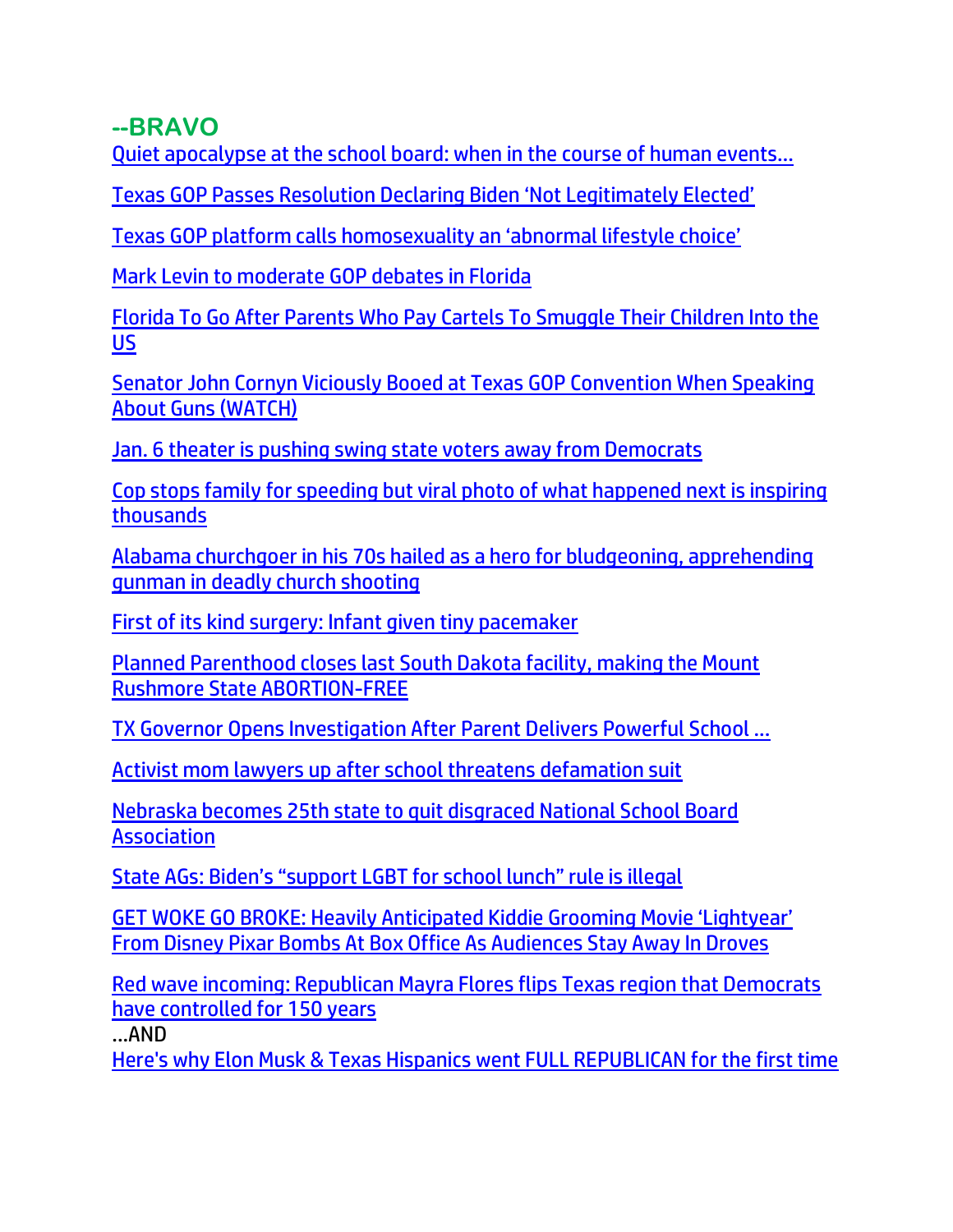[Fox News segment blows up when Geraldo Rivera defends punishing Border](https://link.theblaze.com/click/28068659.1122306/aHR0cHM6Ly93d3cudGhlYmxhemUuY29tL25ld3MvdGhlLWZpdmUtY2hhb3MtYm9yZGVyLXBhdHJvbC1nZXJhbGRvLXJpdmVyYT91dG1fc291cmNlPXRoZWJsYXplLWJyZWFraW5nJnV0bV9tZWRpdW09ZW1haWwmdXRtX2NhbXBhaWduPTIwMjIwNjE2U3BvbnNvcmVkVHJlbmRpbmctUmV2ZWxhdGlvbk1lZGlhJnV0bV90ZXJtPUFDVElWRSBMSVNUIC0gVGhlQmxhemUgQnJlYWtpbmcgTmV3cw/61f82015384ca325d2cdab60C19172af6)  [Patrol agents: 'Because you're wrong!'](https://link.theblaze.com/click/28068659.1122306/aHR0cHM6Ly93d3cudGhlYmxhemUuY29tL25ld3MvdGhlLWZpdmUtY2hhb3MtYm9yZGVyLXBhdHJvbC1nZXJhbGRvLXJpdmVyYT91dG1fc291cmNlPXRoZWJsYXplLWJyZWFraW5nJnV0bV9tZWRpdW09ZW1haWwmdXRtX2NhbXBhaWduPTIwMjIwNjE2U3BvbnNvcmVkVHJlbmRpbmctUmV2ZWxhdGlvbk1lZGlhJnV0bV90ZXJtPUFDVElWRSBMSVNUIC0gVGhlQmxhemUgQnJlYWtpbmcgTmV3cw/61f82015384ca325d2cdab60C19172af6)

[Texas Attorney General Convicts Woman On 26 Counts Of Voter Fraud](https://welovetrump.com/2022/06/18/texas-attorney-general-convicts-woman-on-26-counts-of-voter-fraud/)

\_\_\_\_\_\_\_\_\_\_\_\_\_\_\_\_\_\_\_\_\_\_\_\_\_\_\_\_\_\_\_\_\_\_\_\_\_\_\_\_\_\_\_\_\_\_\_\_\_\_\_\_\_\_\_\_

## **CHRISTIAN NEWS --PROPHECY**

"We are making God as we are implementing technology that is ever more allknowing, ever-present, all-powerful, and beneficent." [The Billionaire Family Pushing Synthetic Sex Identities \(SSI\)](https://www.tabletmag.com/sections/news/articles/billionaire-family-pushing-synthetic-sex-identities-ssi-pritzkers)

[In wake of Ukraine grain shortages, Israel following in Joseph's footsteps](https://www.wnd.com/2022/06/wake-ukraine-grain-shortages-israel-following-josephs-footsteps/)

[Warning of the Great Reset: The Enemy's Plan to Destroy the Ten](https://www.charismanews.com/world/89441-warning-of-the-great-reset-the-enemy-s-plan-to-destroy-the-ten-commandments-by-2030)  [Commandments by 2030](https://www.charismanews.com/world/89441-warning-of-the-great-reset-the-enemy-s-plan-to-destroy-the-ten-commandments-by-2030)

[Vatican sells commemorative coins promoting the 'need to be vaccinated'](https://www.lifesitenews.com/news/vatican-sells-commemorative-coins-promoting-the-need-to-be-vaccinated-against-covid/?utm_source=gab)  [against COVID](https://www.lifesitenews.com/news/vatican-sells-commemorative-coins-promoting-the-need-to-be-vaccinated-against-covid/?utm_source=gab)

[Shot across the bow? Russia to submit resolution against Israel](https://www.israelnationalnews.com/news/355156)

[Iran hacks Israel's missile alert system](https://www.israel365news.com/270506/iran-hacks-israels-missile-alert-system/)

[DM Gantz: Israel ready to respond if Iran attack Israelis in Turkey](https://www.jpost.com/breaking-news/article-709733)

[Russia says it's ready for 'big, colossal war' with NATO](https://americanmilitarynews.com/2022/06/russia-says-its-ready-for-big-colossal-war-with-nato/)

[New Ben & Jerry's Employers Must Watch Videos of 'Activists Discussing the](https://delivery.email.saraacarter.com/GUIDARZE?id=153976=eh4CVwZWCQQBTFBQUgkEBgMAA1VSCF4EWQRWBAADBgsPAwIDBQYCUQ8AA1QCWgcDBgceXlxdAxEKDCRUVABaVBcBXQtPVAYGAgUEBV8PDAYDA1QDBgMaChURFEADThxcXA5bEFYXSR1SXVJbChdGVUVTA1dWQxIHE0sHXFROdG1wJnM0aSAPWlNMRQE=&fl=URZGFkBfHxxDVV9XC1xBRl5XERpdVAMMBksHXFROUFRQAVk=&ext=dD1leUpoYkdjaU9pSklVekkxTmlJc0luUjVjQ0k2SWtwWFZDSjkuZXlKd0lqcGJiblZzYkN4dWRXeHNMQ0pvZEhSd2N6b3ZMM05oY21GaFkyRnlkR1Z5TG1OdmJTOXVaWGN0WW1WdUxXcGxjbko1Y3kxbGJYQnNiM2xsY25NdGJYVnpkQzEzWVhSamFDMTJhV1JsYjNNdGIyWXRZV04wYVhacGMzUnpMV1JwYzJOMWMzTnBibWN0ZEdobExXbHpjbUZsYkdrdGNHRnNaWE4wYVc1cFlXNHRZMjl1Wm14cFkzUXZQM1YwYlY5emIzVnlZMlU5YW1WbGJtY21hbVZ0UFdNMVlUTTROVGN3WXpCaFpHTmpZMlk0WVdJelpHTTVZbUkzTURJek0yWXpJaXh1ZFd4c0xERXNabUZzYzJVc1ptRnNjMlVzSW1Sa05UQTNNekprTFROalptRXRORFZpTnkwNE5URXhMVFpsWlRKaE1EWXdZVGczTXlJc0lqVmlZVEU0WmpJNUxUY3laVGN0TkdVM1pDMDVZVEJoTFdNMlpUUmxNR1prWldNMVl5SXNJamhoWmpVM01EZ3dMVGxqTVRNdE5HSmtNeTFpT0RabUxUQmlNMk0xWkdZNU1XWXhZaUlzSW1oMGRIQnpPaTh2YzJGeVlXRmpZWEowWlhJdVkyOXRMMjVsZHkxaVpXNHRhbVZ5Y25sekxXVnRjR3h2ZVdWeWN5MXRkWE4wTFhkaGRHTm9MWFpwWkdWdmN5MXZaaTFoWTNScGRtbHpkSE10WkdselkzVnpjMmx1WnkxMGFHVXRhWE55WVdWc2FTMXdZV3hsYzNScGJtbGhiaTFqYjI1bWJHbGpkQzhpTENKak4zQXpYekFpTENKbGJXRnBiQ0lzSWtSVElsMHNJbWxoZENJNk1UWTFOVFkwTXpZM05YMC42cWJ0QW1FSDloNF9DRGdydVdCN09USVA3cWYtWmNwY1lwWWZFV3JRYmxR)  [Israeli-Palestinia](https://delivery.email.saraacarter.com/GUIDARZE?id=153976=eh4CVwZWCQQBTFBQUgkEBgMAA1VSCF4EWQRWBAADBgsPAwIDBQYCUQ8AA1QCWgcDBgceXlxdAxEKDCRUVABaVBcBXQtPVAYGAgUEBV8PDAYDA1QDBgMaChURFEADThxcXA5bEFYXSR1SXVJbChdGVUVTA1dWQxIHE0sHXFROdG1wJnM0aSAPWlNMRQE=&fl=URZGFkBfHxxDVV9XC1xBRl5XERpdVAMMBksHXFROUFRQAVk=&ext=dD1leUpoYkdjaU9pSklVekkxTmlJc0luUjVjQ0k2SWtwWFZDSjkuZXlKd0lqcGJiblZzYkN4dWRXeHNMQ0pvZEhSd2N6b3ZMM05oY21GaFkyRnlkR1Z5TG1OdmJTOXVaWGN0WW1WdUxXcGxjbko1Y3kxbGJYQnNiM2xsY25NdGJYVnpkQzEzWVhSamFDMTJhV1JsYjNNdGIyWXRZV04wYVhacGMzUnpMV1JwYzJOMWMzTnBibWN0ZEdobExXbHpjbUZsYkdrdGNHRnNaWE4wYVc1cFlXNHRZMjl1Wm14cFkzUXZQM1YwYlY5emIzVnlZMlU5YW1WbGJtY21hbVZ0UFdNMVlUTTROVGN3WXpCaFpHTmpZMlk0WVdJelpHTTVZbUkzTURJek0yWXpJaXh1ZFd4c0xERXNabUZzYzJVc1ptRnNjMlVzSW1Sa05UQTNNekprTFROalptRXRORFZpTnkwNE5URXhMVFpsWlRKaE1EWXdZVGczTXlJc0lqVmlZVEU0WmpJNUxUY3laVGN0TkdVM1pDMDVZVEJoTFdNMlpUUmxNR1prWldNMVl5SXNJamhoWmpVM01EZ3dMVGxqTVRNdE5HSmtNeTFpT0RabUxUQmlNMk0xWkdZNU1XWXhZaUlzSW1oMGRIQnpPaTh2YzJGeVlXRmpZWEowWlhJdVkyOXRMMjVsZHkxaVpXNHRhbVZ5Y25sekxXVnRjR3h2ZVdWeWN5MXRkWE4wTFhkaGRHTm9MWFpwWkdWdmN5MXZaaTFoWTNScGRtbHpkSE10WkdselkzVnpjMmx1WnkxMGFHVXRhWE55WVdWc2FTMXdZV3hsYzNScGJtbGhiaTFqYjI1bWJHbGpkQzhpTENKak4zQXpYekFpTENKbGJXRnBiQ0lzSWtSVElsMHNJbWxoZENJNk1UWTFOVFkwTXpZM05YMC42cWJ0QW1FSDloNF9DRGdydVdCN09USVA3cWYtWmNwY1lwWWZFV3JRYmxR)n Conflict'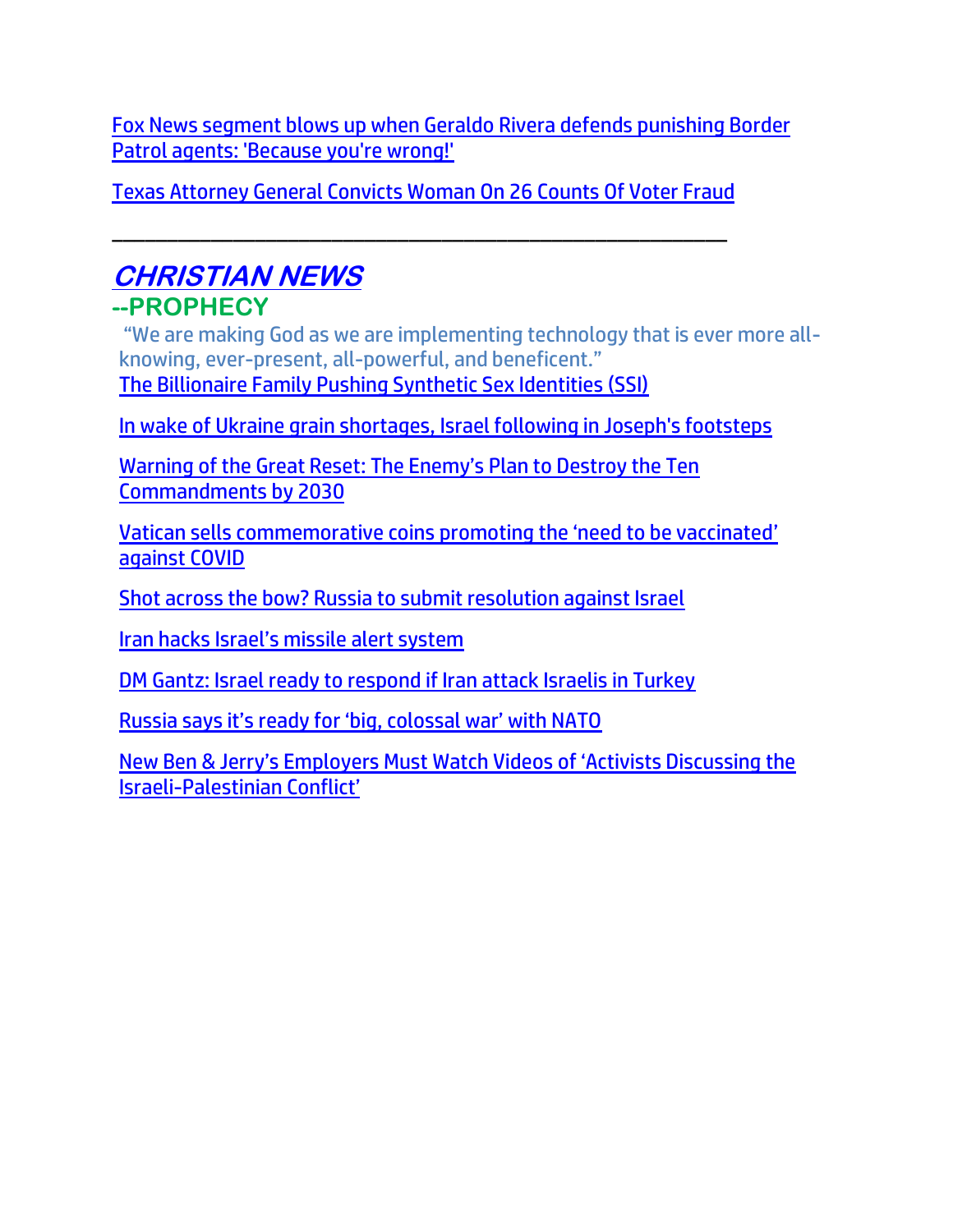[Amazon Launches Its "Invite-Only" Based Ordering Program.](https://www.zerohedge.com/markets/amazon-launches-its-invite-only-based-ordering-program)..GReady follow-up article…Done Deal

[Covid jabs linked to surge in "demonic possessions," religious leaders say](https://www.naturalnews.com/2022-06-18-covid-jabs-linked-to-surge-demonic-possession.html)

[Why do military aircraft keep falling out of the sky? New analysis provides](https://ce-publicdy.naturalnews.com/ct.asp?id=D5A9F314BE58BD1D258F1171AA7025CF1508AF6AED7A100B06B87E74BAC51A0C873CBC9109A026098852E8E32076218F&ct=4aeUs18AAABCWmgzMUFZJlNZUQ2e1QAAF5mAAAPxUC%2fv3qAgAEiKaPU9Q0ZNkTaJ6DHozUymmnqAB6jcsAv9nIaRHjErewiDtZAbMUPAmIrc0ahLty97UnKhK5zhKhmSDgnE0W70W2%2bZ1G9SyY6S61HH4u5IpwoSCiGz2qA%3d)  [answers](https://ce-publicdy.naturalnews.com/ct.asp?id=D5A9F314BE58BD1D258F1171AA7025CF1508AF6AED7A100B06B87E74BAC51A0C873CBC9109A026098852E8E32076218F&ct=4aeUs18AAABCWmgzMUFZJlNZUQ2e1QAAF5mAAAPxUC%2fv3qAgAEiKaPU9Q0ZNkTaJ6DHozUymmnqAB6jcsAv9nIaRHjErewiDtZAbMUPAmIrc0ahLty97UnKhK5zhKhmSDgnE0W70W2%2bZ1G9SyY6S61HH4u5IpwoSCiGz2qA%3d)

[Experts: Iran About to Have Nukes, Country Has 18x More Enriched Uranium Than](https://www.westernjournal.com/experts-iran-nukes-country-18x-enriched-uranium-obama-deal-allowed/)  [Obama Deal Allowed](https://www.westernjournal.com/experts-iran-nukes-country-18x-enriched-uranium-obama-deal-allowed/)

[IAEA report: Iran preparing enrichment escalation at Fordow](https://www.israelnationalnews.com/news/355257)

[Hamas and Hezbollah mulling joint military move against Israel](https://www.israelnationalnews.com/news/355258)

[Israel Reportedly Fires Missiles From The Golan, Striking Hezbollah & Iranian](https://harbingersdaily.com/israel-reportedly-fires-missiles-from-the-golan-striking-hezbollah-iranian-targets-near-damascus/)  [Targets Near Damascus](https://harbingersdaily.com/israel-reportedly-fires-missiles-from-the-golan-striking-hezbollah-iranian-targets-near-damascus/)

[Israel to Dissolve Government, New Prime Minister Confirmed](https://lists.youmaker.com/links/u4OjUaeoAg/Jlid8tcrj/7xAbPNiP2/CQQer5JrMS)

[Netanyahu vows that Likud will lead next government](https://www.jpost.com/israel-elections/article-709919)

[Israel heading to elections, Knesset to disband, Lapid to become prime minister](https://www.jpost.com/breaking-news/article-709909)

#### **--RELIGIO[N](https://lists.youmaker.com/links/9pjLJfTdpo/Jlid8tcrj/7xAbPNiP2/UUKBLs2nHu)**

[Supreme Court Upholds Religious Freedom and School Choice in Ruling for Maine](https://lists.youmaker.com/links/9pjLJfTdpo/Jlid8tcrj/7xAbPNiP2/UUKBLs2nHu)  [Tuition Aid Program](https://welovetrump.com/2022/06/21/supreme-court-upholds-religious-freedom-and-school-choice-in-ruling-for-maine-tuition-aid-program/)

[» WATCH: Clueless VP Harris Claims Abortion Aligns With Faith](https://trk.cp20.com/click/gak4-3nip8q-8bq0vb-f4obzxf3/)

[Police severely beat Christian pastor for singing hymns during family devotional](https://www.wnd.com/2022/06/police-severely-beat-christian-pastor-singing-hymns-family-devotional/)

A fire destroyed Balsora Baptist Church on Friday -- but as the smoke cleared, firefighters discovered a cross still standing among the rubble. | Fox News

<https://www.foxnews.com/us/cross-stands-fire-destroys-texas-church>

Belief in God in U.S. Dips to 81%, a New Low…liberals have the least faith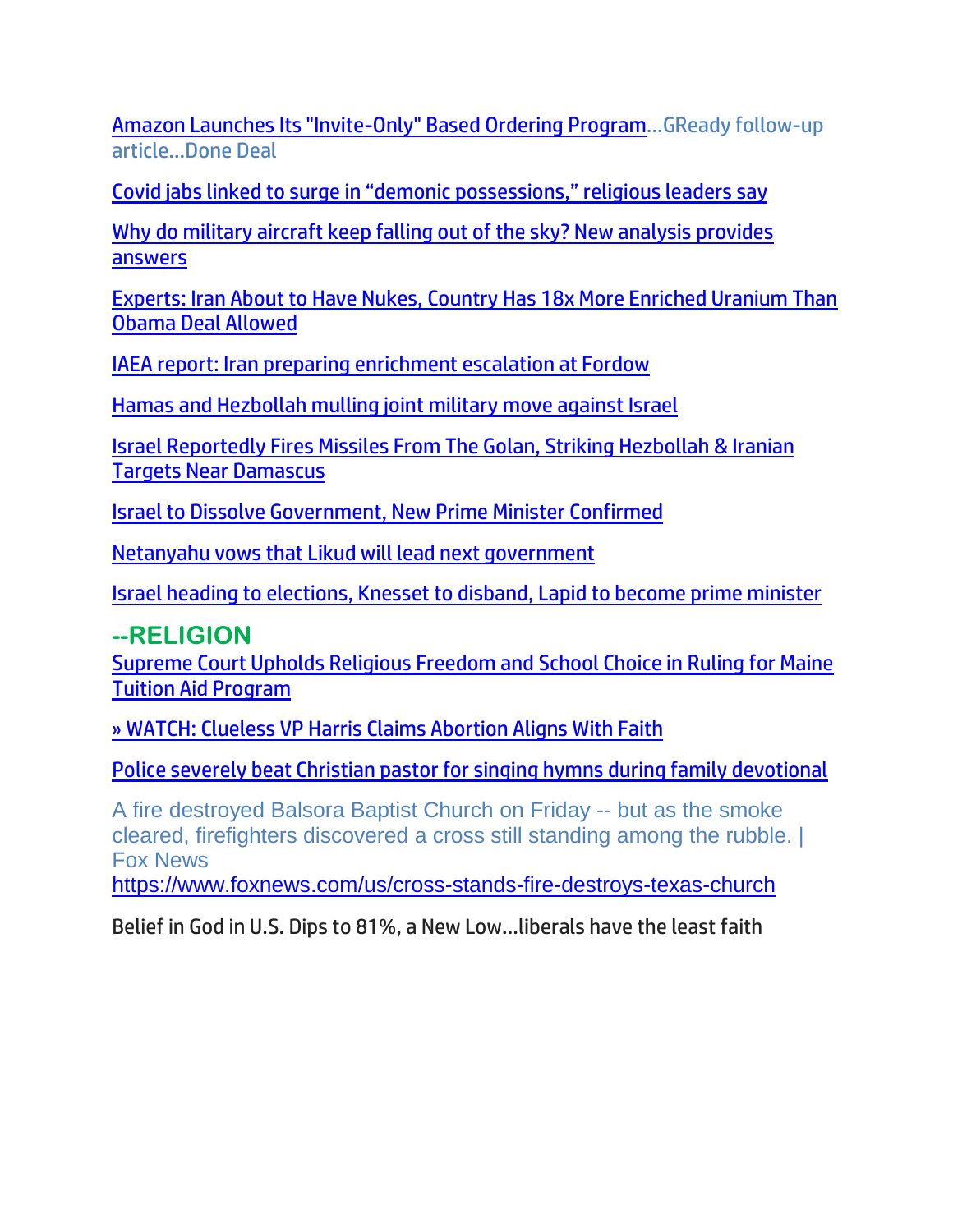<https://news.gallup.com/poll/393737/belief-god-dips-new-low.aspx>

[Sean Feucht: WAKE UP Church! The Coming Massive Revival!](https://welovetrump.com/2022/06/17/sean-feucht-wake-up-church-the-coming-massive-revival/)

[The Left Will Devour Itself: ELCA Calls for Resignation of Trans Bishop](https://ratherexposethem.org/2022/06/17/the-left-will-devour-itself-elca-calls-for-resignation-of-trans-bishop-but-not-for-the-reason-you-think/)—But Not [for the Reason You Think](https://ratherexposethem.org/2022/06/17/the-left-will-devour-itself-elca-calls-for-resignation-of-trans-bishop-but-not-for-the-reason-you-think/)

[Catholic Church opens centre dedicated to EXORCISMS in the Philippines after](https://archive.ph/r9SAV#selection-1053.0-1061.107)  [surge in 'possessions'](https://archive.ph/r9SAV#selection-1053.0-1061.107)

[Quiz-show answers are correct if they say one country doesn't exist](https://www.wnd.com/2022/06/quiz-show-answers-correct-say-one-country-doesnt-exist/)…Israel

[Bishop says school cannot be called Catholic anymore over its refusal to take](https://link.theblaze.com/click/28091680.1156976/aHR0cHM6Ly93d3cudGhlYmxhemUuY29tL25ld3MvY2F0aG9saWMtc2Nob29sLXByaWRlLWJsbS1mbGFncz91dG1fc291cmNlPXRoZWJsYXplLWJyZWFraW5nJnV0bV9tZWRpdW09ZW1haWwmdXRtX2NhbXBhaWduPTIwMjIwNjE3UE1BdXRvVHJlbmRpbmcmdXRtX3Rlcm09QUNUSVZFIExJU1QgLSBUaGVCbGF6ZSBCcmVha2luZyBOZXdz/61f82015384ca325d2cdab60Cc9cadf4d)  [down LGBTQ and BLM flags](https://link.theblaze.com/click/28091680.1156976/aHR0cHM6Ly93d3cudGhlYmxhemUuY29tL25ld3MvY2F0aG9saWMtc2Nob29sLXByaWRlLWJsbS1mbGFncz91dG1fc291cmNlPXRoZWJsYXplLWJyZWFraW5nJnV0bV9tZWRpdW09ZW1haWwmdXRtX2NhbXBhaWduPTIwMjIwNjE3UE1BdXRvVHJlbmRpbmcmdXRtX3Rlcm09QUNUSVZFIExJU1QgLSBUaGVCbGF6ZSBCcmVha2luZyBOZXdz/61f82015384ca325d2cdab60Cc9cadf4d)

[Abp. Viganò: Freemasonry is using the WHO and the 'Bergoglian church' to](https://www.lifesitenews.com/opinion/abp-vigano-freemasonry-is-using-the-who-and-the-bergoglian-church-to-advance-its-global-coup/?utm_source=featured&utm_campaign=usa)  [advance its global coup](https://www.lifesitenews.com/opinion/abp-vigano-freemasonry-is-using-the-who-and-the-bergoglian-church-to-advance-its-global-coup/?utm_source=featured&utm_campaign=usa)

[LIVE 6/17 at 11AM ET ] Am[erica's Coming Revolution Isn't Political—It's Spiritual](https://lists.youmaker.com/links/lvS7VWL44P/Jlid8tcrj/7xAbPNiP2/JQieGko9fyt)

[Colts starting safety Khari Willis gets ridiculed by some for retiring from NFL to](https://link.theblaze.com/click/28085034.1025065/aHR0cHM6Ly93d3cudGhlYmxhemUuY29tL25ld3Mva2hhcmktd2lsbGlzLW1vY2tlZC1uZmwtcmV0aXJlP3V0bV9zb3VyY2U9dGhlYmxhemUtZGFpbHlQTSZ1dG1fbWVkaXVtPWVtYWlsJnV0bV9jYW1wYWlnbj1EYWlseS1OZXdzbGV0dGVyX19QTSAyMDIyLTA2LTE2JnV0bV90ZXJtPUFDVElWRSBMSVNUIC0gVGhlQmxhemUgRGFpbHkgUE0/61f82015384ca325d2cdab60C405b8898)  [become Christian minister: 'God isn't real this is crazy'](https://link.theblaze.com/click/28085034.1025065/aHR0cHM6Ly93d3cudGhlYmxhemUuY29tL25ld3Mva2hhcmktd2lsbGlzLW1vY2tlZC1uZmwtcmV0aXJlP3V0bV9zb3VyY2U9dGhlYmxhemUtZGFpbHlQTSZ1dG1fbWVkaXVtPWVtYWlsJnV0bV9jYW1wYWlnbj1EYWlseS1OZXdzbGV0dGVyX19QTSAyMDIyLTA2LTE2JnV0bV90ZXJtPUFDVElWRSBMSVNUIC0gVGhlQmxhemUgRGFpbHkgUE0/61f82015384ca325d2cdab60C405b8898)

Disney decided to expose children to homosexuality [Christians Should Boycott Disney's 'Lightyear'](https://afa.net/the-stand/culture/2022/06/christians-should-boycott-disneys-lightyear/)

…AND

[Disney's 'Lightyear' banned in Muslim world for lesbian kiss](https://inform.afa.net/optiext/optiextension.dll?ID=NfeNdV6ZC1NoJVHSkrCCGN3WLU3qvyVNLdbKtBw1EltXSknxp6bckMnwIP5KMPMAuEKSqIYpcQKmHqIiB7SLv6UXzJMj5sYFJqmfztNH)

[Fired factory worker ran into growing problem: Bible vs 'Pride Month'](https://inform.afa.net/optiext/optiextension.dll?ID=_CD_BZ8GpiHIMhaU4HQ018hCp4ea_1VbiiRjF2yPoQ3Dn0XUwRxLGdznrqAXfVW8M51ChsQ0hFhc56htLXTA_qSpFyqK0QA5yCqYcUE_)

### $\_$  ,  $\_$  ,  $\_$  ,  $\_$  ,  $\_$  ,  $\_$  ,  $\_$  ,  $\_$  ,  $\_$  ,  $\_$  ,  $\_$  ,  $\_$  ,  $\_$  ,  $\_$  ,  $\_$  ,  $\_$  ,  $\_$  ,  $\_$  ,  $\_$ **GLOBALISM**

**--USA Democratic Gov't vs One World Gov't**

Globalism = World Economic Forum / Great Reset Klaus Schwab - Young Global Leaders - Cabal

[After learning Republican lawmakers attended the World Economic Forum, your](https://inform.afa.net/optiext/optiextension.dll?ID=_CD_zZ4tGbJ4Ck_88GYmH5dQFdB0pQgnuWHm1vqJVqI7YdgUxYyhHy61w0yc%2Bfrxn4niAOXo6lUOZruf%2B_z77T2X54XWx0okYel4tx_o)  [reaction is…](https://inform.afa.net/optiext/optiextension.dll?ID=_CD_zZ4tGbJ4Ck_88GYmH5dQFdB0pQgnuWHm1vqJVqI7YdgUxYyhHy61w0yc%2Bfrxn4niAOXo6lUOZruf%2B_z77T2X54XWx0okYel4tx_o)

Putin [declares victory over New World Order: 'Change of elites' coming because](https://www.naturalnews.com/2022-06-21-putin-declares-victory-over-new-world-order.html)  [humanity has 'woken up'](https://www.naturalnews.com/2022-06-21-putin-declares-victory-over-new-world-order.html)

VAX 2.0 – [Moderna Announces That Human Trials Of New Hybrid Flu And COVID](https://www.nowtheendbegins.com/moderna-starts-human-trials-messenger-rna-hybrid-flu-covid-vaccine/)  [Messenger RNA Vaccine Are Officially Underway For Rollout In Late 2023](https://www.nowtheendbegins.com/moderna-starts-human-trials-messenger-rna-hybrid-flu-covid-vaccine/)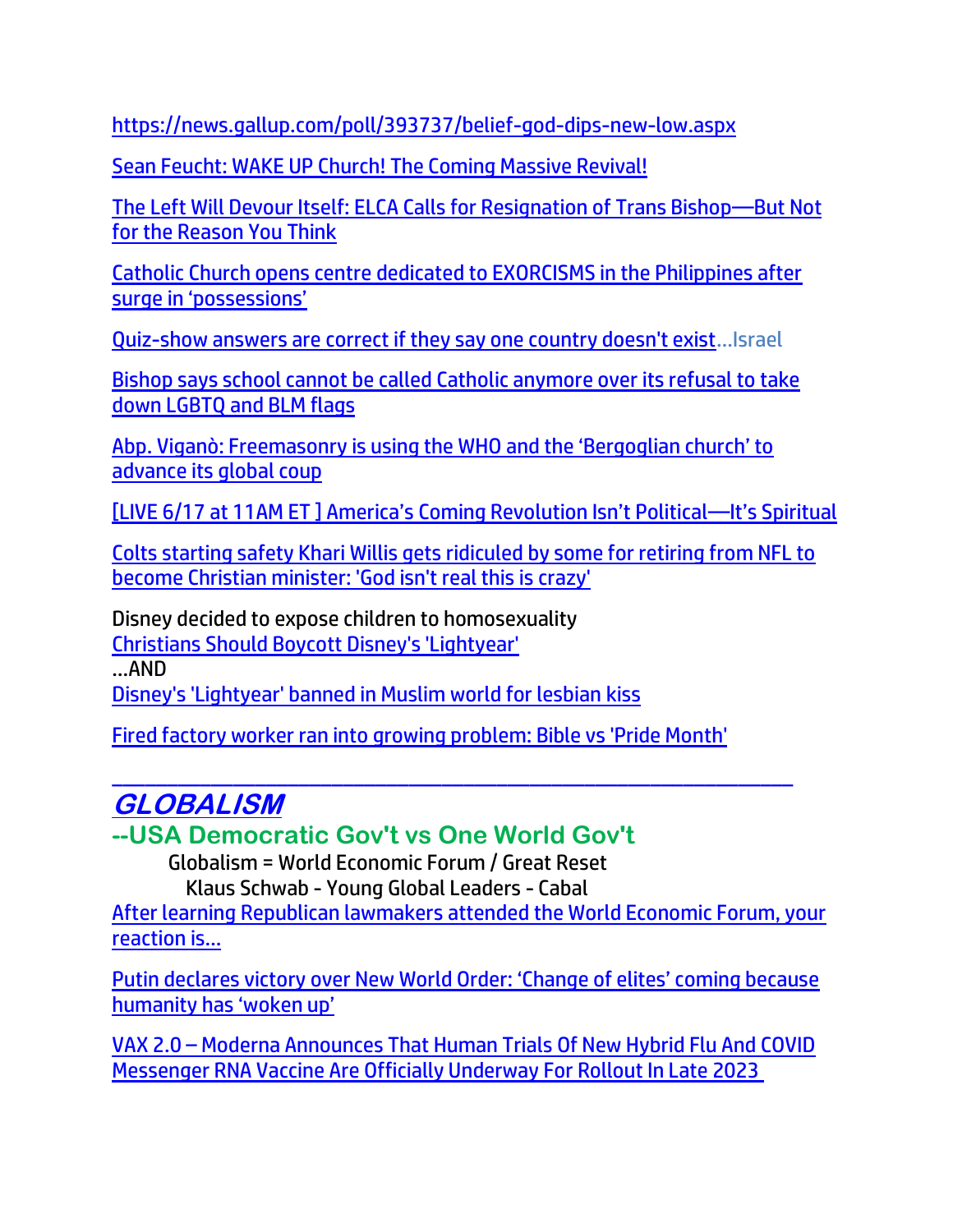Great Replacement: Century [Initiative Launches Campaign to Triple Canada's](https://rairfoundation.com/great-replacement-century-initiative-launches-campaign-to-triple-canadas-population-by-2100/)  [Population by 2100.](https://rairfoundation.com/great-replacement-century-initiative-launches-campaign-to-triple-canadas-population-by-2100/)

[\(WATCH\) Footage Shows Dan 'Eyepatch McCain' Crenshaw's Crew Assaulted](https://welovetrump.com/2022/06/19/watch-footage-shows-dan-eyepatch-mccain-crenshaws-crew-assaulted-conservative-comedian-alex-stein-media-defends-the-rino-wef-linked-congressman/)  [Conservative Comedian Alex Stein; Media Defends the RINO, WEF-Linked](https://welovetrump.com/2022/06/19/watch-footage-shows-dan-eyepatch-mccain-crenshaws-crew-assaulted-conservative-comedian-alex-stein-media-defends-the-rino-wef-linked-congressman/)  **[Congressman](https://welovetrump.com/2022/06/19/watch-footage-shows-dan-eyepatch-mccain-crenshaws-crew-assaulted-conservative-comedian-alex-stein-media-defends-the-rino-wef-linked-congressman/)** 

[Dr. Judy Mikovits | Monkeypox, the Transhumanism Agenda, -](https://ce-publicdy.naturalnews.com/ct.asp?id=FCCC94AF01C1E8981F40496CCA22E0CDE7BAB7831CDF35AA43EA8B0954268BA301E265BB3D0AD07275193F25CA9FAB38&ct=4aeUsz4AAABCWmgzMUFZJlNZLUE4HQAAF5mAAAPu0D%2fj3IAgAFCjQ0AAABFNlNMynqepo0aHlGnRYw2EuzHIDFLctQbERiHBP0tbijEKwnfvk4cF2OsQUnDf8XckU4UJAtQTgdA%3d) WHO-Based One [World Government?](https://ce-publicdy.naturalnews.com/ct.asp?id=FCCC94AF01C1E8981F40496CCA22E0CDE7BAB7831CDF35AA43EA8B0954268BA301E265BB3D0AD07275193F25CA9FAB38&ct=4aeUsz4AAABCWmgzMUFZJlNZLUE4HQAAF5mAAAPu0D%2fj3IAgAFCjQ0AAABFNlNMynqepo0aHlGnRYw2EuzHIDFLctQbERiHBP0tbijEKwnfvk4cF2OsQUnDf8XckU4UJAtQTgdA%3d)

[Deliberate destruction of food and energy infrastructure](https://www.naturalnews.com/2022-06-20-controlled-demolition-of-food-and-energy-infrastructure.html) [now accelerating, anti-human globalists aren't even hiding it](https://www.naturalnews.com/2022-06-20-controlled-demolition-of-food-and-energy-infrastructure.html)

### **--GLOBAL CURRENCY RESET / DIGITAL CURRENCY** [Dr. Scott Ventureyra: Covid Dystopia and the Great Reset](https://ce-publicdy.naturalnews.com/ct.asp?id=BD9EA3C107179BC2DABA4C04CBEE6DC3C9B9633E437C0F083BDD7341D17A7F00BDB916D68F7F753FB2B439F9E7AB6F16&ct=4aeUsz4AAABCWmgzMUFZJlNZKLiFyAAAF5mAAAP%2fcB%2fj3IAgAEEU09TT1PKA2ieUNqFAANAAAfFAh%2bnPbSqDYFmOVaCSmQFO9lOSJmVIRmb3wouHzapEDKAf8XckU4UJAouIXIA%3d)

Stock Market Collapse - This Is Huge - [Great Reset Agenda Playing Out](https://ce-publicdy.naturalnews.com/ct.asp?id=3618A92CFF1782E26E6521C16B774AF8455C0799C894650831FBDF91599CAB97634230CD45A8A306BDBD557F13E3EF0E&ct=4aeUsz4AAABCWmgzMUFZJlNZPQxa2AAAF5mAAAPu8D%2fj3IAgAEEUNPEnqNPUwTI2hQADQAAJA1ay2SaHJVjAgIXvfQsUjUXTTvaZ035ZEH692wBy4qzO1YLZF3JFOFCQPQxa2A%3d%3d)  As [Planned](https://ce-publicdy.naturalnews.com/ct.asp?id=3618A92CFF1782E26E6521C16B774AF8455C0799C894650831FBDF91599CAB97634230CD45A8A306BDBD557F13E3EF0E&ct=4aeUsz4AAABCWmgzMUFZJlNZPQxa2AAAF5mAAAPu8D%2fj3IAgAEEUNPEnqNPUwTI2hQADQAAJA1ay2SaHJVjAgIXvfQsUjUXTTvaZ035ZEH692wBy4qzO1YLZF3JFOFCQPQxa2A%3d%3d)

\_\_\_\_\_\_\_\_\_\_\_\_\_\_\_\_\_\_\_\_\_\_\_\_\_\_\_\_\_\_\_\_\_\_\_\_\_\_\_\_\_\_\_\_\_\_\_\_\_\_\_\_\_\_\_\_\_\_\_\_\_

# **IN THE NEWS**

## **-- HUNTER BIDEN**

[\(WATCH\) Tucker Carlson Says Police Should Investigate Biden for "Child](https://welovetrump.com/2022/06/18/watch-tucker-carlson-says-police-should-investigate-biden-for-child-molestation-after-daughters-diary-claims-he-showered-with-her/)  [Molestation" After Daughter's Diary Claims He Showered With Her](https://welovetrump.com/2022/06/18/watch-tucker-carlson-says-police-should-investigate-biden-for-child-molestation-after-daughters-diary-claims-he-showered-with-her/)

[Why the tale of Ashley Biden's diary should ruin Joe's life](https://www.wnd.com/2022/06/tale-ashley-bidens-diary-ruin-joes-life/)

[New Hunter Biden Texts Shed Light On Gun Controversy](https://trk.cp20.com/click/gak4-3nh8zp-8bpkki-f4obzxf5/)

[Brain Dead Biden Stares Blankly at Reporter Asking About Hunter Business](https://trk.cp20.com/click/gak4-3nhvd2-8bpre6-f4obzxf3/)

## **--UKRAINE / RUSSIA CONFLICT**

Important - [A Message for Americans](https://ce-publicdy.naturalnews.com/ct.asp?id=DB7523FEEEFD93FCECBCD43C481D7AFCBFFF5B4CD8DCB87A66E7AF461D212750BFF7A6BE31D303390A1AD1D524273AF7&ct=4aeUsz4AAABCWmgzMUFZJlNZcVPwjgAAF5mAAAOXcD%2fj3IAgAEEU8kbU9AMo0NqFNGgDQABDipPmmUrgbosiEKDHCruB6xy02SxdGZjJ5%2b%2bWfQNE7u8BcG%2fF3JFOFCQcVPwjgA%3d%3d)…Ukrainian tells 1] media lies, 2] Biden Admin is behind provocation to escalate Ukraine war to include US/Nuclear Weapons to cover catastrophic economic/inflation situation and 4] Americans are apathetic

#### …AND

[When The Lies Come Home](https://www.zerohedge.com/geopolitical/when-lies-come-home)…After lying for months, the media is preparing the public for Ukraine's military collapse...

[URGENT: Biden regime trying to provoke Russia into NUCLEAR war,](https://www.naturalnews.com/2022-06-21-nato-pushing-for-kaliningrad-catastrophe-by-provoking-russia-into-global-nuclear-war.html) using [Lithuania and Kaliningrad in bullying provocation,](https://www.naturalnews.com/2022-06-21-nato-pushing-for-kaliningrad-catastrophe-by-provoking-russia-into-global-nuclear-war.html) knowing Russia has massive [nuclear missile arsenal at the ready](https://www.naturalnews.com/2022-06-21-nato-pushing-for-kaliningrad-catastrophe-by-provoking-russia-into-global-nuclear-war.html)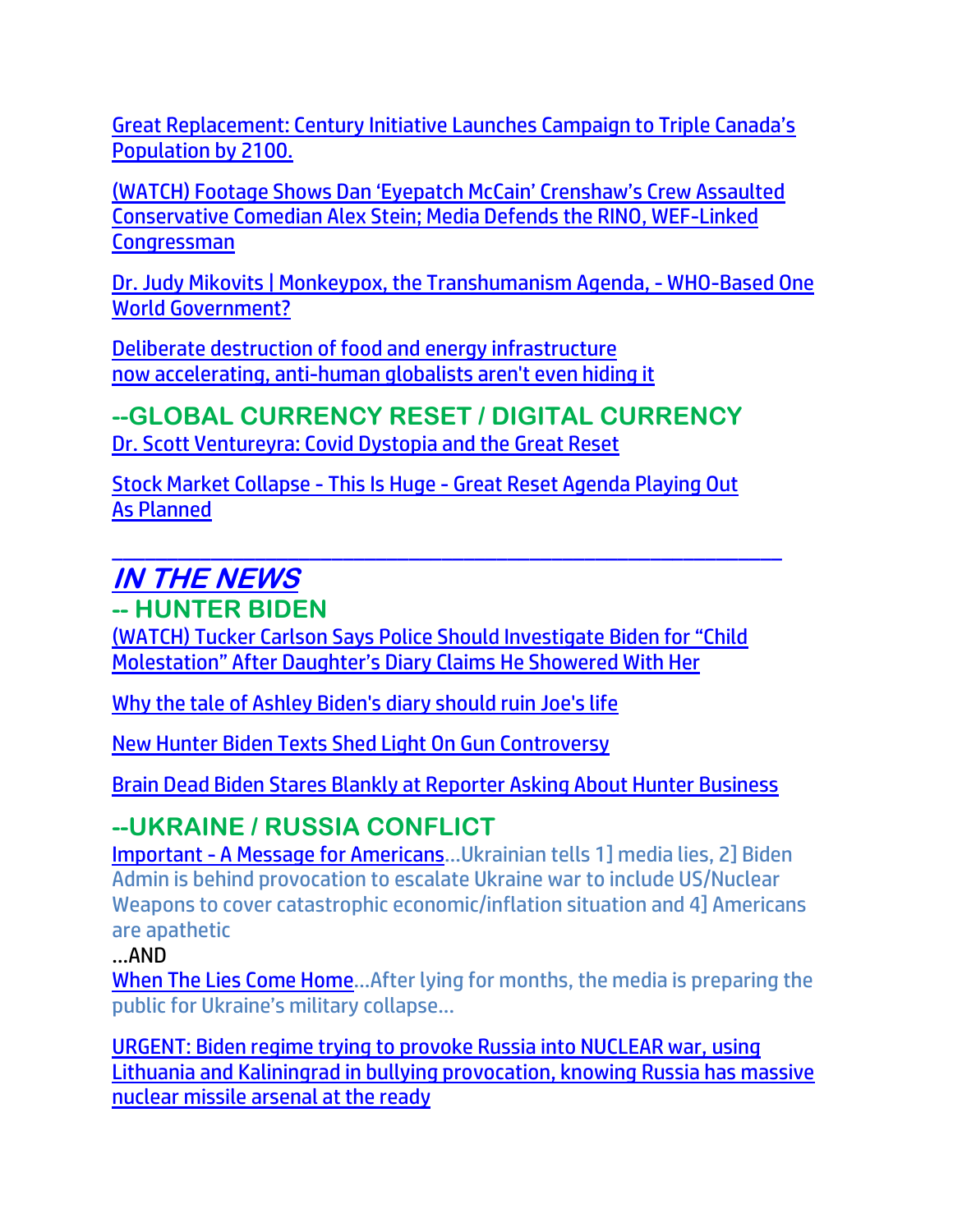[Russia Demands Lithuania Lift "Openly Hostile" Blockade; Panic Buying Ensues](https://www.zerohedge.com/geopolitical/eu-just-implemented-risky-anti-russia-measure-could-trigger-ww3-few-are-taking-notice)

[Biden continues to draw down stocks of U.S. weapons and ammo with ongoing](https://www.naturalnews.com/2022-06-21-biden-continues-draw-down-us-weapons-stocks-military-assistance-ukraine.html)  ['military assistance' to Ukraine](https://www.naturalnews.com/2022-06-21-biden-continues-draw-down-us-weapons-stocks-military-assistance-ukraine.html)

[Experts hoped Ukraine would score quick victory, now they predict long conflict](https://www.wnd.com/2022/06/experts-hoped-ukraine-score-quick-victory-now-predict-long-conflict/)

[Bishops ask EU leaders to draft enlargement plan including Ukraine](https://cruxnow.com/church-in-europe/2022/06/bishops-ask-eu-leaders-to-draft-enlargement-plan-including-ukraine)

[Xi Pledges China Will Keep Backing Russian "Sovereignty, Security" In Putin Call](https://www.zerohedge.com/geopolitical/xi-pledges-china-will-keep-backing-russian-sovereignty-security-putin-call)

Ukrainian Court Bans Pro-[Russia Political Party; Party's Property &](https://welovetrump.com/2022/06/20/ukrainian-court-bans-pro-russia-political-party-partys-property-assets-confiscated-by-the-state/) Assets [Confiscated by the State](https://welovetrump.com/2022/06/20/ukrainian-court-bans-pro-russia-political-party-partys-property-assets-confiscated-by-the-state/)

[kraine Unveils Mini "Terminator" Ground Robot Equipped With Machine Gun](https://www.zerohedge.com/military/ukraine-unveils-mini-terminator-ground-robot-equipped-machine-gun)

# **MEDICAL NEWS**

**--CHILDRE[N](https://ce-publiclw.naturalnews.com/ct.asp?id=7E72D79285E080962BDF986FF08C39300B2F9B093B865DCCDFF340F997A694B777D86F3EBA8A0D9DA2959AEA7A17C88C&ct=4aeUs1sAAABCWmgzMUFZJlNZEweOxgAAGBmAAAPzEC%2fn34AgAEiKe1Q9R5GoBo9JhTUemjRNqaYDUM9FhRDnkdnpNpEYfY9VbkCvDUQQn8F9UkJpySzoHWSQRcivocVF3LKfItifaRGjxKgmYa%2fF3JFOFCQEweOxgA%3d%3d)** [FDA uses fraudulent data to justify pushing covid shots on infants and toddlers](https://ce-publiclw.naturalnews.com/ct.asp?id=7E72D79285E080962BDF986FF08C39300B2F9B093B865DCCDFF340F997A694B777D86F3EBA8A0D9DA2959AEA7A17C88C&ct=4aeUs1sAAABCWmgzMUFZJlNZEweOxgAAGBmAAAPzEC%2fn34AgAEiKe1Q9R5GoBo9JhTUemjRNqaYDUM9FhRDnkdnpNpEYfY9VbkCvDUQQn8F9UkJpySzoHWSQRcivocVF3LKfItifaRGjxKgmYa%2fF3JFOFCQEweOxgA%3d%3d)

[For children as young as 6 who have excessive energy and short attention span,](https://ce-publiclw.naturalnews.com/ct.asp?id=98B460DEEA7FDC13EE364C1C70483FB6A6DDCA7768C2FC4C43142BB873760666856DBF9F8C917509EF943EEF751F5761&ct=4aeUs1oAAABCWmgzMUFZJlNZm6v5zAAAGBmAAAPzED7n%2foAgAEiKfqTIPSejUyPSMEQNGpgBMGohvGsj%2bX8Ym0ukIOmoM2bilnPC3uNa0IFh5epE0MIzxQWA4TeIUA2GXi5%2fV62yaykoic1O%2fxdyRThQkJur%2bcw%3d)  [doctors are pushing new Qelbree drug that causes suicidal thoughts and](https://ce-publiclw.naturalnews.com/ct.asp?id=98B460DEEA7FDC13EE364C1C70483FB6A6DDCA7768C2FC4C43142BB873760666856DBF9F8C917509EF943EEF751F5761&ct=4aeUs1oAAABCWmgzMUFZJlNZm6v5zAAAGBmAAAPzED7n%2foAgAEiKfqTIPSejUyPSMEQNGpgBMGohvGsj%2bX8Ym0ukIOmoM2bilnPC3uNa0IFh5epE0MIzxQWA4TeIUA2GXi5%2fV62yaykoic1O%2fxdyRThQkJur%2bcw%3d)  [homicidal actions](https://ce-publiclw.naturalnews.com/ct.asp?id=98B460DEEA7FDC13EE364C1C70483FB6A6DDCA7768C2FC4C43142BB873760666856DBF9F8C917509EF943EEF751F5761&ct=4aeUs1oAAABCWmgzMUFZJlNZm6v5zAAAGBmAAAPzED7n%2foAgAEiKfqTIPSejUyPSMEQNGpgBMGohvGsj%2bX8Ym0ukIOmoM2bilnPC3uNa0IFh5epE0MIzxQWA4TeIUA2GXi5%2fV62yaykoic1O%2fxdyRThQkJur%2bcw%3d)

# **---DRUGS**

# **---MANDATES**

[German gov't reportedly considering yearly mask mandate between October to](https://www.lifesitenews.com/news/german-govt-reportedly-considering-yearly-mask-mandate-between-october-to-march/?utm_source=top_news&utm_campaign=usa)  **[March](https://www.lifesitenews.com/news/german-govt-reportedly-considering-yearly-mask-mandate-between-october-to-march/?utm_source=top_news&utm_campaign=usa)** 

[Federal enforcers of COVID shot mandate for healthcare workers no longer](https://www.lifesitenews.com/news/federal-enforcers-of-covid-shot-mandate-for-healthcare-workers-no-longer-required-to-get-injected/?utm_source=top_news&utm_campaign=usa)  [required to get injected](https://www.lifesitenews.com/news/federal-enforcers-of-covid-shot-mandate-for-healthcare-workers-no-longer-required-to-get-injected/?utm_source=top_news&utm_campaign=usa)

**---VACCINES**

## **--FAUCI - GATES**

['Why Don't You Let Us Know?' Sen. Paul Presses Fauci on Royalty Payments](https://lists.youmaker.com/links/Ydrfg7nXqM/Jlid8tcrj/7xAbPNiP2/mp3pZxnUI2)

### **--MEDICAL STUDIES & NEWS**

[Are Medical Mistakes the Leading Cause of Death in the US?](https://ratherexposethem.org/2022/06/17/are-medical-mistakes-the-leading-cause-of-death-in-the-us/)

STUDY: Pfizer mRNA COVID-[19 Jab "Temporarily" Impairs Semen Concentration](https://welovetrump.com/2022/06/20/study-pfizer-mrna-covid-19-jab-temporarily-impairs-semen-concentration-and-total-motile-count-in-men/)  [and Total Motile Count in Men](https://welovetrump.com/2022/06/20/study-pfizer-mrna-covid-19-jab-temporarily-impairs-semen-concentration-and-total-motile-count-in-men/)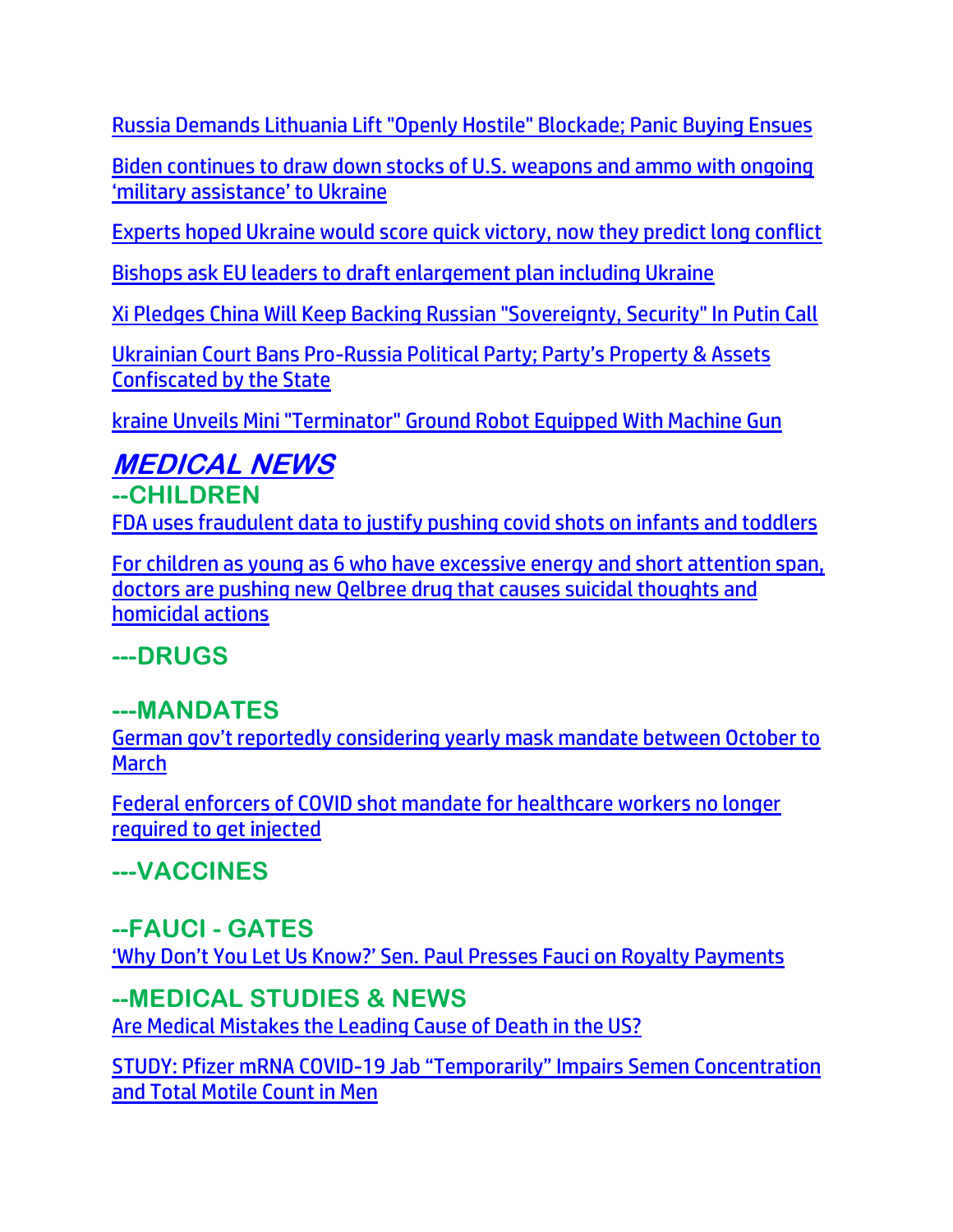[Preprint research report links rare brain disease to COVID-19 vaccines](https://www.naturalnews.com/2022-06-20-rare-brain-disease-linked-to-covid-vaccines.html)

**--OTHER REPORTS** (inc. deaths)

['It's Genocide': Family Alleges Ominous Conclusion in Seeking Answers to Their](https://lists.youmaker.com/links/ONZpJvyrGA/Jlid8tcrj/7xAbPNiP2/tJKaRzG2wp)  [Daughter's Death](https://lists.youmaker.com/links/ONZpJvyrGA/Jlid8tcrj/7xAbPNiP2/tJKaRzG2wp)

[Pilots speak out about vaccine-induced injuries and deaths](https://www.naturalnews.com/2022-06-21-pilots-speak-out-vaccine-induced-injuries-deaths.html)

[Federal govt. data indicates COVID-19 vaccines increase cases of shingles by](https://www.naturalnews.com/2022-06-21-federal-govt-data-covid-19-vaccines-increase-shingles.html)  [more than 4000%](https://www.naturalnews.com/2022-06-21-federal-govt-data-covid-19-vaccines-increase-shingles.html)

[VAERS: COVID-19 vaccines have injured over 50,000 children](https://www.naturalnews.com/2022-06-21-vaers-covid-vaccines-injured-over-50000-children.html)

[Former Purdue Boilermaker & NBA 1st-Round Pick, Caleb Swanigan, Dies at 25](https://welovetrump.com/2022/06/21/former-purdue-boilermaker-nba-1st-round-pick-caleb-swanigan-dies-at-25/)

#### **OTHER NEWS --SHORTAGES: FOOD - WATER - SUPPLIES** [UN Food Chief Halved Refugee Meal Rations As Global Hunger Crisis Worsens](https://www.zerohedge.com/geopolitical/un-food-chief-halved-refugee-food-rations-global-hunger-crisis-worsens)

[The controlled demolition of FOOD and ENERGY infrastructure is now under](https://www.naturalnews.com/2022-06-20-controlled-demolition-of-food-and-energy-infrastructure.html)  [way… prepare or get crushed](https://www.naturalnews.com/2022-06-20-controlled-demolition-of-food-and-energy-infrastructure.html)

[350K California rainbow trout to be euthanized after bacteria](https://ktla.com/news/california/350k-california-rainbow-trout-to-be-euthanized-after-bacteria-outbreak/) 

[Heat-Scorched Odessa, Texas Has Been Without Water All Week Due To "Ageing](https://www.zerohedge.com/political/heat-scorched-odessa-texas-has-been-without-water-all-week-due-ageing-infrastructure)  [Infrastructure"](https://www.zerohedge.com/political/heat-scorched-odessa-texas-has-been-without-water-all-week-due-ageing-infrastructure)…'here it comes' - as mentioned by GReady Prophcaster Paul Begley last week

[At least 12 children drank floor sealant after it was served as milk: Report](https://link.theblaze.com/click/28085034.1025065/aHR0cHM6Ly93d3cudGhlYmxhemUuY29tL25ld3MvZmxvb3Itc2VhbGFudC1jaGlsZHJlbi1taWxrP3V0bV9zb3VyY2U9dGhlYmxhemUtZGFpbHlQTSZ1dG1fbWVkaXVtPWVtYWlsJnV0bV9jYW1wYWlnbj1EYWlseS1OZXdzbGV0dGVyX19QTSAyMDIyLTA2LTE2JnV0bV90ZXJtPUFDVElWRSBMSVNUIC0gVGhlQmxhemUgRGFpbHkgUE0/61f82015384ca325d2cdab60Ce25a2bbc)

[Baby formula plant in Michigan shuts its doors again in the midst of critical](https://www.lifesitenews.com/news/baby-formula-plant-in-michigan-shuts-its-doors-again-in-the-midst-of-critical-product-shortages/?utm_source=top_news&utm_campaign=usa)  [product shortages](https://www.lifesitenews.com/news/baby-formula-plant-in-michigan-shuts-its-doors-again-in-the-midst-of-critical-product-shortages/?utm_source=top_news&utm_campaign=usa)

**--ENERGY: FUEL– POWER OUTAGES** [https://welovetrump.com/2022/06/21/freudian-slip-white-house-press](https://welovetrump.com/2022/06/21/freudian-slip-white-house-press-secretary-says-biden-will-elevate-americans-pain/)[secretary-says-biden-will-elevate-americans-pain/](https://welovetrump.com/2022/06/21/freudian-slip-white-house-press-secretary-says-biden-will-elevate-americans-pain/)

[Germany to Restart Coal-Fired Power Plants After Russia Reduces Gas Supplies](https://welovetrump.com/2022/06/19/germany-to-restart-coal-fired-power-plants-after-russia-reduces-gas-supplies-to-europe-president-trump-warned-germany-video/)  [to Europe; President Trump Warned Germany \(VIDEO\)](https://welovetrump.com/2022/06/19/germany-to-restart-coal-fired-power-plants-after-russia-reduces-gas-supplies-to-europe-president-trump-warned-germany-video/)

[Union Pacific reducing rail shipments of diesel fuel for Pilot Flying J gas](https://www.naturalnews.com/2022-06-21-union-pacific-pilot-flying-j-diesel-shortage.html)  stations… DEF – Diesel Exhaust Fluid – [supply chain also cratering](https://www.naturalnews.com/2022-06-21-union-pacific-pilot-flying-j-diesel-shortage.html)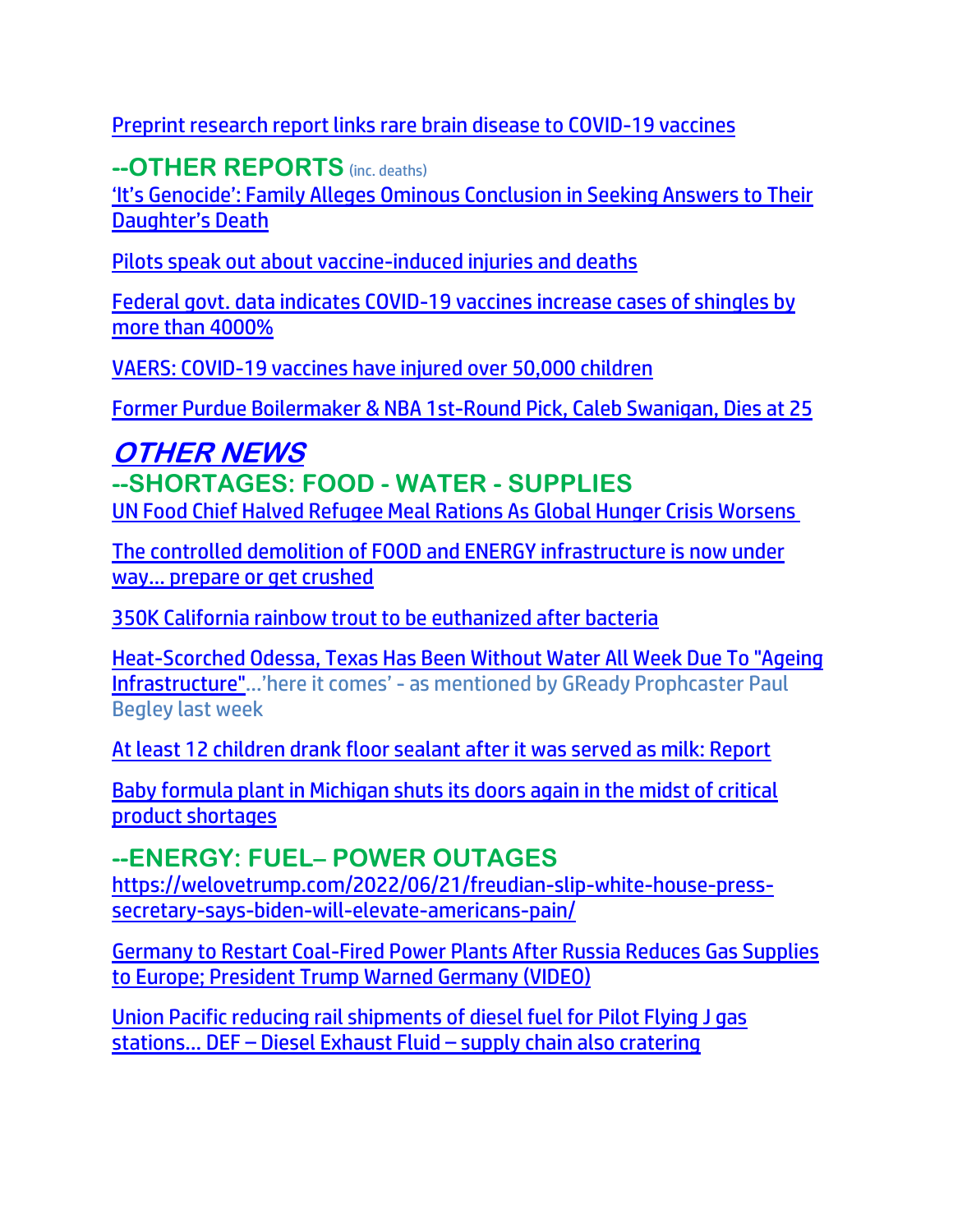[Pete Buttigieg brags about \\$48K EV to people who can't afford gas, looks even](https://link.theblaze.com/click/28085999.947880/aHR0cHM6Ly93d3cudGhlYmxhemUuY29tL3Nob3dzL3RoZS1nbGVubi1iZWNrLXByb2dyYW0vYnV0dGlnaWVnLWVsZWN0cmljLXZlaGljbGVzP3V0bV9zb3VyY2U9dGhlYmxhemUtN0RheVRyZW5kaW5nVGVzdCZ1dG1fbWVkaXVtPWVtYWlsJnV0bV9jYW1wYWlnbj1UaGUgQmxhemUgUE0gVHJlbmRpbmcgMjAyMi0wNi0xNiZ1dG1fdGVybT1BQ1RJVkUgTElTVCAtIDcgRGF5IEVuZ2FnZW1lbnQ/61f82015384ca325d2cdab60C32a5347b)  [dumber when Ford recalls EV](https://link.theblaze.com/click/28085999.947880/aHR0cHM6Ly93d3cudGhlYmxhemUuY29tL3Nob3dzL3RoZS1nbGVubi1iZWNrLXByb2dyYW0vYnV0dGlnaWVnLWVsZWN0cmljLXZlaGljbGVzP3V0bV9zb3VyY2U9dGhlYmxhemUtN0RheVRyZW5kaW5nVGVzdCZ1dG1fbWVkaXVtPWVtYWlsJnV0bV9jYW1wYWlnbj1UaGUgQmxhemUgUE0gVHJlbmRpbmcgMjAyMi0wNi0xNiZ1dG1fdGVybT1BQ1RJVkUgTElTVCAtIDcgRGF5IEVuZ2FnZW1lbnQ/61f82015384ca325d2cdab60C32a5347b)

[Thousands of Electric Vehicles Recalled in US Over 'No Start Condition'](https://lists.youmaker.com/links/lvS7VWL44P/Jlid8tcrj/7xAbPNiP2/Sy19TGulMA)

[Top vehicle maker testing trucks with hydrogen-powered fuel cells](https://www.wnd.com/2022/06/top-vehicle-maker-testing-trucks-hydrogen-fuel-cells-powered/)

[Oil companies fire back at Biden over threatening letter: 'The Administration aims](https://link.theblaze.com/click/28085034.1025065/aHR0cHM6Ly93d3cudGhlYmxhemUuY29tL25ld3MvLTI2NTc1MTk0NTY_dXRtX3NvdXJjZT10aGVibGF6ZS1kYWlseVBNJnV0bV9tZWRpdW09ZW1haWwmdXRtX2NhbXBhaWduPURhaWx5LU5ld3NsZXR0ZXJfX1BNIDIwMjItMDYtMTYmdXRtX3Rlcm09QUNUSVZFIExJU1QgLSBUaGVCbGF6ZSBEYWlseSBQTQ/61f82015384ca325d2cdab60C6821fa18)  [to impose obstacles to our industry'](https://link.theblaze.com/click/28085034.1025065/aHR0cHM6Ly93d3cudGhlYmxhemUuY29tL25ld3MvLTI2NTc1MTk0NTY_dXRtX3NvdXJjZT10aGVibGF6ZS1kYWlseVBNJnV0bV9tZWRpdW09ZW1haWwmdXRtX2NhbXBhaWduPURhaWx5LU5ld3NsZXR0ZXJfX1BNIDIwMjItMDYtMTYmdXRtX3Rlcm09QUNUSVZFIExJU1QgLSBUaGVCbGF6ZSBEYWlseSBQTQ/61f82015384ca325d2cdab60C6821fa18)

[Biden Mocks Chevron Rebuke, Says "Didn't Know They'd Get Their Feelings Hurt](https://www.zerohedge.com/energy/chevron-ceo-slams-political-rhetoric-scorching-letter-biden)  [That](https://www.zerohedge.com/energy/chevron-ceo-slams-political-rhetoric-scorching-letter-biden)

[John Kerry: 'We Absolutely Don't' Need to Drill for Oil Despite Soaring Gas Prices](https://lists.youmaker.com/links/eF8xBrnxFt/Jlid8tcrj/7xAbPNiP2/0BAxoJRMnB)

[Blackouts On The Horizon](https://canadafreepress.com/article/blackouts-on-the-horizon)

[ENERGY COLLAPSE: Australian government asks residents to turn off lights to](https://www.naturalnews.com/2022-06-17-energy-collapse-australia-residents-no-heat-blackouts.html)  [avert power blackouts](https://www.naturalnews.com/2022-06-17-energy-collapse-australia-residents-no-heat-blackouts.html)

[Shanghai City Will Subsidize Pure EV Purchases With 10,000 Yuan Per Unit Until](https://www.zerohedge.com/markets/shanghai-city-will-subsidize-pure-ev-purchases-10000-yuan-unit-until-end-2022)  [The End Of](https://www.zerohedge.com/markets/shanghai-city-will-subsidize-pure-ev-purchases-10000-yuan-unit-until-end-2022) 2022

[US Official Admits Russian Energy Sales Outpacing Pre-War Levels](https://trk.cp20.com/click/gak4-3ni1nt-8bpthj-f4obzxf8/)

["DIESEL OIL & Engine Oil is going from scarcity to NON-EXISTENT"](https://www.brighteon.com/4938fb56-a9e2-4dda-8fe8-c43945a3b070)

## **--INFLATION – ECONOMY - FINANCIAL**

[Top Federal Reserve official predicts inflation will surge past target rate for](https://www.theblaze.com/news/loretta-mester-inflation-crisis-couple-of-years)  ['couple of years': 'Recession risks are going up'](https://www.theblaze.com/news/loretta-mester-inflation-crisis-couple-of-years) 

[Federal Reserve Details 'Digital Dollar' Plans](https://nationalfile.com/federal-reserve-details-digital-dollar-plans/)

[The next Great Depression begins: Bank run in China being ignored by Western](https://ce-publicdy.naturalnews.com/ct.asp?id=A2BE406CDB6280FF516F4062297CB1D36F6E813C4CCA9667EEDF7E1F15D01337D04C6963D23536F66A5D2A30627C4CBD&ct=4aeUs1UAAABCWmgzMUFZJlNZJDtOQwAAFpmAAAPxED7v3qAgAEhqmh6htGiND9U0wUADRoAATYQ7Vw6v%2freRaEQ7OQnZjRn5U8FmSZVFL6mIrxDiYv9A4aEQa9Uw9RBLEm0wqYs%2bb%2fF3JFOFCQJDtOQw)  [media could be precursor to massive economic collapse](https://ce-publicdy.naturalnews.com/ct.asp?id=A2BE406CDB6280FF516F4062297CB1D36F6E813C4CCA9667EEDF7E1F15D01337D04C6963D23536F66A5D2A30627C4CBD&ct=4aeUs1UAAABCWmgzMUFZJlNZJDtOQwAAFpmAAAPxED7v3qAgAEhqmh6htGiND9U0wUADRoAATYQ7Vw6v%2freRaEQ7OQnZjRn5U8FmSZVFL6mIrxDiYv9A4aEQa9Uw9RBLEm0wqYs%2bb%2fF3JFOFCQJDtOQw)

Bank of [Japan Spends A Record \\$81 Billion To Avert Collapse, But \\$10 Trillion JGB](https://www.zerohedge.com/markets/bank-japan-spends-record-81-billion-avert-collapse-10-trillion-jgb-market-now-completely)  [Market Is Now Completely Broken](https://www.zerohedge.com/markets/bank-japan-spends-record-81-billion-avert-collapse-10-trillion-jgb-market-now-completely)

[The Engineered Stagflationary Collapse Has Arrived Here's What Happens Next](https://thecommonsenseshow.com/activism-agenda-21-conspiracy/engineered-stagflationary-collapse-has-arrived-heres-what-happens-next)

[Deflationary Tsunami On Deck: A "Tidal Wave" Of Discounts And Crashing Prices](https://www.zerohedge.com/economics/deflationary-tsunami-deck-tidal-wave-discounts-and-crashing-prices)

[Our Economy In A Nutshell](https://www.zerohedge.com/markets/our-economy-nutshell)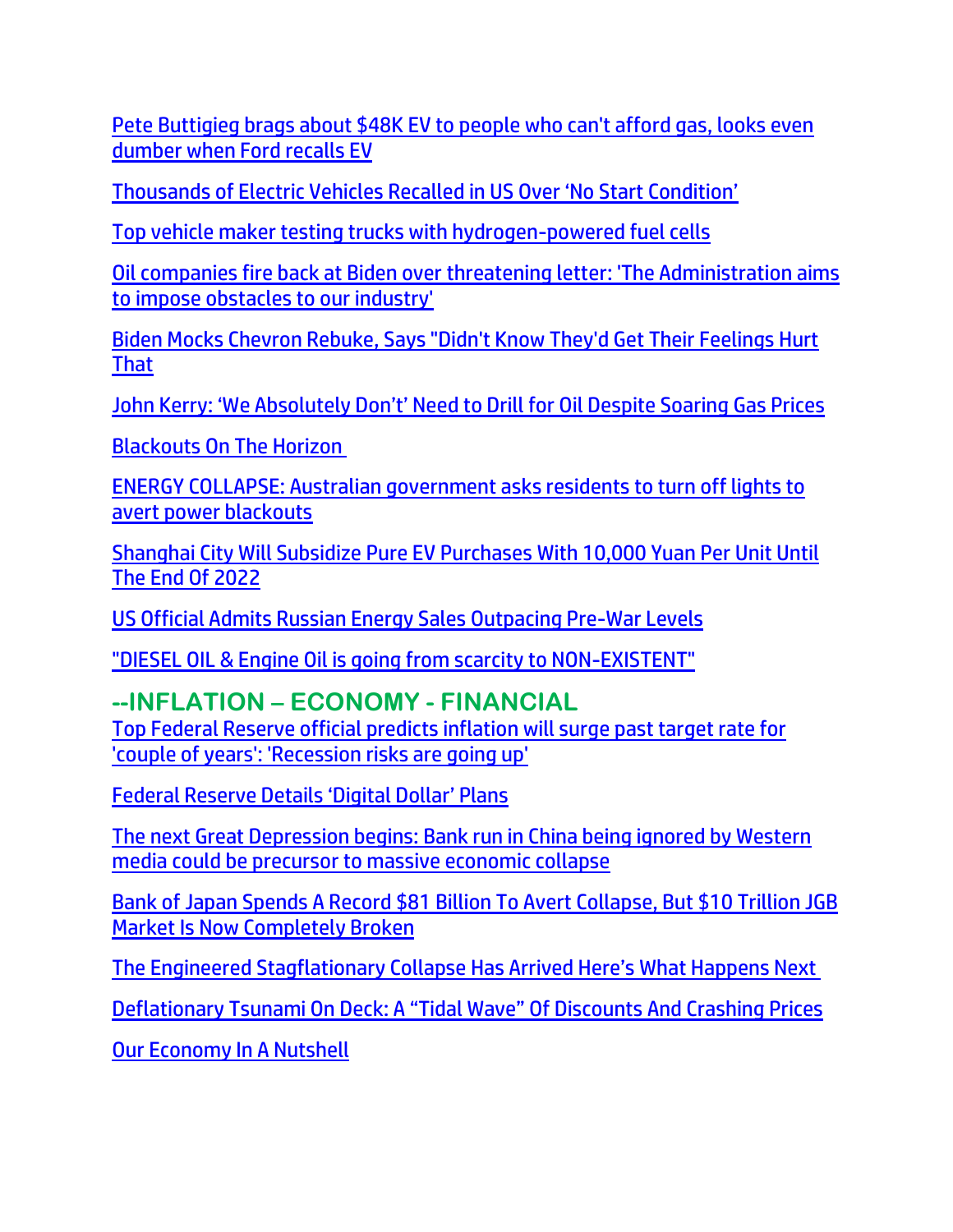["We Are 13 Days Away From an Absolute Explosion of Inflation," Says Pollster](https://welovetrump.com/2022/06/17/we-are-13-days-away-from-an-absolute-explosion-of-inflation-says-pollster-frank-luntz-interview/)  [Frank Luntz \(INTERVIEW\)](https://welovetrump.com/2022/06/17/we-are-13-days-away-from-an-absolute-explosion-of-inflation-says-pollster-frank-luntz-interview/)

[Biden's approach to corral inflation 'laughable,' says economist](https://inform.afa.net/optiext/optiextension.dll?ID=eMNeGRMHh8ShL315YCGPeCGTUxTZZmqsQiBYoPMTOH_wLE20SoLy6jrRV9fu1wPAQT4Y4SMWhF2lRlu1dZnBfJTWBUIhOFT3jOoyO7KS)

[Star Parker: U.S. inflation starts in Washington, not Moscow](https://inform.afa.net/optiext/optiextension.dll?ID=NfeNba_A12oxq2I02u3PdAzk5Z8Lm7%2BMRvhCUCQwKEhC6fexoyfHQk58LgrSR5HijVTH2D6zJKtkd6%2BJnfOATTfhc9So9T4ubPcuMINI)

Stock Market Collapse - This Is Huge - [Great Reset Agenda Playing Out](https://ce-publicdy.naturalnews.com/ct.asp?id=3618A92CFF1782E26E6521C16B774AF8455C0799C894650831FBDF91599CAB97634230CD45A8A306BDBD557F13E3EF0E&ct=4aeUsz4AAABCWmgzMUFZJlNZPQxa2AAAF5mAAAPu8D%2fj3IAgAEEUNPEnqNPUwTI2hQADQAAJA1ay2SaHJVjAgIXvfQsUjUXTTvaZ035ZEH692wBy4qzO1YLZF3JFOFCQPQxa2A%3d%3d)  As [Planned](https://ce-publicdy.naturalnews.com/ct.asp?id=3618A92CFF1782E26E6521C16B774AF8455C0799C894650831FBDF91599CAB97634230CD45A8A306BDBD557F13E3EF0E&ct=4aeUsz4AAABCWmgzMUFZJlNZPQxa2AAAF5mAAAPu8D%2fj3IAgAEEUNPEnqNPUwTI2hQADQAAJA1ay2SaHJVjAgIXvfQsUjUXTTvaZ035ZEH692wBy4qzO1YLZF3JFOFCQPQxa2A%3d%3d)

[Biden Adviser Says Recession-Fearing Americans Should Just Think Positive](https://lists.youmaker.com/links/X906hWSLTe/Jlid8tcrj/7xAbPNiP2/UcznS5DHe)

### **--CHINA - RUSSIA – KOREA – COMMUNISM**

[Russia Overtakes Saudi Arabia As China's Top Oil Supplier](https://www.zerohedge.com/energy/russia-overtakes-saudi-arabia-chinas-top-oil-supplier)

[Extraterrestrial Intelligent Life Could Account For Some UFO Sightings: Russian](https://www.zerohedge.com/geopolitical/extraterrestrial-intelligent-life-could-account-some-ufo-sightings-russian-space-chief)  [Space Chief](https://www.zerohedge.com/geopolitical/extraterrestrial-intelligent-life-could-account-some-ufo-sightings-russian-space-chief)

[Modern warfare: China aims to use A.I. to 'control the enemy's will'](https://www.wnd.com/2022/06/modern-warfare-china-aims-use-control-enemys-will/)

[US Investors Continue To Fund The Chinese Military](https://www.zerohedge.com/political/us-investors-continue-fund-chinese-military)

## **POLITICAL & GOV'T NEWS --ABORTION**

[Multiple-Abortion Survivor Says God Helped Her Forgive Birth Parents Who Did](https://lists.youmaker.com/links/lvS7VWL44P/Jlid8tcrj/7xAbPNiP2/ORg2mtiYIsD)  [Everything to Abort Her](https://lists.youmaker.com/links/lvS7VWL44P/Jlid8tcrj/7xAbPNiP2/ORg2mtiYIsD)

[Iowa court: Abortion not protected by state constitution](https://inform.afa.net/optiext/optiextension.dll?ID=lPOlUV6YTp0Ncj%2BLrqHqYe78A7uATsYsBg_TUcXTBPV_oq0BJzHk01wZLp9RTPd8HV7epwjAGZb4q97INq1r24YCL_tpl8hJojIu3oRK)

[Retired CIA officer: Marxist groups are 'financing' and 'directing' pro-abortion](https://ce-publiclw.naturalnews.com/ct.asp?id=1B8E75B72F315DD1070B21C5410B1F5AD78305A47736386BAF83C4B910639DFED0CF0BF49AB44D39403724864E4873DD&ct=4aeUsz4AAABCWmgzMUFZJlNZUq9mTQAAF5mAAAOnsD%2fj3IAgAEEU09TyjxTymmjQ2oU0aANAAEG1Ju90sabbisGJRqGLBVVSqc9C5GzyXD9%2b%2bZzgCZCmRpIN%2bLuSKcKEgpV7Mmg%3d)  [violence](https://ce-publiclw.naturalnews.com/ct.asp?id=1B8E75B72F315DD1070B21C5410B1F5AD78305A47736386BAF83C4B910639DFED0CF0BF49AB44D39403724864E4873DD&ct=4aeUsz4AAABCWmgzMUFZJlNZUq9mTQAAF5mAAAOnsD%2fj3IAgAEEU09TyjxTymmjQ2oU0aANAAEG1Ju90sabbisGJRqGLBVVSqc9C5GzyXD9%2b%2bZzgCZCmRpIN%2bLuSKcKEgpV7Mmg%3d)

Pro-[Abortion Group Plans 'Night of Rage: An Autonomous Call to Action Against](https://delivery.email.saraacarter.com/GUIDARZE?id=153976=eh4CVwZWCQQBTFdTUAAMUFEHB1JRVQBaWAYBBAtTVVsLAwRUUVVVUAMJBgpTDgVXAQEeXlxdAxEKDCRUVABaVBcBXQtPVAYGAgYFBlUPAg0FBVsNAQcaChURFEADThxcXA5bEFYXSR1SXVJbChdGVUVTA1dWQxIHE0sHXFROdG1wJnM0aSAPWlNMRQE=&fl=URZGFkBfHxxDVV9XC1xBRl5XERpdVAMMBksHXFROUFRQAVk=&ext=dD1leUpoYkdjaU9pSklVekkxTmlJc0luUjVjQ0k2SWtwWFZDSjkuZXlKd0lqcGJiblZzYkN4dWRXeHNMQ0pvZEhSd2N6b3ZMM05oY21GaFkyRnlkR1Z5TG1OdmJTOXdjbTh0WVdKdmNuUnBiMjR0WjNKdmRYQXRjR3hoYm5NdGJtbG5hSFF0YjJZdGNtRm5aUzFoYmkxaGRYUnZibTl0YjNWekxXTmhiR3d0ZEc4dFlXTjBhVzl1TFdGbllXbHVjM1F0Y0dGMGNtbGhjbU5vWVd3dGMzVndjbVZ0WVdONUx6OTFkRzFmYzI5MWNtTmxQV3BsWlc1bkptcGxiVDFqTldFek9EVTNNR013WVdSalkyTm1PR0ZpTTJSak9XSmlOekF5TXpObU15SXNiblZzYkN3eExHWmhiSE5sTEdaaGJITmxMQ0prWkRVd056TXlaQzB6WTJaaExUUTFZamN0T0RVeE1TMDJaV1V5WVRBMk1HRTROek1pTENJeE5ESTBNRE0zTmkxbU1tTmtMVFEyWlRJdE9XVXpOaTA0WVdNd01XTmlPV1EwWTJRaUxDSTRZV1kxTnpBNE1DMDVZekV6TFRSaVpETXRZamcyWmkwd1lqTmpOV1JtT1RGbU1XSWlMQ0pvZEhSd2N6b3ZMM05oY21GaFkyRnlkR1Z5TG1OdmJTOXdjbTh0WVdKdmNuUnBiMjR0WjNKdmRYQXRjR3hoYm5NdGJtbG5hSFF0YjJZdGNtRm5aUzFoYmkxaGRYUnZibTl0YjNWekxXTmhiR3d0ZEc4dFlXTjBhVzl1TFdGbllXbHVjM1F0Y0dGMGNtbGhjbU5vWVd3dGMzVndjbVZ0WVdONUx5SXNJbU0zY0ROZk1DSXNJbVZ0WVdsc0lpd2lSRk1pWFN3aWFXRjBJam94TmpVMU56TXdNREUyZlEuWnBfLXM0MjAtV2pxendUZDMzU0FCblZDTVNuT2NZaTYySHZCT0hNWTFCdw==)  [Patriarchal Supremacy'](https://delivery.email.saraacarter.com/GUIDARZE?id=153976=eh4CVwZWCQQBTFdTUAAMUFEHB1JRVQBaWAYBBAtTVVsLAwRUUVVVUAMJBgpTDgVXAQEeXlxdAxEKDCRUVABaVBcBXQtPVAYGAgYFBlUPAg0FBVsNAQcaChURFEADThxcXA5bEFYXSR1SXVJbChdGVUVTA1dWQxIHE0sHXFROdG1wJnM0aSAPWlNMRQE=&fl=URZGFkBfHxxDVV9XC1xBRl5XERpdVAMMBksHXFROUFRQAVk=&ext=dD1leUpoYkdjaU9pSklVekkxTmlJc0luUjVjQ0k2SWtwWFZDSjkuZXlKd0lqcGJiblZzYkN4dWRXeHNMQ0pvZEhSd2N6b3ZMM05oY21GaFkyRnlkR1Z5TG1OdmJTOXdjbTh0WVdKdmNuUnBiMjR0WjNKdmRYQXRjR3hoYm5NdGJtbG5hSFF0YjJZdGNtRm5aUzFoYmkxaGRYUnZibTl0YjNWekxXTmhiR3d0ZEc4dFlXTjBhVzl1TFdGbllXbHVjM1F0Y0dGMGNtbGhjbU5vWVd3dGMzVndjbVZ0WVdONUx6OTFkRzFmYzI5MWNtTmxQV3BsWlc1bkptcGxiVDFqTldFek9EVTNNR013WVdSalkyTm1PR0ZpTTJSak9XSmlOekF5TXpObU15SXNiblZzYkN3eExHWmhiSE5sTEdaaGJITmxMQ0prWkRVd056TXlaQzB6WTJaaExUUTFZamN0T0RVeE1TMDJaV1V5WVRBMk1HRTROek1pTENJeE5ESTBNRE0zTmkxbU1tTmtMVFEyWlRJdE9XVXpOaTA0WVdNd01XTmlPV1EwWTJRaUxDSTRZV1kxTnpBNE1DMDVZekV6TFRSaVpETXRZamcyWmkwd1lqTmpOV1JtT1RGbU1XSWlMQ0pvZEhSd2N6b3ZMM05oY21GaFkyRnlkR1Z5TG1OdmJTOXdjbTh0WVdKdmNuUnBiMjR0WjNKdmRYQXRjR3hoYm5NdGJtbG5hSFF0YjJZdGNtRm5aUzFoYmkxaGRYUnZibTl0YjNWekxXTmhiR3d0ZEc4dFlXTjBhVzl1TFdGbllXbHVjM1F0Y0dGMGNtbGhjbU5vWVd3dGMzVndjbVZ0WVdONUx5SXNJbU0zY0ROZk1DSXNJbVZ0WVdsc0lpd2lSRk1pWFN3aWFXRjBJam94TmpVMU56TXdNREUyZlEuWnBfLXM0MjAtV2pxendUZDMzU0FCblZDTVNuT2NZaTYySHZCT0hNWTFCdw==)

['I would f\[\\*\\*\\*\]ing kill it': Self-described 'psycho' declares that she 'would get](https://www.theblaze.com/news/pregnant-abortion-kill-baby)  [pregnant just to abort' the baby](https://www.theblaze.com/news/pregnant-abortion-kill-baby) 

[Amidst Recent Violent Attacks Against Pro-Life Centers, Kathy Hochul Calls Pro-](https://welovetrump.com/2022/06/20/amidst-recent-violent-attacks-against-pro-life-centers-kathy-hochul-calls-pro-lifers-neanderthals/)[Lifers 'Neanderthals'](https://welovetrump.com/2022/06/20/amidst-recent-violent-attacks-against-pro-life-centers-kathy-hochul-calls-pro-lifers-neanderthals/)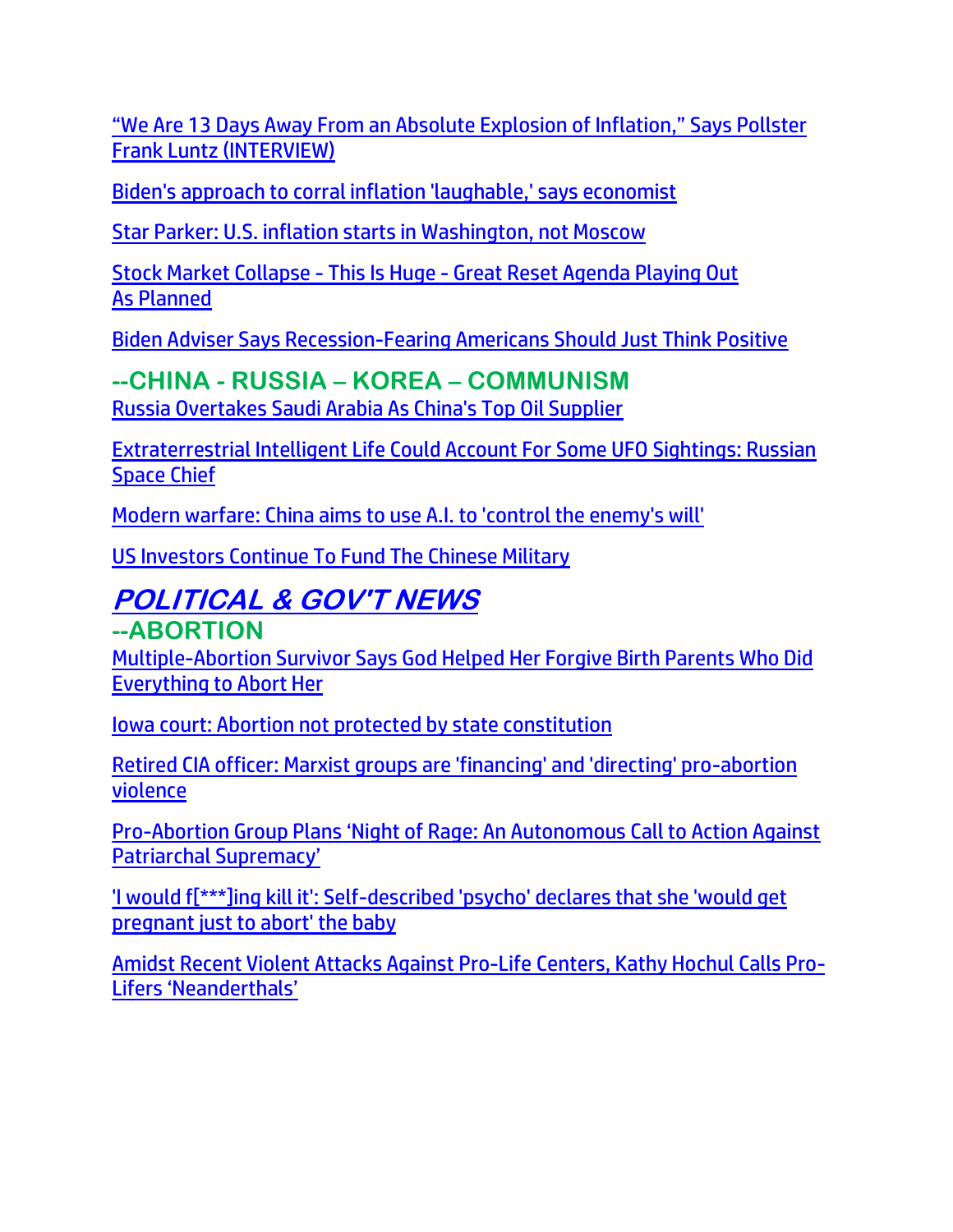# **--BIDEN ADMINISTRATION**

[https://welovetrump.com/2022/06/22/wheres-the-bottom-biden-approval](https://welovetrump.com/2022/06/22/wheres-the-bottom-biden-approval-rating-hits-staggering-new-low/)[rating-hits-staggering-new-low/](https://welovetrump.com/2022/06/22/wheres-the-bottom-biden-approval-rating-hits-staggering-new-low/)

'The Executive Order, signed June 15 by President Joe Biden, is called "Advancing Equality for Lesbian, Gay, Bisexual, Transgender, Queer, and Intersex Individuals."['](https://afn.net/politics-govt/2022/06/17/white-house-attacks-medicine-and-free-speech-with-order-memorandum/)

[White House attacks medicine and free speech with order, memorandum](https://afn.net/politics-govt/2022/06/17/white-house-attacks-medicine-and-free-speech-with-order-memorandum/)

[EXCLUSIVE: Congressman Troy Nehls To Introduce Bill To Rescind Biden's](https://www.thegatewaypundit.com/2022/06/exclusive-congressman-troy-nehls-introduce-bill-rescind-bidens-executive-order-requiring-states-offer-gender-transition-therapy-minors/)  [Executive Order Requiring All States To Offer Gender Transition Therapy To](https://www.thegatewaypundit.com/2022/06/exclusive-congressman-troy-nehls-introduce-bill-rescind-bidens-executive-order-requiring-states-offer-gender-transition-therapy-minors/)  **[Minors](https://www.thegatewaypundit.com/2022/06/exclusive-congressman-troy-nehls-introduce-bill-rescind-bidens-executive-order-requiring-states-offer-gender-transition-therapy-minors/)** 

[Screw Your Bills, Americans: Joe Says the Economy's Fine While Kamala Pals With](https://ratherexposethem.org/2022/06/14/screw-your-bills-americans-joe-says-the-economys-fine-while-kamala-pals-with-drag-queens/)  [Drag Queens](https://ratherexposethem.org/2022/06/14/screw-your-bills-americans-joe-says-the-economys-fine-while-kamala-pals-with-drag-queens/)

[Here's more evidence that the COVID pandemic was a massive vacation for](https://www.naturalnews.com/2022-06-21-evidence-covid-pandemic-massive-vacation-thousands-federal-workers.html)  [hundreds of thousands of federal workers](https://www.naturalnews.com/2022-06-21-evidence-covid-pandemic-massive-vacation-thousands-federal-workers.html)

[Biden's National Security Adviser Caught on Hot Mic Saying U.S. Has to Pay for](https://welovetrump.com/2022/06/20/bidens-national-security-adviser-caught-on-hot-mic-saying-u-s-has-to-pay-for-seized-russian-superyachts/)  [Seized Russian Superyachts](https://welovetrump.com/2022/06/20/bidens-national-security-adviser-caught-on-hot-mic-saying-u-s-has-to-pay-for-seized-russian-superyachts/)

[ExxonMobil Fires Back at Biden After Letter Warning Use of Emergency Powers](https://lists.youmaker.com/links/lvS7VWL44P/Jlid8tcrj/7xAbPNiP2/iaD7vf9rNF)

[» Joe Biden Announces Another HUGE Aid](https://trk.cp20.com/click/gak4-3nh3pi-8bpjf1-f4obzxf1/) for Ukraine a Day After "Reckless [Spending" Rant](https://trk.cp20.com/click/gak4-3nh3pi-8bpjf1-f4obzxf1/)

[Biden's handlers to give Mozambique \\$140,000,000 to rebuild after jih](https://ratherexposethem.org/2022/06/20/bidens-handlers-to-give-mozambique-140000000-to-rebuild-after-jihad-devastation/)ad [devastation](https://ratherexposethem.org/2022/06/20/bidens-handlers-to-give-mozambique-140000000-to-rebuild-after-jihad-devastation/)

[DOJ launching "hate crimes" snitch line, but of course all HATE targeting](https://www.naturalnews.com/2022-06-19-doj-launches-hate-crimes-snitch-line.html)  [conservatives, Christians and pro-life baby defenders will be utterly ignored](https://www.naturalnews.com/2022-06-19-doj-launches-hate-crimes-snitch-line.html)

### **--CONGRESS**

[GOP Reportedly Planning Several High-Profile Oversight Hearings Should Party](https://welovetrump.com/2022/06/20/gop-reportedly-planning-several-high-profile-oversight-hearings-should-party-take-majority-after-midterms-fauci-fbi-border/)  [Take Majority After Midterms: Fauci, FBI & Border](https://welovetrump.com/2022/06/20/gop-reportedly-planning-several-high-profile-oversight-hearings-should-party-take-majority-after-midterms-fauci-fbi-border/)

[Pollster deflates Dem hope that Jan. 6 hearings will persuade voters: 'Not doing](https://link.theblaze.com/click/28128473.919930/aHR0cHM6Ly93d3cudGhlYmxhemUuY29tL25ld3MvZnJhbmstbHVudHotdm90ZXItaW1wYWN0LWphbi02LWhlYXJpbmdzP3V0bV9zb3VyY2U9dGhlYmxhemUtN0RheVRyZW5kaW5nVGVzdCZ1dG1fbWVkaXVtPWVtYWlsJnV0bV9jYW1wYWlnbj1BZnRlcm5vb24gQXV0byBUcmVuZGluZyA3IERheSBFbmdhZ2VkIDIwMjItMDYtMjEmdXRtX3Rlcm09QUNUSVZFIExJU1QgLSA3IERheSBFbmdhZ2VtZW50/61f82015384ca325d2cdab60Cded67253)  [the damage' to Republican Party that Dems wanted](https://link.theblaze.com/click/28128473.919930/aHR0cHM6Ly93d3cudGhlYmxhemUuY29tL25ld3MvZnJhbmstbHVudHotdm90ZXItaW1wYWN0LWphbi02LWhlYXJpbmdzP3V0bV9zb3VyY2U9dGhlYmxhemUtN0RheVRyZW5kaW5nVGVzdCZ1dG1fbWVkaXVtPWVtYWlsJnV0bV9jYW1wYWlnbj1BZnRlcm5vb24gQXV0byBUcmVuZGluZyA3IERheSBFbmdhZ2VkIDIwMjItMDYtMjEmdXRtX3Rlcm09QUNUSVZFIExJU1QgLSA3IERheSBFbmdhZ2VtZW50/61f82015384ca325d2cdab60Cded67253)

[No One Can Believe The Latest Crimes Committed By The J6 Committee](https://ce-publiclw.naturalnews.com/ct.asp?id=850CC5967294B9CEA17AA357F22E3567A67C4CD0013E0D10B732E24A82E25BBCFC9118CD59E8A615D06C812244EBBB46&ct=4aeUsz4AAABCWmgzMUFZJlNZra7G6QAAF5mAAAP%2f8D%2fj3IAgAFREmBMCZPSGBqEUeo2oekbSeo2o0NqSJSeu9TU5IsUVppwbBfSAwtzPAaAwDpF1UvfCewa9cJEjggH8XckU4UJCtrsbpA%3d%3d)

[J6 prisoner punished with "diesel therapy", his public de](https://www.naturalnews.com/2022-06-21-j6-prisoner-punished-with-diesel-therapy.html)fender MISSING IN [ACTION](https://www.naturalnews.com/2022-06-21-j6-prisoner-punished-with-diesel-therapy.html)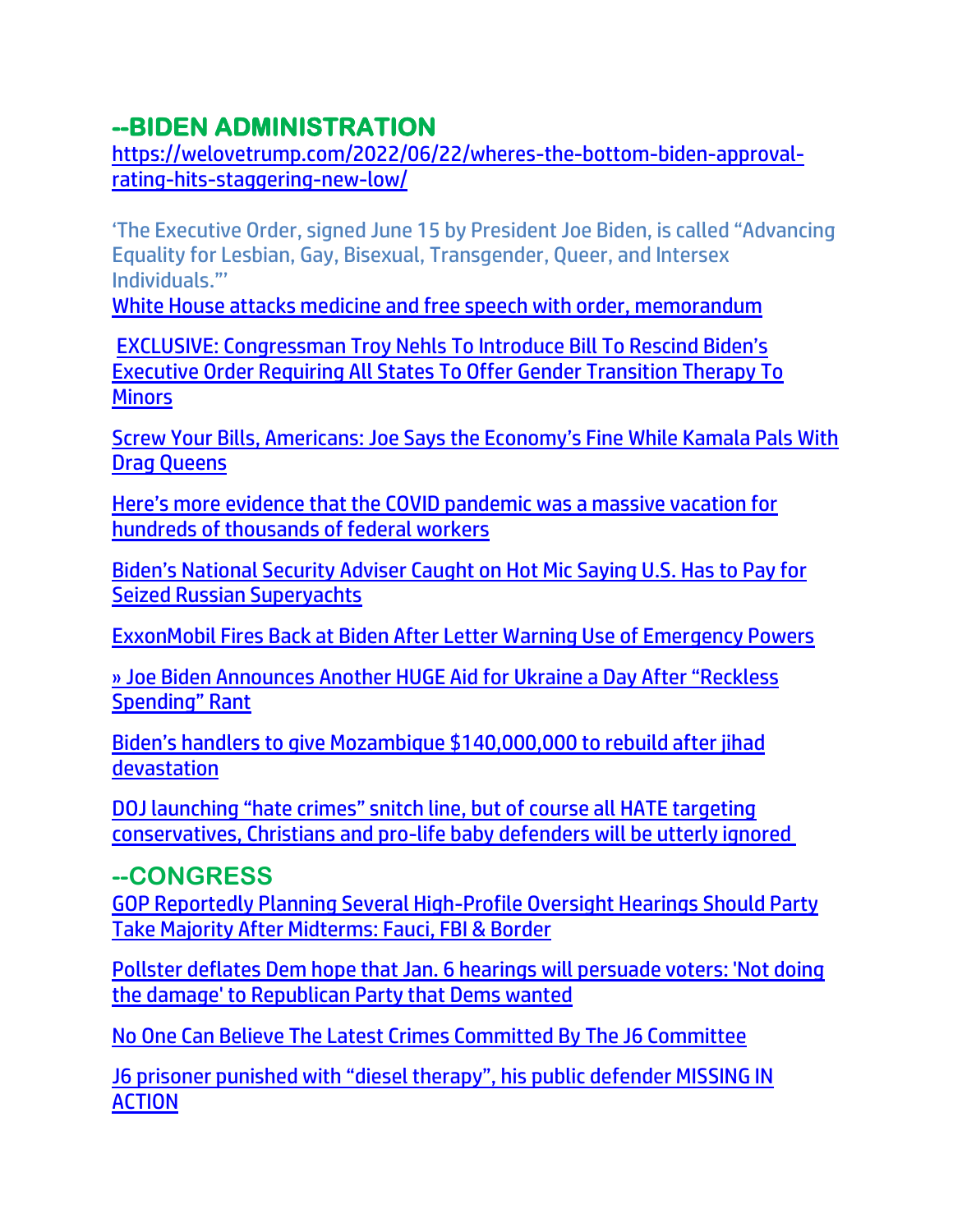[The January 6th Committee: Is Pence The Next High-Profile Subpoena?](https://welovetrump.com/2022/06/20/the-january-6th-committee-is-pence-the-next-high-profile-subpoena/)

[Jan. 6 Prisoner Who Was Denied Cancer Treatment Now 'In Dire Straits'](https://lists.youmaker.com/links/x8FbLx2TVy/Jlid8tcrj/7xAbPNiP2/m8brlBXsUS)

[BREAKING: Another J6 PEACEFUL Protester Sentenced to Prison](https://trk.cp20.com/click/gak4-3nhfdv-8bpndu-f4obzxf3/)

Republic[an Coalition Decries Treatment of Jan. 6 Defendants in 'DC Gulag'](https://lists.youmaker.com/links/lvS7VWL44P/Jlid8tcrj/7xAbPNiP2/C3VgeJLcsJ)

[Tom Cotton Demands Major D.C. Resignation](https://pjnewsletter.com/tom-cotton-resignation-ag/) – He Wants the Attorney General to [Resign over Failure to Protect Pro-Lifers](https://pjnewsletter.com/tom-cotton-resignation-ag/)

[CNN host grills Adam Schiff over motive for not hearing from witnesses who](https://link.theblaze.com/click/28117075.1123285/aHR0cHM6Ly93d3cudGhlYmxhemUuY29tL25ld3MvZGFuYS1iYXNoLWdyaWxscy1hZGFtLXNjaGlmZi13aXRuZXNzLWNoYWxsZW5nZS1qYW4tNi1uYXJyYXRpdmU_dXRtX3NvdXJjZT10aGVibGF6ZS1icmVha2luZyZ1dG1fbWVkaXVtPWVtYWlsJnV0bV9jYW1wYWlnbj0yMDIyMDYyMFRyZW5kaW5nLURhbmFCYXNoU2NoaWZmJnV0bV90ZXJtPUFDVElWRSBMSVNUIC0gVGhlQmxhemUgQnJlYWtpbmcgTmV3cw/61f82015384ca325d2cdab60C17f1be18)  ['challenge' Jan. 6 narrative](https://link.theblaze.com/click/28117075.1123285/aHR0cHM6Ly93d3cudGhlYmxhemUuY29tL25ld3MvZGFuYS1iYXNoLWdyaWxscy1hZGFtLXNjaGlmZi13aXRuZXNzLWNoYWxsZW5nZS1qYW4tNi1uYXJyYXRpdmU_dXRtX3NvdXJjZT10aGVibGF6ZS1icmVha2luZyZ1dG1fbWVkaXVtPWVtYWlsJnV0bV9jYW1wYWlnbj0yMDIyMDYyMFRyZW5kaW5nLURhbmFCYXNoU2NoaWZmJnV0bV90ZXJtPUFDVElWRSBMSVNUIC0gVGhlQmxhemUgQnJlYWtpbmcgTmV3cw/61f82015384ca325d2cdab60C17f1be18)

Trump Says [He Will Look 'Very Seriously' at Pardons for Some Jan. 6 Defendants](https://lists.youmaker.com/links/Ydrfg7nXqM/Jlid8tcrj/7xAbPNiP2/4Is7R0VRy1)

**--CRIME – CORRUPTION – INVESTIGATIONS** [Chicago Cops Ordered to Stop Chasing Criminal Suspects in Many Cases](https://welovetrump.com/2022/06/21/chicago-cops-ordered-to-stop-chasing-criminal-suspects-in-many-cases/)

[CA guv blasts red states while prostitution bill sits on desk](https://inform.afa.net/optiext/optiextension.dll?ID=XtsXvN2StyenCTU5dpV8bmdsp7XWZKm7qmb6oGcNv1AZDv5byHOKzS2H2yGJoZI0AnTEWzZtoyJxyhcxV9LXIB8CWf93XQFxN6YHDKX5)

[Capitol Police Chief Debunks J6 Committee Conspiracy Theory](https://trk.cp20.com/click/gak4-3nglco-8bpd9e-f4obzxf1/)

[EXCLUSIVE: Police Report Proves Plainclothes Electronic Surveillance Unit](https://lists.youmaker.com/links/u4OjUaeoAg/Jlid8tcrj/7xAbPNiP2/DcsA4jRIPD)  [Members Were Embedded Among Jan. 6 Protesters](https://lists.youmaker.com/links/u4OjUaeoAg/Jlid8tcrj/7xAbPNiP2/DcsA4jRIPD)

[Top FBI official attacks Trump online, could now face federal charges](https://www.wnd.com/2022/06/top-fbi-official-spanks-trump-online-now-face-federal-charges/)

[Man who shot at police is an illegal immigrant, previously deported 7 times](https://alphanews.org/man-who-shot-at-police-is-an-illegal-immigrant-previously-deported-7-times/)

[eCriminals: Amazon and eBay are huge hubs for selling stolen goods](https://www.naturalnews.com/2022-06-20-amazon-ebay-huge-hubs-selling-stolen-goods.html)

Robberies and Homicides Up[—When Is Biden Going to Call It 'The Putin Crime](https://lists.youmaker.com/links/lvS7VWL44P/Jlid8tcrj/7xAbPNiP2/qhyprYHnQZo)  Wave'? [| The Larry Elder Show](https://lists.youmaker.com/links/lvS7VWL44P/Jlid8tcrj/7xAbPNiP2/qhyprYHnQZo)

[» Unreal Scenes in Michigan: Entire Neighborhood Beats Man Senseless \(VIDEO\)](https://trk.cp20.com/click/gak4-3nhjzo-8bpoky-f4obzxf4/)

['We were planning her baby shower': Man decapitated 8-months pregnant ex](https://link.theblaze.com/click/28114706.1047154/aHR0cHM6Ly93d3cudGhlYmxhemUuY29tL25ld3MvbGllc2UtZG9kZC1tdXJkZXItZGV1bmRyZWEtaG9sbG93YXk_dXRtX3NvdXJjZT10aGVibGF6ZS1kYWlseUFNJnV0bV9tZWRpdW09ZW1haWwmdXRtX2NhbXBhaWduPURhaWx5LU5ld3NsZXR0ZXJfX0FNIDIwMjItMDYtMjAmdXRtX3Rlcm09QUNUSVZFIExJU1QgLSBUaGVCbGF6ZSBEYWlseSBBTQ/61f82015384ca325d2cdab60C09eb8f99)[girlfriend, police say](https://link.theblaze.com/click/28114706.1047154/aHR0cHM6Ly93d3cudGhlYmxhemUuY29tL25ld3MvbGllc2UtZG9kZC1tdXJkZXItZGV1bmRyZWEtaG9sbG93YXk_dXRtX3NvdXJjZT10aGVibGF6ZS1kYWlseUFNJnV0bV9tZWRpdW09ZW1haWwmdXRtX2NhbXBhaWduPURhaWx5LU5ld3NsZXR0ZXJfX0FNIDIwMjItMDYtMjAmdXRtX3Rlcm09QUNUSVZFIExJU1QgLSBUaGVCbGF6ZSBEYWlseSBBTQ/61f82015384ca325d2cdab60C09eb8f99)

[Epstein partner assassination plot proves dirty plans brewing](https://www.naturalnews.com/2022-06-18-epstein-partner-assassination-proves-dirty-plans-brewing.html)

**--DRUGS** (illegal)

[Rep. Babin: The Biden Administration is the Drug Cartels' Best Friend](https://delivery.email.saraacarter.com/GUIDARZE?id=153976=eh4CVwZWCQQBTAoGUwgCAQNQVwABA1MHBwBXBw9RBF0OBFZUUlAFUgRVUVFRWFcBVFQeXlxdAxEKDCRUVABaVBcBXQtPVAYGAgMCClEPBAIFBVYDAgkaChURFEADThxcXA5bEFYXSR1SXVJbChdGVUVTA1dWQxIHE0sHXFROdG1wJnM0aSAPWlNMRQE=&fl=URZGFkBfHxxDVV9XC1xBRl5XERpdVAMMBksHXFROUFRQAVk=&ext=dD1leUpoYkdjaU9pSklVekkxTmlJc0luUjVjQ0k2SWtwWFZDSjkuZXlKd0lqcGJiblZzYkN4dWRXeHNMQ0pvZEhSd2N6b3ZMM05oY21GaFkyRnlkR1Z5TG1OdmJTOXlaWEF0WW1GaWFXNHRkR2hsTFdKcFpHVnVMV0ZrYldsdWFYTjBjbUYwYVc5dUxXbHpMWFJvWlMxa2NuVm5MV05oY25SbGJITXRZbVZ6ZEMxbWNtbGxibVF2UDNWMGJWOXpiM1Z5WTJVOWFtVmxibWNtYW1WdFBXTTFZVE00TlRjd1l6QmhaR05qWTJZNFlXSXpaR001WW1JM01ESXpNMll6SWl4dWRXeHNMREVzWm1Gc2MyVXNabUZzYzJVc0ltUmtOVEEzTXpKa0xUTmpabUV0TkRWaU55MDROVEV4TFRabFpUSmhNRFl3WVRnM015SXNJbUkwTkRWbE16YzFMVFF3TmpFdE5Ea3lOaTA0WmpFMUxUTmhNVGRpWVRKallUQTNNaUlzSWpoaFpqVTNNRGd3TFRsak1UTXROR0prTXkxaU9EWm1MVEJpTTJNMVpHWTVNV1l4WWlJc0ltaDBkSEJ6T2k4dmMyRnlZV0ZqWVhKMFpYSXVZMjl0TDNKbGNDMWlZV0pwYmkxMGFHVXRZbWxrWlc0dFlXUnRhVzVwYzNSeVlYUnBiMjR0YVhNdGRHaGxMV1J5ZFdjdFkyRnlkR1ZzY3kxaVpYTjBMV1p5YVdWdVpDOGlMQ0pqTjNBelh6QWlMQ0psYldGcGJDSXNJa1JUSWwwc0ltbGhkQ0k2TVRZMU5UTXlOamswTUgwLnU2NjFwMVZnamJlaXZaWVJKOFYyUnhzN2NoNmpUWUY1WkZpbWlXdDVCMG8=)

[Crisis: Illicit Drugs Getting Through Border because of Immigration Crisis 'Chaos'](https://delivery.email.saraacarter.com/GUIDARZE?id=153976=eh4CVwZWCQQBTAEDB1sNAVUFUwxRAwAAUldQAF9VBVwPUAcAAVYBBlIABwBUCAICUVAeXlxdAxEKDCRUVABaVBcBXQtPVAYGAgIAAFUOBQ0GBlMCDwYaChURFEADThxcXA5bEFYXSR1SXVJbChdGVUVTA1dWQxIHE0sHXFROdG1wJnM0aSAPWlNMRQE=&fl=URZGFkBfHxxDVV9XC1xBRl5XERpdVAMMBksHXFROUFRQAVk=&ext=dD1leUpoYkdjaU9pSklVekkxTmlJc0luUjVjQ0k2SWtwWFZDSjkuZXlKd0lqcGJiblZzYkN4dWRXeHNMQ0pvZEhSd2N6b3ZMM05oY21GaFkyRnlkR1Z5TG1OdmJTOWpjbWx6YVhNdGFXeHNhV05wZEMxa2NuVm5jeTFuWlhSMGFXNW5MWFJvY205MVoyZ3RZbTl5WkdWeUxXSmxZMkYxYzJVdGIyWXRhVzF0YVdkeVlYUnBiMjR0WTNKcGMybHpMV05vWVc5ekx6OTFkRzFmYzI5MWNtTmxQV3BsWlc1bkptcGxiVDFqTldFek9EVTNNR013WVdSalkyTm1PR0ZpTTJSak9XSmlOekF5TXpObU15SXNiblZzYkN3eExHWmhiSE5sTEdaaGJITmxMQ0prWkRVd056TXlaQzB6WTJaaExUUTFZamN0T0RVeE1TMDJaV1V5WVRBMk1HRTROek1pTENKaU1HUTRNMlF4T0MweU1HWm1MVFJrTlRBdFlqaGlNUzFqTXpjMVlqWmtOemMwWkRZaUxDSTRZV1kxTnpBNE1DMDVZekV6TFRSaVpETXRZamcyWmkwd1lqTmpOV1JtT1RGbU1XSWlMQ0pvZEhSd2N6b3ZMM05oY21GaFkyRnlkR1Z5TG1OdmJTOWpjbWx6YVhNdGFXeHNhV05wZEMxa2NuVm5jeTFuWlhSMGFXNW5MWFJvY205MVoyZ3RZbTl5WkdWeUxXSmxZMkYxYzJVdGIyWXRhVzF0YVdkeVlYUnBiMjR0WTNKcGMybHpMV05vWVc5ekx5SXNJbU0zY0ROZk1DSXNJbVZ0WVdsc0lpd2lSRk1pWFN3aWFXRjBJam94TmpVMU1qazRNRFV5ZlEuSnlUZnEybTJGZUVPTENrVHhTVlZyMExZUHEyQjUxZExSdnVKWVNGbGJJVQ==)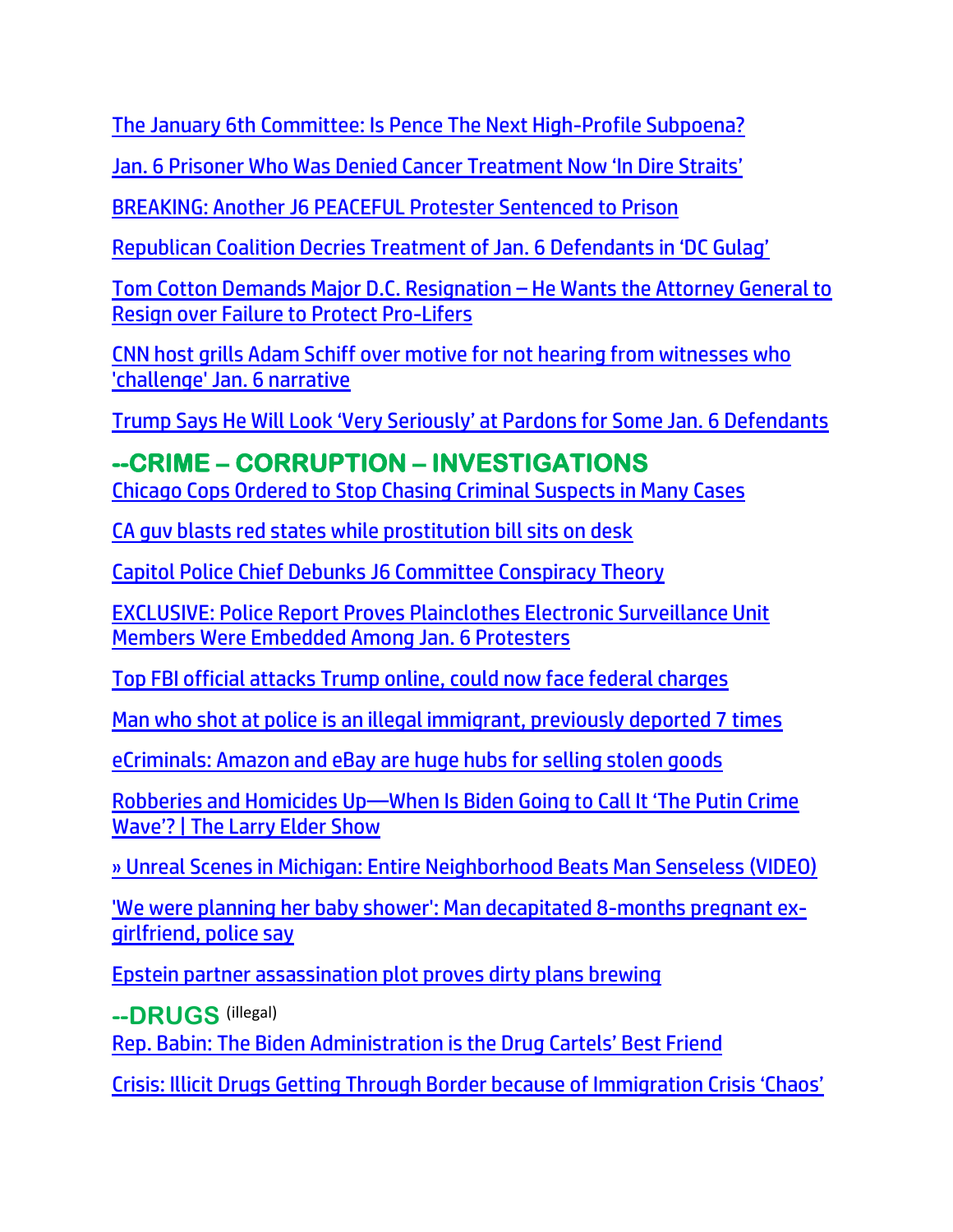[GOP Lawmaker Seeks to Have Fentanyl Designated as Weapon of Mass](https://lists.youmaker.com/links/ONZpJvyrGA/Jlid8tcrj/7xAbPNiP2/2NPrVg2z8)  **[Destruction](https://lists.youmaker.com/links/ONZpJvyrGA/Jlid8tcrj/7xAbPNiP2/2NPrVg2z8)** 

[» The Criminal Order Beneath the 'Chaos' of San Francisco's Tenderloin](https://trk.cp20.com/click/gak4-3nidgn-8bpwxl-f4obzxf7/)

### **--DURHAM PROBE**

### **--EDUCATION**

['A drag queen for every school': The new Democratic platform](https://inform.afa.net/optiext/optiextension.dll?ID=lPOlQpdh1qjtvhQ7IGz7EbGNrrgs5JVS0B6ViiOdPWzFk2pBJoR8ENRCfZH3gp6QDvoDee9OP5HriXId0uZ%2B6Hz5EBLcWeNnBgElp3Ra)

[The Right Side: The Biden administration is pushing a transgender agenda in](https://www.naturalnews.com/2022-06-20-biden-pushing-communist-socialist-transgender-agenda-schools.html)  schools – [Brighteon.TV](https://www.naturalnews.com/2022-06-20-biden-pushing-communist-socialist-transgender-agenda-schools.html)

[Kirk Cameron: Public School System Is 'Grooming' Children 'Towards Sexual](https://lists.youmaker.com/links/4vpa3ZctDQ/Jlid8tcrj/7xAbPNiP2/bIQXW90n4VO)  [Chaos'](https://lists.youmaker.com/links/4vpa3ZctDQ/Jlid8tcrj/7xAbPNiP2/bIQXW90n4VO)

['Comprehensive Sex Ed' Tied to Programs to Sexually Groom Children: Brenda](https://lists.youmaker.com/links/Ydrfg7nXqM/Jlid8tcrj/7xAbPNiP2/hEqIGSZKZ3)  [Lebsack](https://lists.youmaker.com/links/Ydrfg7nXqM/Jlid8tcrj/7xAbPNiP2/hEqIGSZKZ3)

[Do you know at least one person on your local public school board?](https://inform.afa.net/optiext/optiextension.dll?ID=NfeNc%2B1eo3TdQ3T%2BqgtI8ThFtMmWB3hOsfMoRRqY7rCF61d3pht93Fy%2BJwz9lWK0UTwU9Nt3TS9GiCa4SPiHS5NRFgs7wW03S9nmdWNe)

[Parents are taking a stand against sexualized content for kids. They just need to](https://www.lifesitenews.com/blogs/parents-are-taking-a-stand-against-sexualized-content-for-kids-they-just-need-to-be-civil/?utm_source=top_news&utm_campaign=usa)  [be civil](https://www.lifesitenews.com/blogs/parents-are-taking-a-stand-against-sexualized-content-for-kids-they-just-need-to-be-civil/?utm_source=top_news&utm_campaign=usa)

#### **--ELECTION** [Democrats in disarray as latinos bolt to the GOP](https://www.naturalnews.com/2022-06-18-democrats-disarray-as-latinos-bolt-to-gop.html)

[Independent Al Gross, Opponent of Sarah Palin, Drops Out of Alaska Special](https://welovetrump.com/2022/06/21/independent-al-gross-opponent-of-sarah-palin-drops-out-of-alaska-special-house-race/)  [House Race](https://welovetrump.com/2022/06/21/independent-al-gross-opponent-of-sarah-palin-drops-out-of-alaska-special-house-race/)

[\(WATCH\) Project Veritas Releases Undercover Footage That Reveals Utah GOP](https://welovetrump.com/2022/06/21/watch-project-veritas-releases-undercover-footage-that-reveals-utah-gop-congressman-hides-his-views-on-abortion-from-voters/)  [Congressman Hides His Views on Abortion From Voters](https://welovetrump.com/2022/06/21/watch-project-veritas-releases-undercover-footage-that-reveals-utah-gop-congressman-hides-his-views-on-abortion-from-voters/)

[Voters whom Democrats need most to win election are most severely impacted](https://www.theblaze.com/news/voters-democrats-need-most-hurt-by-inflation-crisis)  [by inflation crisis: Report](https://www.theblaze.com/news/voters-democrats-need-most-hurt-by-inflation-crisis) 

[» Hillary Clinton Finally Throws in the Towel Against Trump](https://trk.cp20.com/click/gak4-3ni6ja-8bpubq-f4obzxf2/)

[New electioneering strategy announced by group that handed out Zuckerbucks](https://www.wnd.com/2022/06/new-electioneering-strategy-announced-group-handed-zuckerbucks/)

[Bill Maher STUNS leftist guest, says DeSantis would be a 'way better' president](https://link.theblaze.com/click/28117075.1123285/aHR0cHM6Ly93d3cudGhlYmxhemUuY29tL3Nob3dzL3RoZS1jaGFkLXByYXRoZXItc2hvdy9iaWxsLW1haGVyLWRlc2FudGlzLXRydW1wP3V0bV9zb3VyY2U9dGhlYmxhemUtYnJlYWtpbmcmdXRtX21lZGl1bT1lbWFpbCZ1dG1fY2FtcGFpZ249MjAyMjA2MjBUcmVuZGluZy1EYW5hQmFzaFNjaGlmZiZ1dG1fdGVybT1BQ1RJVkUgTElTVCAtIFRoZUJsYXplIEJyZWFraW5nIE5ld3M/61f82015384ca325d2cdab60C85b247fc)  [than Trump](https://link.theblaze.com/click/28117075.1123285/aHR0cHM6Ly93d3cudGhlYmxhemUuY29tL3Nob3dzL3RoZS1jaGFkLXByYXRoZXItc2hvdy9iaWxsLW1haGVyLWRlc2FudGlzLXRydW1wP3V0bV9zb3VyY2U9dGhlYmxhemUtYnJlYWtpbmcmdXRtX21lZGl1bT1lbWFpbCZ1dG1fY2FtcGFpZ249MjAyMjA2MjBUcmVuZGluZy1EYW5hQmFzaFNjaGlmZiZ1dG1fdGVybT1BQ1RJVkUgTElTVCAtIFRoZUJsYXplIEJyZWFraW5nIE5ld3M/61f82015384ca325d2cdab60C85b247fc)

[\(WATCH\) Texas Congresswoman-Elect Mayra Flores Says South Texas is Done](https://welovetrump.com/2022/06/20/watch-texas-congresswoman-elect-mayra-flores-says-south-texas-is-done-with-biden/)  [With Biden](https://welovetrump.com/2022/06/20/watch-texas-congresswoman-elect-mayra-flores-says-south-texas-is-done-with-biden/)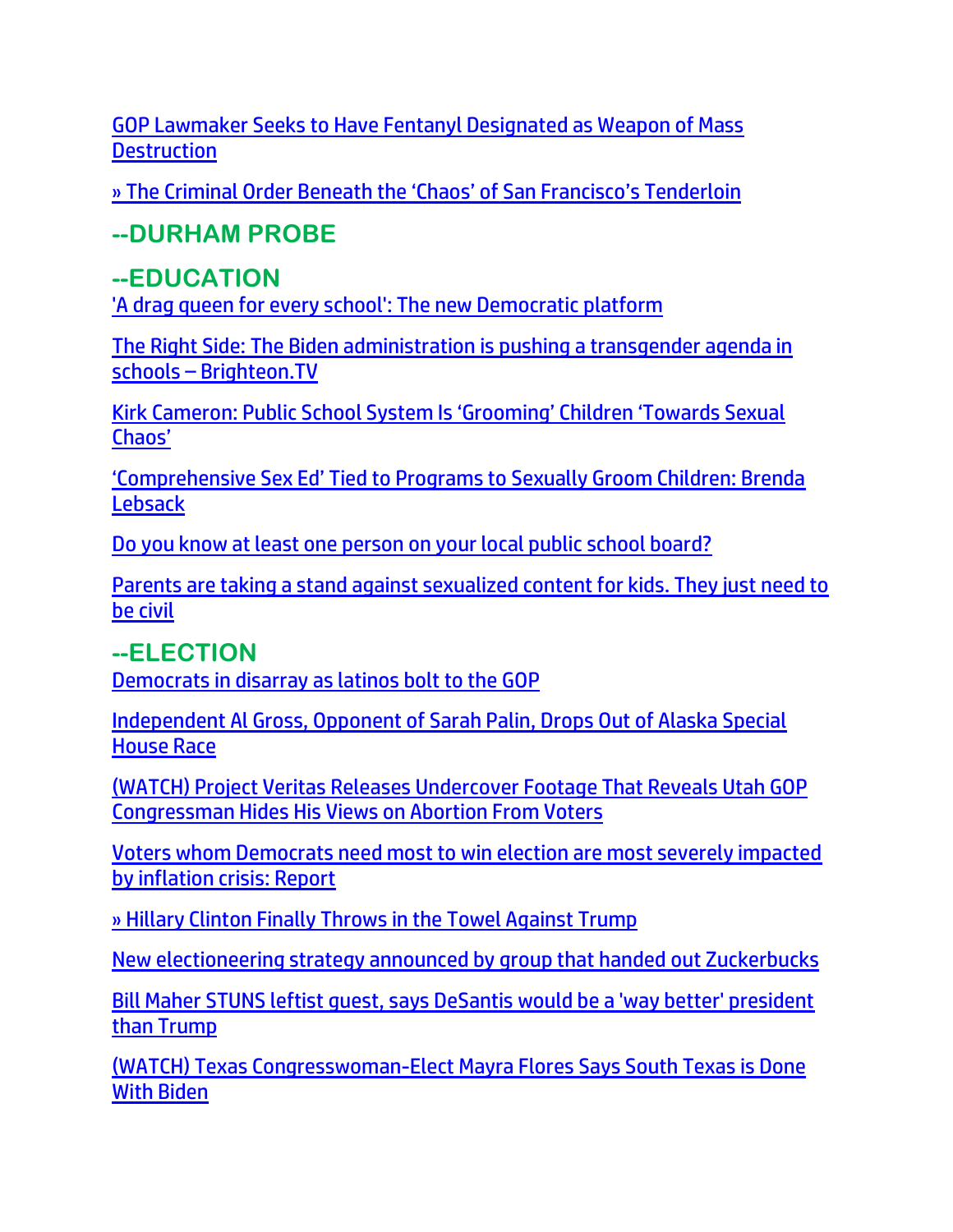## **--FOREIGN RELATIONS**

[North Korea reports outbreak of unidentified disease alongside COVID-19](https://www.jpost.com/international/article-709799)

[Le Pen hails 'historic victory' in parliamentary election](https://www.israelnationalnews.com/news/355259)

[They Are China's Biggest Lobb](https://trk.cp20.com/click/gak4-3nh3pi-8bpjex-f4obzxf1/)yists in America

[» Taiwan Touts "Ability To Attack Beijing"](https://trk.cp20.com/click/gak4-3nh8zp-8bpkkj-f4obzxf6/)

[Catholic school teacher in Ontario aggressively promotes LGBT agenda to small](https://www.lifesitenews.com/blogs/catholic-school-teacher-in-ontario-aggressively-promotes-lgbt-agenda-to-small-children/?utm_source=top_news&utm_campaign=usa)  [children](https://www.lifesitenews.com/blogs/catholic-school-teacher-in-ontario-aggressively-promotes-lgbt-agenda-to-small-children/?utm_source=top_news&utm_campaign=usa)

[MP Leslyn Lewis vows to fight against Canadian internet censorship bills that](https://www.lifesitenews.com/news/mp-leslyn-lewis-vows-to-fight-against-canadian-internet-censorship-bills-that-become-law/?utm_source=top_news&utm_campaign=usa)  [become law](https://www.lifesitenews.com/news/mp-leslyn-lewis-vows-to-fight-against-canadian-internet-censorship-bills-that-become-law/?utm_source=top_news&utm_campaign=usa)

[Oxford study reveals Canadians' trust in the media at record lows since COVID](https://www.lifesitenews.com/news/oxford-study-reveals-canadians-trust-in-the-media-at-record-lows-since-covid-outbreak/?utm_source=top_news&utm_campaign=usa)  [outbreak](https://www.lifesitenews.com/news/oxford-study-reveals-canadians-trust-in-the-media-at-record-lows-since-covid-outbreak/?utm_source=top_news&utm_campaign=usa)

[Ottawa police plan to be out in full force for anticipated Canada Day freedom](https://www.lifesitenews.com/news/ottawa-police-plan-to-be-out-in-full-force-for-anticipated-canada-day-freedom-protests/?utm_source=top_news&utm_campaign=usa)  [protests](https://www.lifesitenews.com/news/ottawa-police-plan-to-be-out-in-full-force-for-anticipated-canada-day-freedom-protests/?utm_source=top_news&utm_campaign=usa)

[MP Leslyn Lewis vows to 'protect life once again in Canada' by revising expanded](https://www.lifesitenews.com/news/mp-leslyn-lewis-vows-to-protect-life-once-again-in-canada-by-revising-expanded-euthanasia-laws/?utm_source=top_news&utm_campaign=usa)  [euthanasia laws](https://www.lifesitenews.com/news/mp-leslyn-lewis-vows-to-protect-life-once-again-in-canada-by-revising-expanded-euthanasia-laws/?utm_source=top_news&utm_campaign=usa)

[US Secretary of State says he promotes LGBT agenda 'in every conversation' with](https://www.lifesitenews.com/news/us-secretary-of-state-says-he-promotes-lgbt-agenda-in-every-conversation-with-saudis/?utm_source=top_news&utm_campaign=usa)  **[Saudis](https://www.lifesitenews.com/news/us-secretary-of-state-says-he-promotes-lgbt-agenda-in-every-conversation-with-saudis/?utm_source=top_news&utm_campaign=usa)** 

[A Triple-Barreled Gun Is Destroying African Economies: Inflation, Government](https://www.zerohedge.com/geopolitical/triple-barreled-gun-destroying-african-economies-inflation-government-debt-taxes)  [Debt, & Taxes](https://www.zerohedge.com/geopolitical/triple-barreled-gun-destroying-african-economies-inflation-government-debt-taxes)

[UK Drivers Brace For "Big Traffic Increases" Amid "Largest Rail Strike In Modern](https://www.zerohedge.com/political/uk-drivers-brace-big-traffic-increases-amid-largest-rail-strike-modern-history)  [History"](https://www.zerohedge.com/political/uk-drivers-brace-big-traffic-increases-amid-largest-rail-strike-modern-history)

### **--GUNS**

[Why Did The IRS Just Purchase \\$700,000 Worth of Ammo?](https://welovetrump.com/2022/06/19/why-did-the-irs-just-purchase-700000-worth-of-ammo/)

[AOC worries Senate gun bill fails to address 'violent misogyny and white](https://link.theblaze.com/click/28091680.1156976/aHR0cHM6Ly93d3cudGhlYmxhemUuY29tL3Nob3dzL3N0dS1kb2VzLWFtZXJpY2EvYW9jLXNlbmF0ZS1ndW4tYmlsbD91dG1fc291cmNlPXRoZWJsYXplLWJyZWFraW5nJnV0bV9tZWRpdW09ZW1haWwmdXRtX2NhbXBhaWduPTIwMjIwNjE3UE1BdXRvVHJlbmRpbmcmdXRtX3Rlcm09QUNUSVZFIExJU1QgLSBUaGVCbGF6ZSBCcmVha2luZyBOZXdz/61f82015384ca325d2cdab60Cfc3534a4)  [supremacy'](https://link.theblaze.com/click/28091680.1156976/aHR0cHM6Ly93d3cudGhlYmxhemUuY29tL3Nob3dzL3N0dS1kb2VzLWFtZXJpY2EvYW9jLXNlbmF0ZS1ndW4tYmlsbD91dG1fc291cmNlPXRoZWJsYXplLWJyZWFraW5nJnV0bV9tZWRpdW09ZW1haWwmdXRtX2NhbXBhaWduPTIwMjIwNjE3UE1BdXRvVHJlbmRpbmcmdXRtX3Rlcm09QUNUSVZFIExJU1QgLSBUaGVCbGF6ZSBCcmVha2luZyBOZXdz/61f82015384ca325d2cdab60Cfc3534a4)

[Joe Rogan was utterly 'disgusted' by Justin Trudeau's position on Canadian gun](https://www.theblaze.com/news/joe-rogan-was-utterly-disgusted-by-justin-trudeau-s-position-on-canadian-gun-rights)  [rights](https://www.theblaze.com/news/joe-rogan-was-utterly-disgusted-by-justin-trudeau-s-position-on-canadian-gun-rights) 

**--IMMIGRATION** 

[What's Happening At The Southern Border Is Impossible To Comprehend](https://ce-publicdy.naturalnews.com/ct.asp?id=29AC3508391BADF209DC07AB0C2B7FAA85441C394B80348A7B97C73E5B14730BD1C72249F99CFB1B6E477C9384AA802C&ct=4aeUsz4AAABCWmgzMUFZJlNZ4OcuBwAAF5mAAAPdcB%2fj3IAgAEEUwJsoz1CNDyhTRoA0AAABG0NJeYGHYsUL0fYIdHmZLmZy3yUY1aSe%2bSZS%2bwaM0HKWvxdyRThQkODnLgc%3d)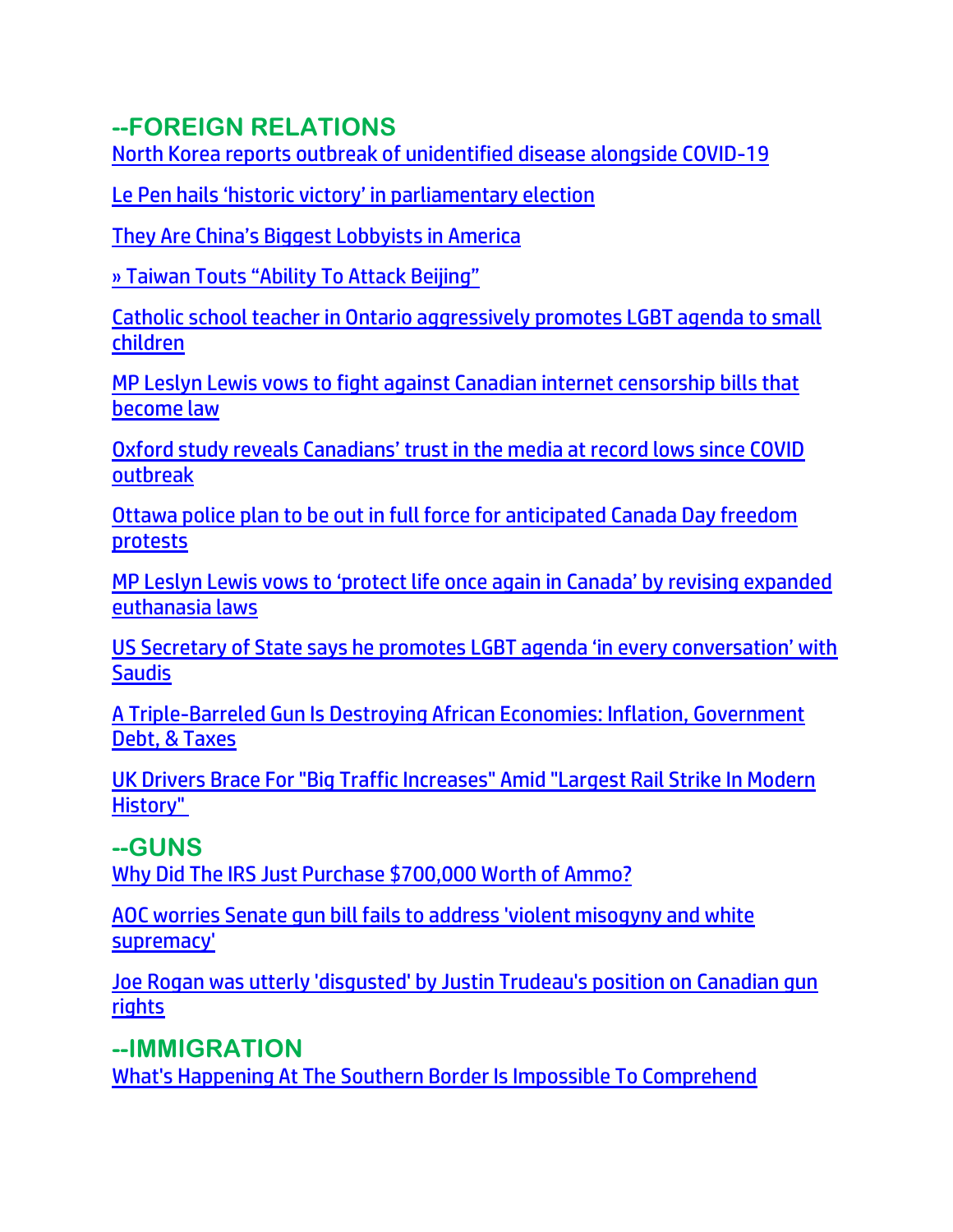[Shelter housing Muslims opens its doors just south of U.S. border](https://www.wnd.com/2022/06/shelter-housing-muslims-opens-doors-just-south-u-s-border/)

['1 border patrol agent' struggles to process hundreds of migrants, including](https://delivery.email.saraacarter.com/GUIDARZE?id=153976=eh4CVwZWCQQBTFcKB1xQVVUDUVAGBwBUUgNTB1sFUFkMBgVVAFYHClUGAlQEXAIBBAAeXlxdAxEKDCRUVABaVBcBXQtPVAYGAggABVcPBAEOClEMAQcaChURFEADThxcXA5bEFYXSR1SXVJbChdGVUVTA1dWQxIHE0sHXFROdG1wJnM0aSAPWlNMRQE=&fl=URZGFkBfHxxDVV9XC1xBRl5XERpdVAMMBksHXFROUFRQAVk=&ext=dD1leUpoYkdjaU9pSklVekkxTmlJc0luUjVjQ0k2SWtwWFZDSjkuZXlKd0lqcGJiblZzYkN4dWRXeHNMQ0pvZEhSd2N6b3ZMM05oY21GaFkyRnlkR1Z5TG1OdmJTOHhMV0p2Y21SbGNpMXdZWFJ5YjJ3dFlXZGxiblF0YzNSeWRXZG5iR1Z6TFhSdkxYQnliMk5sYzNNdGFIVnVaSEpsWkhNdGIyWXRiV2xuY21GdWRITXRhVzVqYkhWa2FXNW5MWE5wYm1kc1pTMXRZV3hsY3kxbWNtOXRMV2x1WkdsaEx6OTFkRzFmYzI5MWNtTmxQV3BsWlc1bkptcGxiVDFqTldFek9EVTNNR013WVdSalkyTm1PR0ZpTTJSak9XSmlOekF5TXpObU15SXNiblZzYkN3eExHWmhiSE5sTEdaaGJITmxMQ0prWkRVd056TXlaQzB6WTJaaExUUTFZamN0T0RVeE1TMDJaV1V5WVRBMk1HRTROek1pTENKbU16RXpOMlEyTXkwd1ltSmlMVFF5TmpndE9ETTVNUzB5TnpjME5EQXlaV1pqWVRZaUxDSTRZV1kxTnpBNE1DMDVZekV6TFRSaVpETXRZamcyWmkwd1lqTmpOV1JtT1RGbU1XSWlMQ0pvZEhSd2N6b3ZMM05oY21GaFkyRnlkR1Z5TG1OdmJTOHhMV0p2Y21SbGNpMXdZWFJ5YjJ3dFlXZGxiblF0YzNSeWRXZG5iR1Z6TFhSdkxYQnliMk5sYzNNdGFIVnVaSEpsWkhNdGIyWXRiV2xuY21GdWRITXRhVzVqYkhWa2FXNW5MWE5wYm1kc1pTMXRZV3hsY3kxbWNtOXRMV2x1WkdsaEx5SXNJbU0zY0ROZk1DSXNJbVZ0WVdsc0lpd2lSRk1pWFN3aWFXRjBJam94TmpVMU9EUTFNamd6ZlEuRVFxNlBzNTZWaGZ6RWp4VmNOeHc2dnNiRGJNU3NCY1MyaE1jbHNla1ZVWQ==)  ['single males from India'](https://delivery.email.saraacarter.com/GUIDARZE?id=153976=eh4CVwZWCQQBTFcKB1xQVVUDUVAGBwBUUgNTB1sFUFkMBgVVAFYHClUGAlQEXAIBBAAeXlxdAxEKDCRUVABaVBcBXQtPVAYGAggABVcPBAEOClEMAQcaChURFEADThxcXA5bEFYXSR1SXVJbChdGVUVTA1dWQxIHE0sHXFROdG1wJnM0aSAPWlNMRQE=&fl=URZGFkBfHxxDVV9XC1xBRl5XERpdVAMMBksHXFROUFRQAVk=&ext=dD1leUpoYkdjaU9pSklVekkxTmlJc0luUjVjQ0k2SWtwWFZDSjkuZXlKd0lqcGJiblZzYkN4dWRXeHNMQ0pvZEhSd2N6b3ZMM05oY21GaFkyRnlkR1Z5TG1OdmJTOHhMV0p2Y21SbGNpMXdZWFJ5YjJ3dFlXZGxiblF0YzNSeWRXZG5iR1Z6TFhSdkxYQnliMk5sYzNNdGFIVnVaSEpsWkhNdGIyWXRiV2xuY21GdWRITXRhVzVqYkhWa2FXNW5MWE5wYm1kc1pTMXRZV3hsY3kxbWNtOXRMV2x1WkdsaEx6OTFkRzFmYzI5MWNtTmxQV3BsWlc1bkptcGxiVDFqTldFek9EVTNNR013WVdSalkyTm1PR0ZpTTJSak9XSmlOekF5TXpObU15SXNiblZzYkN3eExHWmhiSE5sTEdaaGJITmxMQ0prWkRVd056TXlaQzB6WTJaaExUUTFZamN0T0RVeE1TMDJaV1V5WVRBMk1HRTROek1pTENKbU16RXpOMlEyTXkwd1ltSmlMVFF5TmpndE9ETTVNUzB5TnpjME5EQXlaV1pqWVRZaUxDSTRZV1kxTnpBNE1DMDVZekV6TFRSaVpETXRZamcyWmkwd1lqTmpOV1JtT1RGbU1XSWlMQ0pvZEhSd2N6b3ZMM05oY21GaFkyRnlkR1Z5TG1OdmJTOHhMV0p2Y21SbGNpMXdZWFJ5YjJ3dFlXZGxiblF0YzNSeWRXZG5iR1Z6TFhSdkxYQnliMk5sYzNNdGFIVnVaSEpsWkhNdGIyWXRiV2xuY21GdWRITXRhVzVqYkhWa2FXNW5MWE5wYm1kc1pTMXRZV3hsY3kxbWNtOXRMV2x1WkdsaEx5SXNJbU0zY0ROZk1DSXNJbVZ0WVdsc0lpd2lSRk1pWFN3aWFXRjBJam94TmpVMU9EUTFNamd6ZlEuRVFxNlBzNTZWaGZ6RWp4VmNOeHc2dnNiRGJNU3NCY1MyaE1jbHNla1ZVWQ==)

[Texas DPS Lt. Chris Olivarez: Border Chaos Is 'A Threat to National Security'](https://delivery.email.saraacarter.com/GUIDARZE?id=153976=eh4CVwZWCQQBTAQCU1oMBVJRWwwDBQBVVwZUV10AVg0ABAUFVlMCVgZWBgcCWwRSB1EeXlxdAxEKDCRUVABaVBcBXQtPVAYGAgcGAlEPDQ0FB1UCDgUaChURFEADThxcXA5bEFYXSR1SXVJbChdGVUVTA1dWQxIHE0sHXFROdG1wJnM0aSAPWlNMRQE=&fl=URZGFkBfHxxDVV9XC1xBRl5XERpdVAMMBksHXFROUFRQAVk=&ext=dD1leUpoYkdjaU9pSklVekkxTmlJc0luUjVjQ0k2SWtwWFZDSjkuZXlKd0lqcGJiblZzYkN4dWRXeHNMQ0pvZEhSd2N6b3ZMM05oY21GaFkyRnlkR1Z5TG1OdmJTOTBaWGhoY3kxa2NITXRiSFF0WTJoeWFYTXRiMnhwZG1GeVpYb3RZbTl5WkdWeUxXTm9ZVzl6TFdsekxXRXRkR2h5WldGMExYUnZMVzVoZEdsdmJtRnNMWE5sWTNWeWFYUjVMejkxZEcxZmMyOTFjbU5sUFdwbFpXNW5KbXBsYlQxak5XRXpPRFUzTUdNd1lXUmpZMk5tT0dGaU0yUmpPV0ppTnpBeU16Tm1NeUlzYm5Wc2JDd3hMR1poYkhObExHWmhiSE5sTENKa1pEVXdOek15WkMwelkyWmhMVFExWWpjdE9EVXhNUzAyWldVeVlUQTJNR0U0TnpNaUxDSmlZMkUwT0RNell5MW1Zamd6TFRSa1pUY3RPVEF5TVMwMk16WTNOekJsT1dObFpqTWlMQ0k0WVdZMU56QTRNQzA1WXpFekxUUmlaRE10WWpnMlppMHdZak5qTldSbU9URm1NV0lpTENKb2RIUndjem92TDNOaGNtRmhZMkZ5ZEdWeUxtTnZiUzkwWlhoaGN5MWtjSE10YkhRdFkyaHlhWE10YjJ4cGRtRnlaWG90WW05eVpHVnlMV05vWVc5ekxXbHpMV0V0ZEdoeVpXRjBMWFJ2TFc1aGRHbHZibUZzTFhObFkzVnlhWFI1THlJc0ltTTNjRE5mTUNJc0ltVnRZV2xzSWl3aVJGTWlYU3dpYVdGMElqb3hOalUxT0RFMk5UQXdmUS5TYmRhU2g3M0piT0RqSUhvS0FaLXY3Z3QtdlB4SG5OMGtjRTV3SGZmUEdn)

[Horowitz: DHS released nearly 100K illegal aliens in just one month: Tip of the](https://www.theblaze.com/op-ed/horowitz-dhs-releases-illegal-aliens)  [invasion iceberg](https://www.theblaze.com/op-ed/horowitz-dhs-releases-illegal-aliens) [Texas and Arizona Send 79 Buses Full of Illegals to DC](https://ratherexposethem.org/2022/06/20/texas-and-arizona-send-79-buses-full-of-illegals-to-dc/)

[Texas officials hold 'Field Hearing': 'we are at ground zero of the worst](https://delivery.email.saraacarter.com/GUIDARZE?id=153976=eh4CVwZWCQQBTAVTVV0HAwJUVAUAVFBVBwMHUQBTCgEMVgdeA1IFAgBVAAYEDAMCVVYeXlxdAxEKDCRUVABaVBcBXQtPVAYGAgUEBV8PBAEBA1ENAAEaChURFEADThxcXA5bEFYXSR1SXVJbChdGVUVTA1dWQxIHE0sHXFROdG1wJnM0aSAPWlNMRQE=&fl=URZGFkBfHxxDVV9XC1xBRl5XERpdVAMMBksHXFROUFRQAVk=&ext=dD1leUpoYkdjaU9pSklVekkxTmlJc0luUjVjQ0k2SWtwWFZDSjkuZXlKd0lqcGJiblZzYkN4dWRXeHNMQ0pvZEhSd2N6b3ZMM05oY21GaFkyRnlkR1Z5TG1OdmJTOTBaWGhoY3kxdlptWnBZMmxoYkhNdGFHOXNaQzFtYVdWc1pDMW9aV0Z5YVc1bkxYZGxMV0Z5WlMxaGRDMW5jbTkxYm1RdGVtVnlieTF2WmkxMGFHVXRkMjl5YzNRdGFIVnRZVzVwZEdGeWFXRnVMWEIxWW14cFl5MXpZV1psZEhrdFlXNWtMWE5sWTNWeWFYUjVMV055YVhOcGN5OF9kWFJ0WDNOdmRYSmpaVDFxWldWdVp5WnFaVzA5WXpWaE16ZzFOekJqTUdGa1kyTmpaamhoWWpOa1l6bGlZamN3TWpNelpqTWlMRzUxYkd3c01TeG1ZV3h6WlN4bVlXeHpaU3dpWkdRMU1EY3pNbVF0TTJObVlTMDBOV0kzTFRnMU1URXRObVZsTW1Fd05qQmhPRGN6SWl3aVpURTBZalV4Wm1VdE1qSmlaaTAwTURNekxXSTBORFl0WVdNeU9EWmxOVGN5TURrM0lpd2lPR0ZtTlRjd09EQXRPV014TXkwMFltUXpMV0k0Tm1ZdE1HSXpZelZrWmpreFpqRmlJaXdpYUhSMGNITTZMeTl6WVhKaFlXTmhjblJsY2k1amIyMHZkR1Y0WVhNdGIyWm1hV05wWVd4ekxXaHZiR1F0Wm1sbGJHUXRhR1ZoY21sdVp5MTNaUzFoY21VdFlYUXRaM0p2ZFc1a0xYcGxjbTh0YjJZdGRHaGxMWGR2Y25OMExXaDFiV0Z1YVhSaGNtbGhiaTF3ZFdKc2FXTXRjMkZtWlhSNUxXRnVaQzF6WldOMWNtbDBlUzFqY21semFYTXZJaXdpWXpkd00xOHdJaXdpWlcxaGFXd2lMQ0pFVXlKZExDSnBZWFFpT2pFMk5UVTFPRFl4TVRSOS5mV1F5ODh6d0poSWo5bTZWQURMNGtDMVhsSDZEQk55SElBYUhnZ1FCOTNZ)  [humanitarian public safety and security crisis'](https://delivery.email.saraacarter.com/GUIDARZE?id=153976=eh4CVwZWCQQBTAVTVV0HAwJUVAUAVFBVBwMHUQBTCgEMVgdeA1IFAgBVAAYEDAMCVVYeXlxdAxEKDCRUVABaVBcBXQtPVAYGAgUEBV8PBAEBA1ENAAEaChURFEADThxcXA5bEFYXSR1SXVJbChdGVUVTA1dWQxIHE0sHXFROdG1wJnM0aSAPWlNMRQE=&fl=URZGFkBfHxxDVV9XC1xBRl5XERpdVAMMBksHXFROUFRQAVk=&ext=dD1leUpoYkdjaU9pSklVekkxTmlJc0luUjVjQ0k2SWtwWFZDSjkuZXlKd0lqcGJiblZzYkN4dWRXeHNMQ0pvZEhSd2N6b3ZMM05oY21GaFkyRnlkR1Z5TG1OdmJTOTBaWGhoY3kxdlptWnBZMmxoYkhNdGFHOXNaQzFtYVdWc1pDMW9aV0Z5YVc1bkxYZGxMV0Z5WlMxaGRDMW5jbTkxYm1RdGVtVnlieTF2WmkxMGFHVXRkMjl5YzNRdGFIVnRZVzVwZEdGeWFXRnVMWEIxWW14cFl5MXpZV1psZEhrdFlXNWtMWE5sWTNWeWFYUjVMV055YVhOcGN5OF9kWFJ0WDNOdmRYSmpaVDFxWldWdVp5WnFaVzA5WXpWaE16ZzFOekJqTUdGa1kyTmpaamhoWWpOa1l6bGlZamN3TWpNelpqTWlMRzUxYkd3c01TeG1ZV3h6WlN4bVlXeHpaU3dpWkdRMU1EY3pNbVF0TTJObVlTMDBOV0kzTFRnMU1URXRObVZsTW1Fd05qQmhPRGN6SWl3aVpURTBZalV4Wm1VdE1qSmlaaTAwTURNekxXSTBORFl0WVdNeU9EWmxOVGN5TURrM0lpd2lPR0ZtTlRjd09EQXRPV014TXkwMFltUXpMV0k0Tm1ZdE1HSXpZelZrWmpreFpqRmlJaXdpYUhSMGNITTZMeTl6WVhKaFlXTmhjblJsY2k1amIyMHZkR1Y0WVhNdGIyWm1hV05wWVd4ekxXaHZiR1F0Wm1sbGJHUXRhR1ZoY21sdVp5MTNaUzFoY21VdFlYUXRaM0p2ZFc1a0xYcGxjbTh0YjJZdGRHaGxMWGR2Y25OMExXaDFiV0Z1YVhSaGNtbGhiaTF3ZFdKc2FXTXRjMkZtWlhSNUxXRnVaQzF6WldOMWNtbDBlUzFqY21semFYTXZJaXdpWXpkd00xOHdJaXdpWlcxaGFXd2lMQ0pFVXlKZExDSnBZWFFpT2pFMk5UVTFPRFl4TVRSOS5mV1F5ODh6d0poSWo5bTZWQURMNGtDMVhsSDZEQk55SElBYUhnZ1FCOTNZ)

[Teacher has students make toe tags for dead illegal aliens](https://www.wnd.com/2022/06/teacher-students-make-toe-tags-dead-illegal-aliens/)

[Illegals Getting Dumped Into Small Towns Now](https://populistpress.com/illegals-getting-dumped-into-small-towns-now/)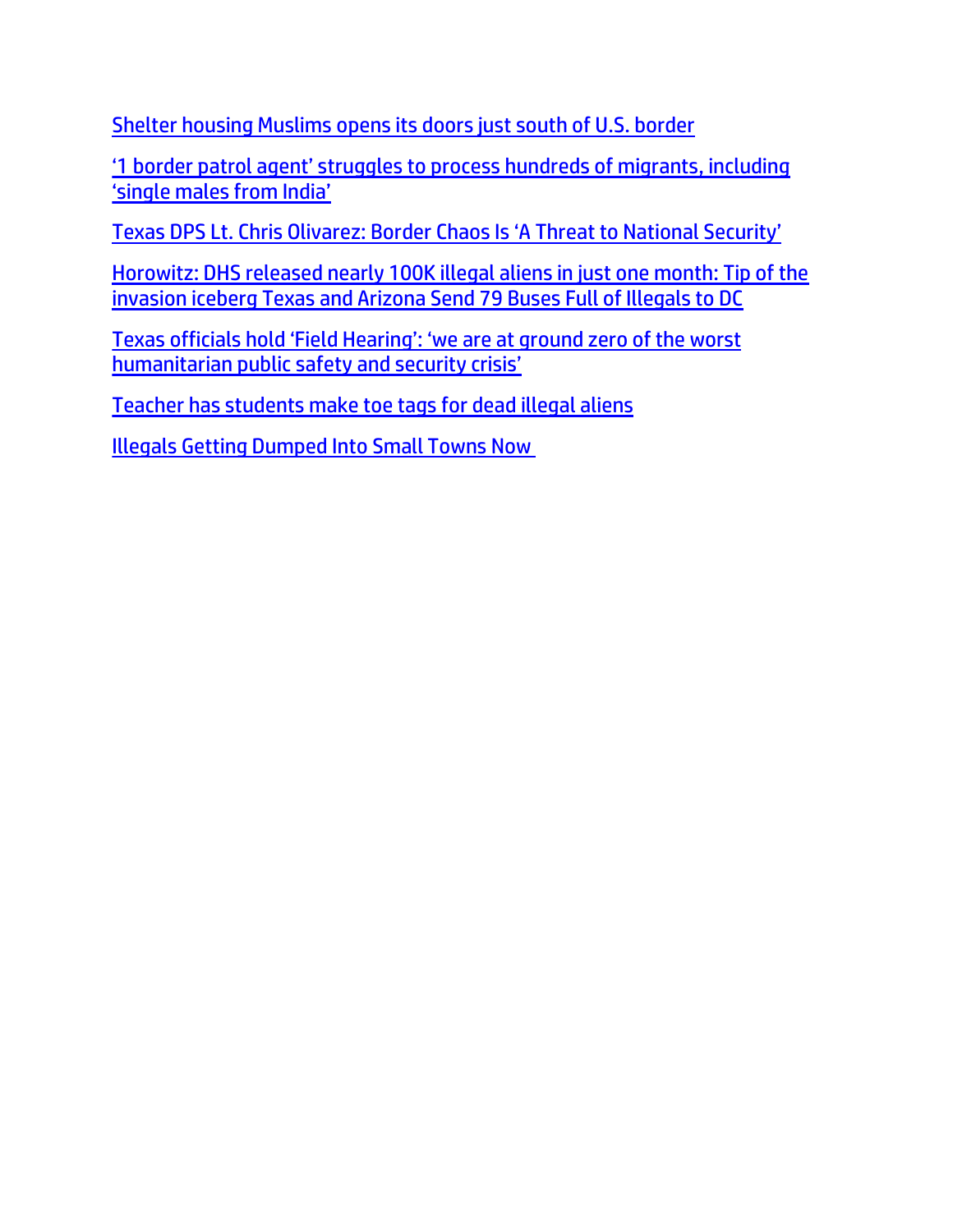## **--MEDIA – DISINFORMATION - BIG TECH**

[Trump Was Right: Data From US TikTok Users Has Been Accessed By China](https://welovetrump.com/2022/06/20/trump-was-right-data-from-us-tiktok-users-has-been-accessed-by-china/)

[https://welovetrump.com/2022/06/21/joy-behar-makes-shocking-claim-about](https://welovetrump.com/2022/06/21/joy-behar-makes-shocking-claim-about-black-americans-during-juneteenth-discussion/)[black-americans-during-juneteenth-discussion/](https://welovetrump.com/2022/06/21/joy-behar-makes-shocking-claim-about-black-americans-during-juneteenth-discussion/)

[Did We Just Learn Who Let Colbert Into The Capitol Building?](https://welovetrump.com/2022/06/19/did-we-just-learn-who-let-colbert-into-the-capitol-building/)

[Chinese Employees Repeatedly Accessed Private Data from Numerous TikTok](https://www.thegatewaypundit.com/2022/06/chinese-employees-repeatedly-accessed-private-data-numerous-tiktok-users-per-leaked-audio-internal-meetings/)  [Users per Leaked Audio from Internal Meetings](https://www.thegatewaypundit.com/2022/06/chinese-employees-repeatedly-accessed-private-data-numerous-tiktok-users-per-leaked-audio-internal-meetings/)

[» MUST WATCH: Tucker Sounds Alarm On Joe Biden's 'Sick & Horrifying' Story](https://trk.cp20.com/click/gak4-3nidgn-8bpwxo-f4obzxf0/)

[USA Today removes 23 articles after investigation found reporter fabricated](https://www.naturalnews.com/2022-06-17-usa-today-removes-23-articles-after-investigation.html)  [sources](https://www.naturalnews.com/2022-06-17-usa-today-removes-23-articles-after-investigation.html)

[Journalism prof suggests young reporters](https://www.wnd.com/2022/06/journalism-prof-suggests-young-reporters-fabricate-stories-due-racism-high-standards/) fabricate stories due to racism, high [standards](https://www.wnd.com/2022/06/journalism-prof-suggests-young-reporters-fabricate-stories-due-racism-high-standards/)

[Proof That Google Is Just As Bad As The Nazi Book Burners](https://allnewspipeline.com/Google_Has_A_Kill_List.php)

[CNN anchor exposes massive problem with Biden's threatening letter to oil](https://link.theblaze.com/click/28073375.1055286/aHR0cHM6Ly93d3cudGhlYmxhemUuY29tL25ld3MvYmVybWFuLXByb2JsZW0tYmlkZW4tcGxhbi1vaWwtY29tcGFuaWVzP3V0bV9zb3VyY2U9dGhlYmxhemUtZGFpbHlBTSZ1dG1fbWVkaXVtPWVtYWlsJnV0bV9jYW1wYWlnbj1EYWlseS1OZXdzbGV0dGVyX19BTSAyMDIyLTA2LTE2JnV0bV90ZXJtPUFDVElWRSBMSVNUIC0gVGhlQmxhemUgRGFpbHkgQU0/61f82015384ca325d2cdab60C92300585)  [companies: 'But that's the problem'](https://link.theblaze.com/click/28073375.1055286/aHR0cHM6Ly93d3cudGhlYmxhemUuY29tL25ld3MvYmVybWFuLXByb2JsZW0tYmlkZW4tcGxhbi1vaWwtY29tcGFuaWVzP3V0bV9zb3VyY2U9dGhlYmxhemUtZGFpbHlBTSZ1dG1fbWVkaXVtPWVtYWlsJnV0bV9jYW1wYWlnbj1EYWlseS1OZXdzbGV0dGVyX19BTSAyMDIyLTA2LTE2JnV0bV90ZXJtPUFDVElWRSBMSVNUIC0gVGhlQmxhemUgRGFpbHkgQU0/61f82015384ca325d2cdab60C92300585)

[Project Veritas exposes CBS News for using their own in-house reporting to "fact](https://ce-publicdy.naturalnews.com/ct.asp?id=5D28892FA399ABE3CFE7E1DBC570103F22E4A98C2291B98AF5CB7632BD7CA38EB57865FB04CCE94B4588D22AFE5F520B&ct=4aeUs2IAAABCWmgzMUFZJlNZuJf6EAAAGJmAAAP1EDvv3oAgAEiKeUep6EaekP1JpoxFH6TTSemoaaGRoVmu9SuVAin%2b9uN5kaPQ4CQgU%2bu2r8lgCiayzj7A3Svpt3HQ1TG0aQFGLCTzl8RqyV3cOJrIKQt%2bLuSKcKEhcS%2f0IA%3d%3d)[check" stories](https://ce-publicdy.naturalnews.com/ct.asp?id=5D28892FA399ABE3CFE7E1DBC570103F22E4A98C2291B98AF5CB7632BD7CA38EB57865FB04CCE94B4588D22AFE5F520B&ct=4aeUs2IAAABCWmgzMUFZJlNZuJf6EAAAGJmAAAP1EDvv3oAgAEiKeUep6EaekP1JpoxFH6TTSemoaaGRoVmu9SuVAin%2b9uN5kaPQ4CQgU%2bu2r8lgCiayzj7A3Svpt3HQ1TG0aQFGLCTzl8RqyV3cOJrIKQt%2bLuSKcKEhcS%2f0IA%3d%3d)

[Doocy strikes again: WH press sec offers answers detached from reality when](https://link.theblaze.com/click/28055413.579721/aHR0cHM6Ly93d3cudGhlYmxhemUuY29tL25ld3MvamVhbi1waWVycmUtZG9vY3ktc3RvY2stbWFya2V0LWluZmxhdGlvbj91dG1fc291cmNlPXRoZWJsYXplLWJyZWFraW5nJnV0bV9tZWRpdW09ZW1haWwmdXRtX2NhbXBhaWduPTIwMjIwNjE0VHJlbmRpbmctRG9vY3lBQlRlc3QmdXRtX3Rlcm09QUNUSVZFIExJU1QgLSBUaGVCbGF6ZSBCcmVha2luZyBOZXdz/61f82015384ca325d2cdab60C06180592)  [pressed about stock market spiral, inflation crisis](https://link.theblaze.com/click/28055413.579721/aHR0cHM6Ly93d3cudGhlYmxhemUuY29tL25ld3MvamVhbi1waWVycmUtZG9vY3ktc3RvY2stbWFya2V0LWluZmxhdGlvbj91dG1fc291cmNlPXRoZWJsYXplLWJyZWFraW5nJnV0bV9tZWRpdW09ZW1haWwmdXRtX2NhbXBhaWduPTIwMjIwNjE0VHJlbmRpbmctRG9vY3lBQlRlc3QmdXRtX3Rlcm09QUNUSVZFIExJU1QgLSBUaGVCbGF6ZSBCcmVha2luZyBOZXdz/61f82015384ca325d2cdab60C06180592)

[Fox News reporter unravels Biden's newest narrative on inflation with abrupt](https://link.theblaze.com/click/28091343.1147303/aHR0cHM6Ly93d3cudGhlYmxhemUuY29tL25ld3MvcGV0ZXItZG9vY3ktY2FsbHMtb3V0LWJpZGVuLW5hcnJhdGl2ZS1pbmZsYXRpb24_dXRtX3NvdXJjZT10aGVibGF6ZS1icmVha2luZyZ1dG1fbWVkaXVtPWVtYWlsJnV0bV9jYW1wYWlnbj0yMDIyMDYxN3RyZW5kaW5nLUZveEJpZGVuJnV0bV90ZXJtPUFDVElWRSBMSVNUIC0gVGhlQmxhemUgQnJlYWtpbmcgTmV3cw/61f82015384ca325d2cdab60C2db3a718)  fact-[check: 'That's not true'](https://link.theblaze.com/click/28091343.1147303/aHR0cHM6Ly93d3cudGhlYmxhemUuY29tL25ld3MvcGV0ZXItZG9vY3ktY2FsbHMtb3V0LWJpZGVuLW5hcnJhdGl2ZS1pbmZsYXRpb24_dXRtX3NvdXJjZT10aGVibGF6ZS1icmVha2luZyZ1dG1fbWVkaXVtPWVtYWlsJnV0bV9jYW1wYWlnbj0yMDIyMDYxN3RyZW5kaW5nLUZveEJpZGVuJnV0bV90ZXJtPUFDVElWRSBMSVNUIC0gVGhlQmxhemUgQnJlYWtpbmcgTmV3cw/61f82015384ca325d2cdab60C2db3a718)

#### **--STATES**

['Insane': Gov. Whitmer Criticized for Using This Term to Describe Women in Her](https://welovetrump.com/2022/06/21/insane-gov-whitmer-criticized-for-using-this-term-to-describe-women-in-her-state/)  **[State](https://welovetrump.com/2022/06/21/insane-gov-whitmer-criticized-for-using-this-term-to-describe-women-in-her-state/)** 

### **--SUPREME COURT – OTHER TRIALS / LEGAL**

» Kavanaugh's Neighbor Claims Pro[-Abortion Protesters Are Threatening](https://trk.cp20.com/click/gak4-3nhfdv-8bpndv-f4obzxf4/)  **[Homeowners](https://trk.cp20.com/click/gak4-3nhfdv-8bpndv-f4obzxf4/)** 

[Pro-Abortion Activists Carrying Bloody Baby Dolls Protest Outside of Justice Amy](https://welovetrump.com/2022/06/19/pro-abortion-activists-carrying-bloody-baby-dolls-protest-outside-of-justice-amy-coney-barretts-house/)  [Coney Barrett's House](https://welovetrump.com/2022/06/19/pro-abortion-activists-carrying-bloody-baby-dolls-protest-outside-of-justice-amy-coney-barretts-house/)

[» WATCH: Blood-Soaked Abortion Activists Harass Amy Coney Barrett](https://trk.cp20.com/click/gak4-3nidgn-8bpwxn-f4obzxf9/)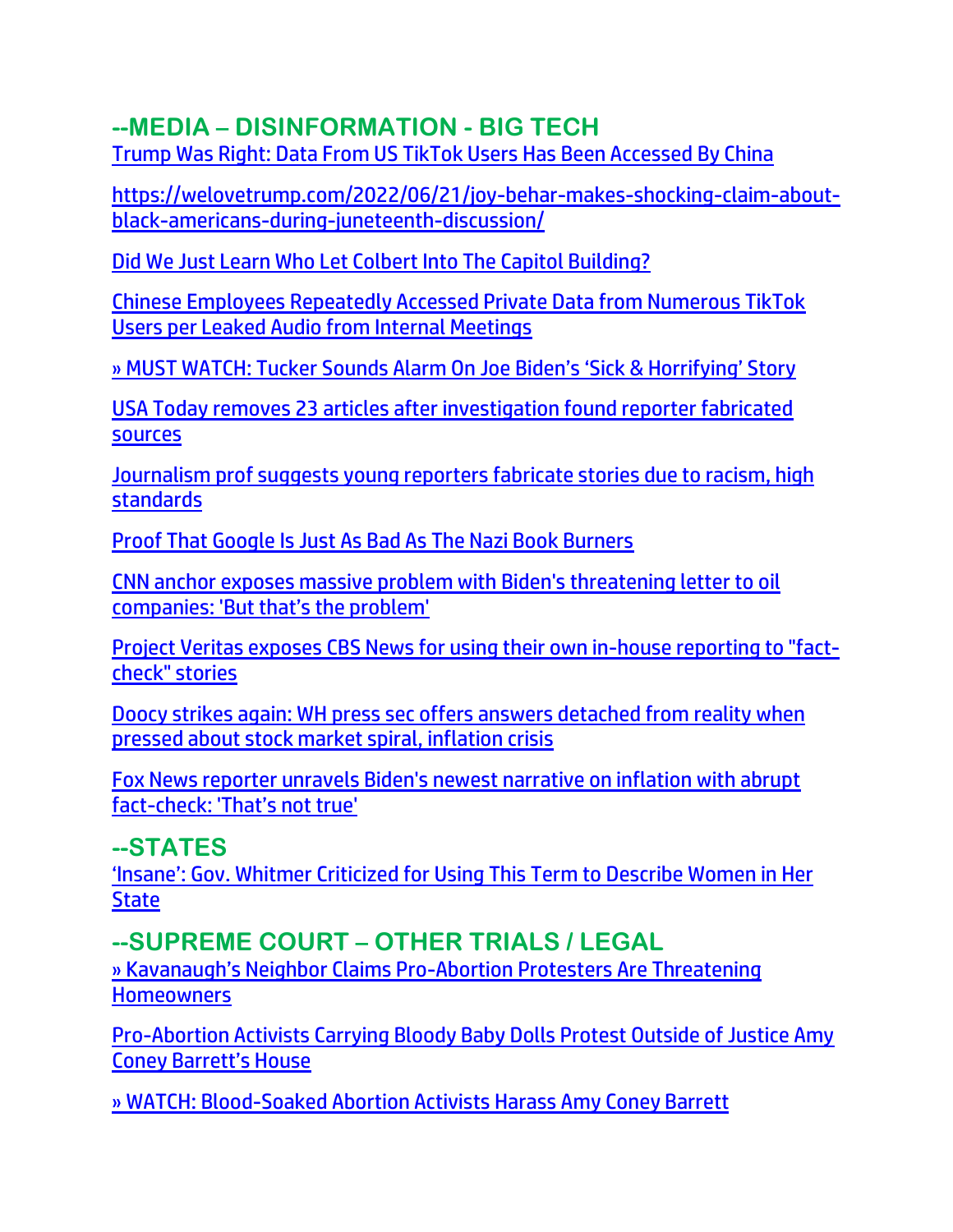[Supreme Court Finds HHS Violated Drug Reimbursement Rules for Low-Income](https://lists.youmaker.com/links/ONZpJvyrGA/Jlid8tcrj/7xAbPNiP2/3beL1GtrWO)  **[Patients](https://lists.youmaker.com/links/ONZpJvyrGA/Jlid8tcrj/7xAbPNiP2/3beL1GtrWO)** 

[SCOTUS May Hear Election Rules Arguments Soon](https://welovetrump.com/2022/06/20/scotus-may-hear-election-rules-arguments-soon/)

#### **--TRUMP**

[CNN legal analysts throw cold water on charging Trump for Jan. 6](https://www.wnd.com/2022/06/cnn-legal-analysts-throw-cold-water-charging-trump-jan-6/)

[\(WATCH\) House Republican Who Voted to Impeach Trump Warns He 'Will Be Hard](https://welovetrump.com/2022/06/19/watch-house-republican-who-voted-to-impeach-trump-warns-he-will-be-hard-to-stop-in-2024/)  [To Stop' in 2024](https://welovetrump.com/2022/06/19/watch-house-republican-who-voted-to-impeach-trump-warns-he-will-be-hard-to-stop-in-2024/)

[Anti-Trump attorney Michael Avenatti pleads GUILTY to five more crimes, could](https://www.naturalnews.com/2022-06-18-michael-avenatti-pleads-guilty-faces-decades-jail.html)  [spend decades behind bars](https://www.naturalnews.com/2022-06-18-michael-avenatti-pleads-guilty-faces-decades-jail.html)

[It seems black Americans miss Trump](https://www.wnd.com/2022/06/seems-black-americans-miss-trump/)

[https://welovetrump.com/2022/06/20/timothy-dixon-3rd-term-president](https://welovetrump.com/2022/06/20/timothy-dixon-3rd-term-president-donald-trump-vp-lauren-boeber/)[donald-trump-vp-lauren-boeber/](https://welovetrump.com/2022/06/20/timothy-dixon-3rd-term-president-donald-trump-vp-lauren-boeber/)

**--WOKE -- LGBTQ – PHEOPHILIA – RACISM -- TRAFFICKING** [Kamala Harris put in charge of "Ministry of Gender Truth" to harass anyone who](https://www.naturalnews.com/2022-06-20-kamala-harris-in-charge-ministry-of-gender-truth.html) [doesn't bow down to LGBT insanity](https://www.naturalnews.com/2022-06-20-kamala-harris-in-charge-ministry-of-gender-truth.html)

[Transgender group advocates for hormone treatment, genital surgeries starting](https://www.lifesitenews.com/news/transgender-group-advocates-for-hormone-treatment-genital-surgeries-starting-at-age-14/?utm_source=top_news&utm_campaign=usa)  [at age 14](https://www.lifesitenews.com/news/transgender-group-advocates-for-hormone-treatment-genital-surgeries-starting-at-age-14/?utm_source=top_news&utm_campaign=usa)

[International Rugby League Bans Transgender W](https://welovetrump.com/2022/06/21/international-rugby-league-bans-transgender-women-from-womens-international-matches-until-inclusion-policy-is-implemented/)omen From Women's [International Matches Until Inclusion Policy is Implemented](https://welovetrump.com/2022/06/21/international-rugby-league-bans-transgender-women-from-womens-international-matches-until-inclusion-policy-is-implemented/)

[CALIFORNIA SPRECKELS UNION School DISTRICT Secretly TRANSES Little Girl?!](https://ratherexposethem.org/2022/06/21/spreckels-union-school-district-secretly-transes-little-girl/)

[Regretful transgender tweets diatribe about how the surgical damage is](https://www.naturalnews.com/2022-06-20-regretful-transgender-tweets-diatribe-surgical-damage-irreversible.html)  ["irreversible"](https://www.naturalnews.com/2022-06-20-regretful-transgender-tweets-diatribe-surgical-damage-irreversible.html)

[Male blood donor who refused to say if he was pregnant turned away](https://www.telegraph.co.uk/news/2022/06/18/male-blood-donor-refused-say-pregnant-turned-away/)

[Bill Nye slapped with history lesson after claiming Juneteenth marks day 'last](https://link.theblaze.com/click/28118734.920662/aHR0cHM6Ly93d3cudGhlYmxhemUuY29tL25ld3MvYmlsbC1ueWUtaGlzdG9yeS1sZXNzb24tanVuZXRlZW50aD91dG1fc291cmNlPXRoZWJsYXplLTdEYXlUcmVuZGluZ1Rlc3QmdXRtX21lZGl1bT1lbWFpbCZ1dG1fY2FtcGFpZ249QWZ0ZXJub29uIEF1dG8gVHJlbmRpbmcgNyBEYXkgRW5nYWdlZCAyMDIyLTA2LTIwJnV0bV90ZXJtPUFDVElWRSBMSVNUIC0gNyBEYXkgRW5nYWdlbWVudA/61f82015384ca325d2cdab60Ccddcae75)  [slaves' were freed, America built on slave labor](https://link.theblaze.com/click/28118734.920662/aHR0cHM6Ly93d3cudGhlYmxhemUuY29tL25ld3MvYmlsbC1ueWUtaGlzdG9yeS1sZXNzb24tanVuZXRlZW50aD91dG1fc291cmNlPXRoZWJsYXplLTdEYXlUcmVuZGluZ1Rlc3QmdXRtX21lZGl1bT1lbWFpbCZ1dG1fY2FtcGFpZ249QWZ0ZXJub29uIEF1dG8gVHJlbmRpbmcgNyBEYXkgRW5nYWdlZCAyMDIyLTA2LTIwJnV0bV90ZXJtPUFDVElWRSBMSVNUIC0gNyBEYXkgRW5nYWdlbWVudA/61f82015384ca325d2cdab60Ccddcae75)

[EYE-BLEACH WARNING: Christina Aguilera's Pride costumes are too RAUNCHY for](https://link.theblaze.com/click/28060472.1055670/aHR0cHM6Ly93d3cudGhlYmxhemUuY29tL3Nob3dzL3BhdC1ncmF5LXVubGVhc2hlZC9jaHJpc3RpbmEtYWd1aWxlcmEtcmF1bmNoeS1wcmlkZS1jb3N0dW1lcz91dG1fc291cmNlPXRoZWJsYXplLWRhaWx5QU0mdXRtX21lZGl1bT1lbWFpbCZ1dG1fY2FtcGFpZ249RGFpbHktTmV3c2xldHRlcl9fQU0gMjAyMi0wNi0xNSZ1dG1fdGVybT1BQ1RJVkUgTElTVCAtIFRoZUJsYXplIERhaWx5IEFN/61f82015384ca325d2cdab60C2f6dd338)  you — [but you can bring the kids](https://link.theblaze.com/click/28060472.1055670/aHR0cHM6Ly93d3cudGhlYmxhemUuY29tL3Nob3dzL3BhdC1ncmF5LXVubGVhc2hlZC9jaHJpc3RpbmEtYWd1aWxlcmEtcmF1bmNoeS1wcmlkZS1jb3N0dW1lcz91dG1fc291cmNlPXRoZWJsYXplLWRhaWx5QU0mdXRtX21lZGl1bT1lbWFpbCZ1dG1fY2FtcGFpZ249RGFpbHktTmV3c2xldHRlcl9fQU0gMjAyMi0wNi0xNSZ1dG1fdGVybT1BQ1RJVkUgTElTVCAtIFRoZUJsYXplIERhaWx5IEFN/61f82015384ca325d2cdab60C2f6dd338)

[Drag queens coming to zoo defended as somebody 'reading a book'](https://inform.afa.net/optiext/optiextension.dll?ID=_CD_DtNV5Z0ZVqirlI%2Bbptc0qW46vxtpK2DARMrvamGXzY3ox10LM5psZMGlkOBJnzsWcJqUT1bw3HGkjb12vANhw45yNFUr32cnmH_4)

[Stolen Innocence: Exposing the Horror of Human Trafficking in the U.S.](https://delivery.email.saraacarter.com/GUIDARZE?id=153976=eh4CVwZWCQQBTAQDBF0HVVFXV1YAVAcEVAAGVQxTUlwLAFdSBVEAVgRSUAJSXwQMB1MeXlxdAxEKDCRUVABaVBcBXQtPVAYGAgIAAFUPBAECClQAAwgaChURFEADThxcXA5bEFYXSR1SXVJbChdGVUVTA1dWQxIHE0sHXFROdG1wJnM0aSAPWlNMRQE=&fl=URZGFkBfHxxDVV9XC1xBRl5XERpdVAMMBksHXFROUFRQAVk=&ext=dD1leUpoYkdjaU9pSklVekkxTmlJc0luUjVjQ0k2SWtwWFZDSjkuZXlKd0lqcGJiblZzYkN4dWRXeHNMQ0pvZEhSd2N6b3ZMM05oY21GaFkyRnlkR1Z5TG1OdmJTOXpkRzlzWlc0dGFXNXViMk5sYm1ObExXVjRjRzl6YVc1bkxYUm9aUzFvYjNKeWIzSXRiMll0YUhWdFlXNHRkSEpoWm1acFkydHBibWN0YVc0dGRHaGxMWFV0Y3k4X2RYUnRYM052ZFhKalpUMXFaV1Z1WnlacVpXMDlZelZoTXpnMU56QmpNR0ZrWTJOalpqaGhZak5rWXpsaVlqY3dNak16WmpNaUxHNTFiR3dzTVN4bVlXeHpaU3htWVd4elpTd2laR1ExTURjek1tUXRNMk5tWVMwME5XSTNMVGcxTVRFdE5tVmxNbUV3TmpCaE9EY3pJaXdpTW1ReVl6TTJPVFV0WVRaak5pMDBOVE13TFdKa05Ua3RZVGhpWkRsbE5tUmxNakE0SWl3aU9HRm1OVGN3T0RBdE9XTXhNeTAwWW1RekxXSTRObVl0TUdJell6Vmtaamt4WmpGaUlpd2lhSFIwY0hNNkx5OXpZWEpoWVdOaGNuUmxjaTVqYjIwdmMzUnZiR1Z1TFdsdWJtOWpaVzVqWlMxbGVIQnZjMmx1WnkxMGFHVXRhRzl5Y205eUxXOW1MV2gxYldGdUxYUnlZV1ptYVdOcmFXNW5MV2x1TFhSb1pTMTFMWE12SWl3aVl6ZHdNMTh3SWl3aVpXMWhhV3dpTENKRVV5SmRMQ0pwWVhRaU9qRTJOVFV5TkRBME56QjkuZTFWZWhCV2pIaGhJQm02QlEyQkFZVmt0NXJ6bmVmWk5keER0YXNBRGt0aw==)